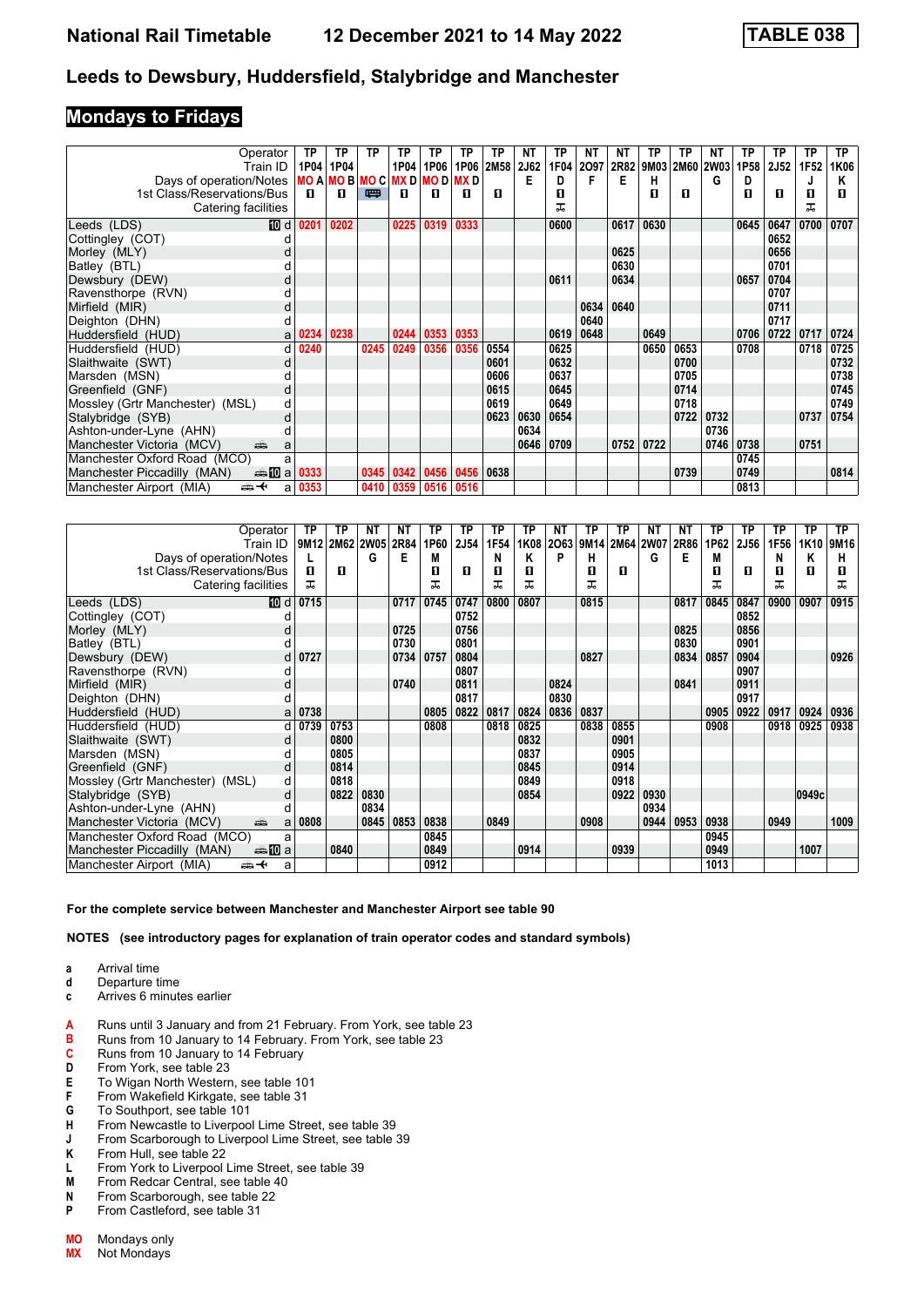# **Mondays to Fridays**

| Operator                                  | ТP   | <b>NT</b> | NΤ   | ТР   | ТP          | ТP   | ТP               | ТP   | ТP   | ΝT        | ΝT   | ТP   | ТP          | TP         | <b>TP</b> | ТP        | ТP          | NT   |
|-------------------------------------------|------|-----------|------|------|-------------|------|------------------|------|------|-----------|------|------|-------------|------------|-----------|-----------|-------------|------|
| Train ID                                  |      | 2M66 2W09 | 2R88 | 1P64 | <b>2J58</b> | 1F58 | 1K <sub>12</sub> | 9M18 |      | 2M68 2W11 | 2R90 | 1P66 | <b>2J60</b> | 1F60       |           | 1K14 9M20 | <b>2M70</b> | 2W13 |
| Days of operation/Notes                   |      | G         | Е    | М    |             | N    | Κ                | н    |      | G         | Е    | M    |             | N          | Κ         | н         |             | G    |
| 1st Class/Reservations/Bus                | п    |           |      | П    | л           | п    | п                | п    | п    |           |      | п    | п           | п          | п         | п         | п           |      |
| Catering facilities                       |      |           |      | ᅚ    |             | ᠼ    |                  | ᅚ    |      |           |      | ᅚ    |             | ᅚ          |           | ㅈ         |             |      |
| <b>ID</b> d<br>Leeds (LDS)                |      |           | 0917 | 0945 | 0947        | 1000 | 1007             | 1015 |      |           | 1018 | 1045 | 1047        | 1100       | 1107      | 1115      |             |      |
| Cottingley (COT)                          |      |           |      |      | 0952        |      |                  |      |      |           |      |      | 1052        |            |           |           |             |      |
| Morley (MLY)<br>d                         |      |           | 0925 |      | 0956        |      |                  |      |      |           | 1026 |      | 1056        |            |           |           |             |      |
| Batley (BTL)                              |      |           | 0930 |      | 1001        |      |                  |      |      |           | 1031 |      | 1101        |            |           |           |             |      |
| Dewsbury (DEW)<br>d                       |      |           | 0934 | 0957 | 1004        |      |                  | 1027 |      |           | 1035 | 1057 | 1104        |            |           | 1127      |             |      |
| Ravensthorpe (RVN)<br>d                   |      |           |      |      | 1007        |      |                  |      |      |           |      |      | 1107        |            |           |           |             |      |
| Mirfield (MIR)<br>d                       |      |           | 0940 |      | 1011        |      |                  |      |      |           | 1042 |      | 1111        |            |           |           |             |      |
| Deighton (DHN)<br>d                       |      |           |      |      | 1017        |      |                  |      |      |           |      |      | 1117        |            |           |           |             |      |
| Huddersfield (HUD)<br>a                   |      |           |      | 1005 | 1022        | 1017 | 1024             | 1037 |      |           |      | 1105 | 1122        | 1117       | 1124      | 1137      |             |      |
| Huddersfield (HUD)                        | 0953 |           |      | 1008 |             | 1018 | 1025             | 1038 | 1053 |           |      | 1108 |             | 1118       | 1125      | 1138      | 1153        |      |
| Slaithwaite (SWT)<br>d                    | 1000 |           |      |      |             |      |                  |      | 1100 |           |      |      |             |            |           |           | 1200        |      |
| Marsden (MSN)                             | 1005 |           |      |      |             |      |                  |      | 1105 |           |      |      |             |            |           |           | 1205        |      |
| Greenfield (GNF)<br>d                     | 1014 |           |      |      |             |      |                  |      | 1114 |           |      |      |             |            |           |           | 1214        |      |
| Mossley (Grtr Manchester) (MSL)<br>d      | 1018 |           |      |      |             |      |                  |      | 1118 |           |      |      |             |            |           |           | 1218        |      |
| Stalybridge (SYB)<br>d                    | 1022 | 1030      |      |      |             |      | 1044             |      | 1122 | 1130      |      |      |             | 1136a 1143 |           |           | 1222        | 1230 |
| Ashton-under-Lyne (AHN)<br>d              |      | 1034      |      |      |             |      |                  |      |      | 1134      |      |      |             |            |           |           |             | 1234 |
| Manchester Victoria (MCV)<br>پیش<br>a     |      | 1044      | 1053 | 1038 |             | 1050 |                  | 1108 |      | 1144      | 1152 | 1138 |             |            |           | 1208      |             | 1245 |
| Manchester Oxford Road (MCO)<br>a         |      |           |      | 1045 |             |      |                  |      |      |           |      | 1145 |             |            |           |           |             |      |
| Manchester Piccadilly (MAN)<br>dan Marial | 1037 |           |      | 1049 |             |      | 1104             |      | 1139 |           |      | 1149 |             |            | 1204      |           | 1239        |      |
| Manchester Airport (MIA)<br>⇼✦<br>a       |      |           |      | 1113 |             |      |                  |      |      |           |      | 1213 |             |            |           |           |             |      |

| Operator                                         | ΝT   | ТP   | ΤP          | ТP   | ΤP   | ТP        | ТP   | ΝT        | ΝT   | ТP   | ТP          | ТP         | ТP   | TP   | ΤP        | ΝT   | NΤ   | ТP   |
|--------------------------------------------------|------|------|-------------|------|------|-----------|------|-----------|------|------|-------------|------------|------|------|-----------|------|------|------|
| Train ID                                         | 2R92 | 1P68 | <b>2J62</b> | 1F62 |      | 1K16 9M22 |      | 2M72 2W15 | 2R94 | 1P70 | <b>2J64</b> | 1F64       | 1K18 | 9M24 | 2M74 2W17 |      | 2R96 | 1P72 |
| Days of operation/Notes                          | Е    | М    |             | N    | κ    | н         |      | G         | Е    | M    |             | N          | Κ    | н    |           | G    | Е    | М    |
| 1st Class/Reservations/Bus                       |      | п    | п           | 0    | п    | п         | п    |           |      | п    | п           | п          | п    | п    | п         |      |      | п    |
| Catering facilities                              |      | ᅚ    |             | ᅚ    |      | ᅚ         |      |           |      | ᅚ    |             | ㅈ          |      | ᇁ    |           |      |      | ᅚ    |
| Leeds (LDS)<br>[10] d                            | 1117 | 1145 | 1147        | 1200 | 1207 | 1215      |      |           | 1217 | 1245 | 1247        | 1300       | 1307 | 1315 |           |      | 1318 | 1345 |
| Cottingley (COT)                                 |      |      | 1152        |      |      |           |      |           |      |      | 1252        |            |      |      |           |      |      |      |
| Morley (MLY)<br>d                                | 1126 |      | 1156        |      |      |           |      |           | 1225 |      | 1256        |            |      |      |           |      | 1326 |      |
| Batley (BTL)                                     | 1131 |      | 1201        |      |      |           |      |           | 1230 |      | 1301        |            |      |      |           |      | 1331 |      |
| Dewsbury (DEW)<br>d                              | 1135 | 1157 | 1204        |      |      | 1227      |      |           | 1233 | 1257 | 1304        |            |      | 1326 |           |      | 1335 | 1357 |
| Ravensthorpe (RVN)<br>d                          |      |      | 1207        |      |      |           |      |           | 1236 |      | 1307        |            |      |      |           |      |      |      |
| Mirfield (MIR)<br>d                              | 1142 |      | 1211        |      |      |           |      |           | 1241 |      | 1311        |            |      |      |           |      | 1342 |      |
| Deighton (DHN)<br>d                              |      |      | 1217        |      |      |           |      |           |      |      | 1318        |            |      |      |           |      |      |      |
| Huddersfield (HUD)<br>а                          |      | 1206 | 1222        | 1217 | 1224 | 1237      |      |           |      | 1305 | 1323        | 1317       | 1324 | 1337 |           |      |      | 1405 |
| Huddersfield (HUD)<br>d                          |      | 1208 |             | 1218 | 1225 | 1238      | 1253 |           |      | 1308 |             | 1318       | 1325 | 1338 | 1355      |      |      | 1408 |
| Slaithwaite (SWT)<br>d                           |      |      |             |      |      |           | 1300 |           |      |      |             |            |      |      | 1402      |      |      |      |
| Marsden (MSN)                                    |      |      |             |      |      |           | 1305 |           |      |      |             |            |      |      | 1407      |      |      |      |
| Greenfield (GNF)<br>d                            |      |      |             |      |      |           | 1314 |           |      |      |             |            |      |      | 1415      |      |      |      |
| Mossley (Grtr Manchester) (MSL)<br>d             |      |      |             |      |      |           | 1318 |           |      |      |             |            |      |      | 1419      |      |      |      |
| d<br>Stalybridge (SYB)                           |      |      |             |      | 1243 |           | 1322 | 1330      |      |      |             | 1336a 1343 |      |      | 1424      | 1430 |      |      |
| Ashton-under-Lyne (AHN)                          |      |      |             |      |      |           |      | 1334      |      |      |             |            |      |      |           | 1434 |      |      |
| Manchester Victoria (MCV)<br>پیش<br>a            | 1253 | 1238 |             | 1249 |      | 1308      |      | 1344      | 1353 | 1338 |             |            |      | 1408 |           | 1444 | 1453 | 1438 |
| Manchester Oxford Road (MCO)<br>a                |      | 1245 |             |      |      |           |      |           |      | 1345 |             |            |      |      |           |      |      | 1445 |
| <del>⊯</del> 10 a<br>Manchester Piccadilly (MAN) |      | 1249 |             |      | 1304 |           | 1339 |           |      | 1349 |             |            | 1404 |      | 1440      |      |      | 1449 |
| Manchester Airport (MIA)<br>⇜✦<br>a              |      | 1313 |             |      |      |           |      |           |      | 1413 |             |            |      |      |           |      |      | 1513 |

**NOTES (see introductory pages for explanation of train operator codes and standard symbols)**

**a** Arrival time<br>**d** Departure t

**d** Departure time

**E** To Wigan North Western, see table 101

**G** To Southport, see table 101<br>**H** From Newcastle to Liverpoo

- **H** From Newcastle to Liverpool Lime Street, see table 39
- **K** From Hull, see table 22<br>**M** From Redcar Central, se
- **M** From Redcar Central, see table 40<br>**N** From Scarborough, see table 22
- From Scarborough, see table 22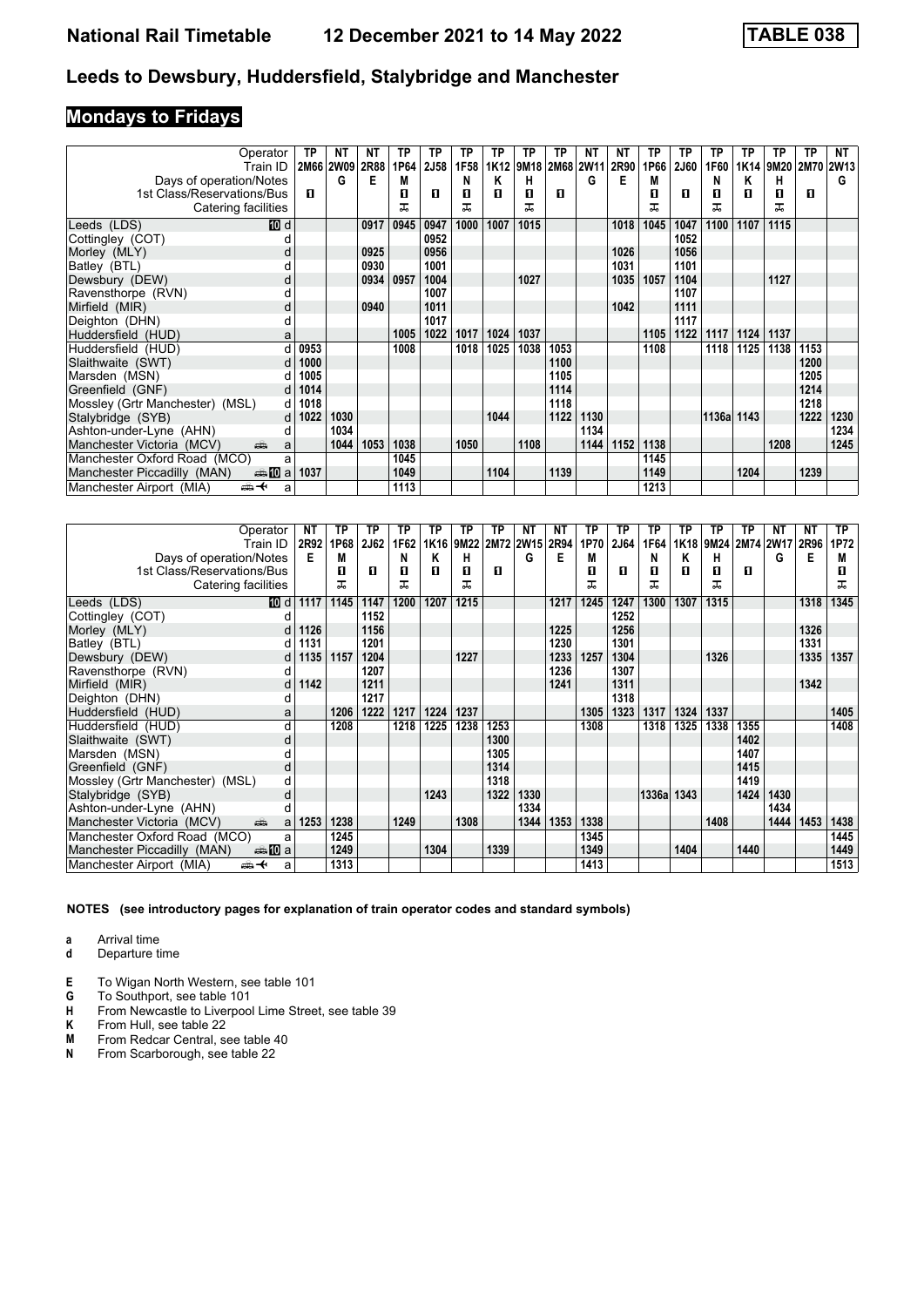# **Mondays to Fridays**

| Operator                                        | ТP   | ТP   | TP   | TP                  | TP   | NΤ   | NΤ   | TP   | ТP          | TP   | ТP    | TP   | ТP                  | <b>NT</b> | ΝT   | ТP   | <b>TP</b> | TP.  |
|-------------------------------------------------|------|------|------|---------------------|------|------|------|------|-------------|------|-------|------|---------------------|-----------|------|------|-----------|------|
| Train ID                                        | 2J66 | 1F66 |      | 1K20 9M26 2M76 2W19 |      |      | 2R98 | 1P74 | <b>2J68</b> | 1F68 |       |      | 1K22 9M28 2M78 2W21 |           | 2R80 | 1P76 | 2J70      | 1F70 |
| Days of operation/Notes                         |      | N    | Κ    | н                   |      | G    | Е    | M    |             | N    | Κ     | н    |                     | G         | Е    | M    |           | N    |
| 1st Class/Reservations/Bus                      | п    | п    | п    | 0                   | п    |      |      | П    | п           | п    | п     | п    | п                   |           |      | п    | п         | ш    |
| Catering facilities                             |      | ᅚ    |      | ᅚ                   |      |      |      | ᅚ    |             | ᇁ    |       |      |                     |           |      | ᅚ    |           | ᠼ    |
| Leeds (LDS)<br>10 d                             | 1347 | 1400 | 1407 | 1415                |      |      | 1418 | 1445 | 1447        | 1500 | 1507  | 1515 |                     |           | 1517 | 1545 | 1547      | 1600 |
| Cottingley (COT)<br>d                           | 1352 |      |      |                     |      |      |      |      | 1452        |      |       |      |                     |           |      |      | 1552      |      |
| Morley (MLY)<br>dl                              | 1356 |      |      |                     |      |      | 1426 |      | 1456        |      |       |      |                     |           | 1526 |      | 1556      |      |
| Batley (BTL)<br>d                               | 1401 |      |      |                     |      |      | 1431 |      | 1501        |      |       |      |                     |           | 1531 |      | 1601      |      |
| Dewsbury (DEW)<br>d                             | 1404 |      |      | 1427                |      |      | 1435 | 1457 | 1504        |      |       | 1527 |                     |           | 1535 | 1557 | 1604      |      |
| Ravensthorpe (RVN)<br>d                         | 1407 |      |      |                     |      |      |      |      | 1507        |      |       |      |                     |           |      |      | 1607      |      |
| Mirfield (MIR)<br>dl                            | 1411 |      |      |                     |      |      | 1442 |      | 1511        |      |       |      |                     |           | 1542 |      | 1611      |      |
| Deighton (DHN)<br>d١                            | 1417 |      |      |                     |      |      |      |      | 1517        |      |       |      |                     |           |      |      | 1617      |      |
| Huddersfield (HUD)<br>al                        | 1422 | 1417 | 1424 | 1437                |      |      |      | 1505 | 1522        | 1517 | 1524  | 1537 |                     |           |      | 1605 | 1622      | 1617 |
| Huddersfield (HUD)<br>d                         |      | 1418 | 1425 | 1438                | 1453 |      |      | 1508 |             | 1518 | 1525  | 1538 | 1553                |           |      | 1608 |           | 1618 |
| Slaithwaite (SWT)<br>d                          |      |      |      |                     | 1500 |      |      |      |             |      |       |      | 1600                |           |      |      |           |      |
| Marsden (MSN)                                   |      |      |      |                     | 1505 |      |      |      |             |      |       |      | 1605                |           |      |      |           |      |
| Greenfield (GNF)<br>d                           |      |      |      |                     | 1514 |      |      |      |             |      |       |      | 1614                |           |      |      |           |      |
| Mossley (Grtr Manchester) (MSL)<br>d            |      |      |      |                     | 1518 |      |      |      |             |      |       |      | 1618                |           |      |      |           |      |
| Stalybridge (SYB)<br>d                          |      |      | 1444 |                     | 1522 | 1530 |      |      |             |      | 1550e |      | 1622                | 1629      |      |      |           |      |
| Ashton-under-Lyne (AHN)<br>d                    |      |      |      |                     |      | 1534 |      |      |             |      |       |      |                     | 1633      |      |      |           |      |
| Manchester Victoria (MCV)<br>añ.<br>a           |      | 1449 |      | 1509                |      | 1544 | 1553 | 1538 |             | 1549 |       | 1609 |                     | 1644      | 1654 | 1638 |           | 1648 |
| Manchester Oxford Road (MCO)<br>a               |      |      |      |                     |      |      |      | 1545 |             |      |       |      |                     |           |      | 1645 |           |      |
| Manchester Piccadilly (MAN)                     |      |      | 1504 |                     | 1539 |      |      | 1549 |             |      | 1614  |      | 1641                |           |      | 1649 |           |      |
| <del>∰ ≮</del><br>Manchester Airport (MIA)<br>a |      |      |      |                     |      |      |      | 1613 |             |      |       |      |                     |           |      | 1713 |           |      |

| Operator                               | ТP   | TP    | ΤP        | ΝT   | NT   | ТP   | ТP          | ТP   | ТP   | ΝT   | ΤP   | ТP             | NΤ   | NΤ   | ТP   | ТP   | ТP   | ТP   |
|----------------------------------------|------|-------|-----------|------|------|------|-------------|------|------|------|------|----------------|------|------|------|------|------|------|
| Train ID                               | 1K24 | 9M30  | 2M80 2W23 |      | 2R82 | 1P78 | <b>2J72</b> | 1F72 | 1K26 | 2081 |      | 9M32 2M82 2W25 |      | 2R84 | 1P80 | 2J74 | 1F74 | 1K28 |
| Days of operation/Notes                | κ    | н     |           | G    | E    | М    |             |      | Κ    | P    | н    |                | G    | Е    | М    |      | N    | Κ    |
| 1st Class/Reservations/Bus             | п    | 0     | п         |      |      | п    | п           | п    | п    |      | п    | п              |      |      | п    | п    | п    | п    |
| Catering facilities                    |      | ᅚ     |           |      |      | ᅚ    |             | ᅚ    |      |      | ᠼ    |                |      |      | ᠼ    |      | ㅈ    |      |
| Leeds (LDS)<br>[10] d                  | 1607 | 1615  |           |      | 1617 | 1645 | 1647        | 1700 | 1707 |      | 1715 |                |      | 1717 | 1745 | 1747 | 1800 | 1807 |
| Cottingley (COT)                       |      |       |           |      |      |      | 1652        |      |      |      |      |                |      | 1723 |      | 1752 |      |      |
| Morley (MLY)<br>d                      |      |       |           |      | 1625 |      | 1656        |      |      |      |      |                |      | 1727 |      | 1756 |      |      |
| Batley (BTL)                           |      |       |           |      | 1630 |      | 1701        |      |      |      |      |                |      | 1732 |      | 1801 |      |      |
| Dewsbury (DEW)<br>d                    |      | 1627  |           |      | 1634 | 1657 | 1704        |      |      |      | 1727 |                |      | 1736 | 1757 | 1804 |      |      |
| Ravensthorpe (RVN)                     |      |       |           |      | 1637 |      | 1707        |      |      |      |      |                |      |      |      | 1807 |      |      |
| Mirfield (MIR)<br>d                    |      |       |           |      | 1642 |      | 1711        |      |      | 1724 |      |                |      | 1743 |      | 1811 |      |      |
| Deighton (DHN)                         |      |       |           |      |      |      | 1717        |      |      | 1730 |      |                |      |      |      | 1817 |      |      |
| Huddersfield (HUD)<br>a                | 1624 | 1637  |           |      |      | 1705 | 1722        | 1717 | 1724 | 1735 | 1737 |                |      |      | 1805 | 1822 | 1817 | 1824 |
| Huddersfield (HUD)<br>d                | 1625 | 1638  | 1653      |      |      | 1708 |             | 1721 | 1725 |      | 1738 | 1755           |      |      | 1808 |      | 1818 | 1825 |
| Slaithwaite (SWT)<br>d                 | 1632 |       | 1700      |      |      |      |             |      | 1732 |      |      | 1801           |      |      |      |      |      | 1832 |
| Marsden (MSN)                          | 1637 |       | 1705      |      |      |      |             |      | 1737 |      |      | 1805           |      |      |      |      |      | 1837 |
| Greenfield (GNF)<br>d                  | 1645 |       | 1714      |      |      |      |             |      | 1745 |      |      | 1814           |      |      |      |      |      | 1845 |
| Mossley (Grtr Manchester) (MSL)<br>d l | 1649 |       | 1718      |      |      |      |             |      | 1749 |      |      | 1818           |      |      |      |      |      | 1849 |
| Stalybridge (SYB)<br>d                 | 1654 | 1704e | 1722      | 1731 |      |      |             | 1741 | 1754 |      |      | 1822           | 1831 |      |      |      | 1837 | 1854 |
| Ashton-under-Lyne (AHN)<br>d           |      |       |           | 1735 |      |      |             |      |      |      |      |                | 1835 |      |      |      |      |      |
| Manchester Victoria (MCV)<br>پیش<br>a  |      | 1718  |           | 1745 | 1750 | 1738 |             | 1754 |      |      | 1808 |                | 1847 | 1852 | 1838 |      | 1850 |      |
| Manchester Oxford Road (MCO)<br>a      |      |       |           |      |      | 1745 |             |      |      |      |      |                |      |      | 1845 |      |      |      |
| Manchester Piccadilly (MAN)            | 1714 |       | 1737      |      |      | 1749 |             |      | 1811 |      |      | 1839           |      |      | 1849 |      |      | 1914 |
| Manchester Airport (MIA)<br>⇜✦<br>a    |      |       |           |      |      | 1813 |             |      |      |      |      |                |      |      | 1913 |      |      |      |

- **a** Arrival time<br>**d** Departure t
- **d** Departure time
- **e** Arrives 7 minutes earlier
- **E** To Wigan North Western, see table 101
- To Southport, see table 101
- **H** From Newcastle to Liverpool Lime Street, see table 39
- **J** From Scarborough to Liverpool Lime Street, see table 39 **K** From Hull, see table 22
- **K** From Hull, see table 22<br>**M** From Redcar Central, see
- **M** From Redcar Central, see table 40<br>**N** From Scarborough, see table 22
- **N** From Scarborough, see table 22<br>**P** From Castleford, see table 31
- **P** From Castleford, see table 31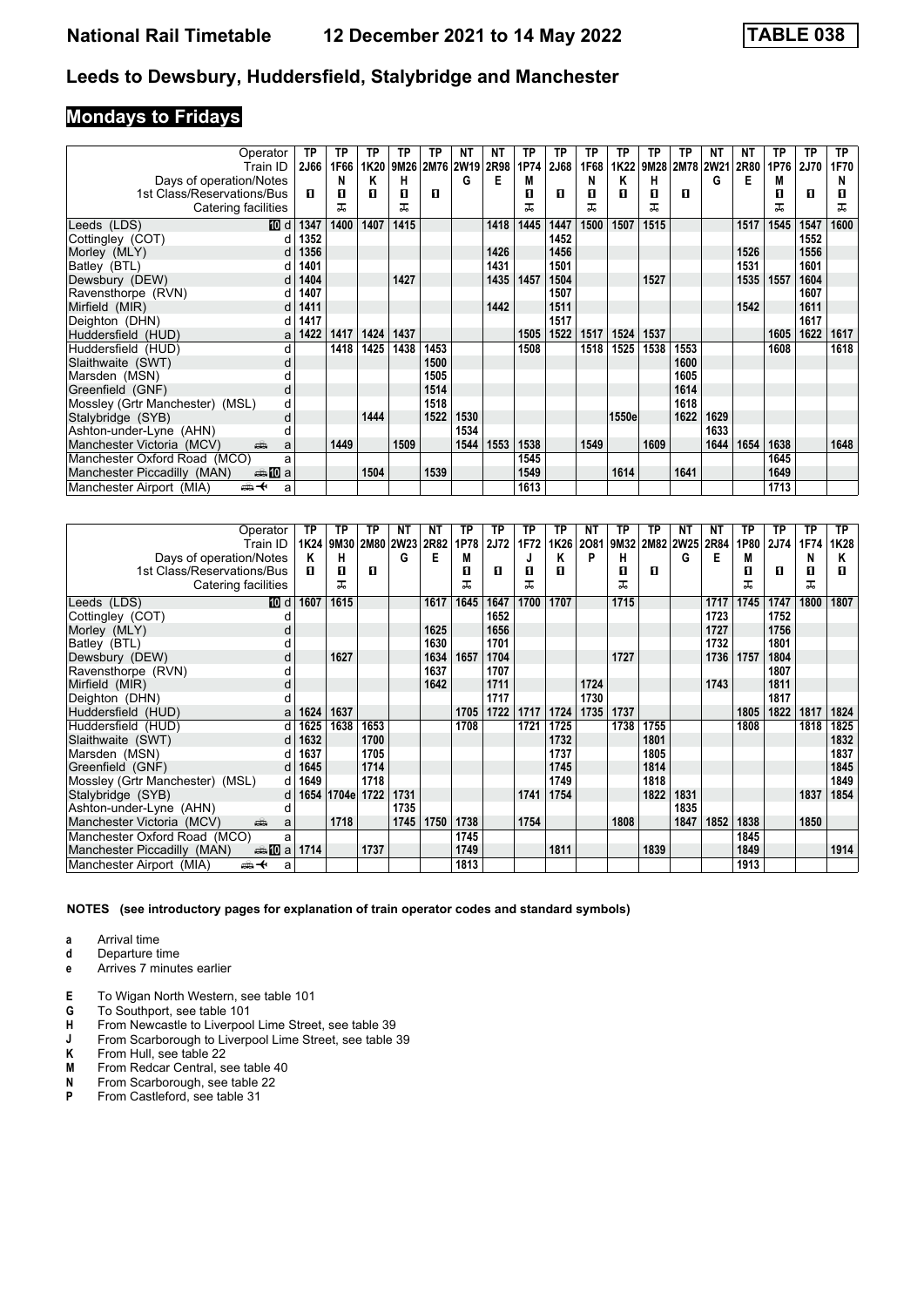# **Mondays to Fridays**

| Operator                                        | ТP   | ТP   | NΤ        | ΝT   | ТP   | ТP   | ТP   | ТP   | NΤ   | ТP   | NΤ          | NΤ   | ТP   | ТP   | ТP   | ΤP        | NΤ   | NΤ   |
|-------------------------------------------------|------|------|-----------|------|------|------|------|------|------|------|-------------|------|------|------|------|-----------|------|------|
| Train ID                                        | 9M34 |      | 2M84 2W63 | 2R86 | 1P82 | 2J76 | 1F76 | 1K30 | 2085 | 9M36 | <b>2J64</b> | 2R88 | 1P84 | 2J78 | 1K32 | 9M38 2W31 |      | 2R90 |
| Days of operation/Notes                         | н    |      | Q         | Е    | М    |      |      | Κ    | P    | н    |             | Е    | М    |      | Κ    | н         | G    | Е    |
| 1st Class/Reservations/Bus                      | п    | п    |           |      | п    | п    | п    | п    |      | п    |             |      | п    | п    | п    | п         |      |      |
| Catering facilities                             | ᅚ    |      |           |      | ᅚ    |      |      |      |      | ᅚ    |             |      |      |      |      | ᅚ         |      |      |
| Leeds (LDS)<br>10 d                             | 1815 |      |           | 1817 | 1845 | 1847 | 1900 | 1907 |      | 1915 |             | 1917 | 1945 | 1947 | 2007 | 2014      |      | 2017 |
| Cottingley (COT)                                |      |      |           |      |      | 1852 |      |      |      |      |             |      |      | 1952 |      |           |      |      |
| Morley (MLY)<br>d                               |      |      |           | 1825 |      | 1856 |      |      |      |      |             | 1925 |      | 1956 |      |           |      | 2026 |
| Batley (BTL)<br>d                               |      |      |           | 1830 |      | 1901 |      |      |      |      |             | 1931 |      | 2001 |      |           |      | 2031 |
| Dewsbury (DEW)<br>d                             | 1827 |      |           | 1833 | 1857 | 1904 |      |      |      | 1927 |             | 1934 | 1957 | 2004 |      | 2027      |      | 2035 |
| Ravensthorpe (RVN)<br>d                         |      |      |           |      |      | 1907 |      |      |      |      |             |      |      | 2007 |      |           |      |      |
| Mirfield (MIR)<br>d                             |      |      |           | 1840 |      | 1911 |      |      | 1924 |      |             | 1941 |      | 2011 |      |           |      | 2042 |
| Deighton (DHN)<br>d                             |      |      |           |      |      | 1917 |      |      | 1930 |      |             |      |      | 2017 |      |           |      |      |
| Huddersfield (HUD)<br>a                         | 1837 |      |           |      | 1905 | 1922 | 1917 | 1924 | 1936 | 1937 |             |      | 2005 | 2022 | 2024 | 2035      |      |      |
| Huddersfield (HUD)<br>d                         | 1838 | 1853 |           |      | 1908 |      | 1918 | 1925 |      | 1938 |             |      | 2008 |      | 2025 | 2036      |      |      |
| Slaithwaite (SWT)<br>d                          |      | 1900 |           |      |      |      |      | 1932 |      |      |             |      |      |      | 2032 |           |      |      |
| Marsden (MSN)                                   |      | 1905 |           |      |      |      |      | 1937 |      |      |             |      |      |      | 2037 |           |      |      |
| Greenfield (GNF)<br>d                           |      | 1914 |           |      |      |      |      | 1945 |      |      |             |      |      |      | 2045 |           |      |      |
| Mossley (Grtr Manchester) (MSL)<br>d            |      | 1918 |           |      |      |      |      | 1949 |      |      |             |      |      |      | 2049 |           |      |      |
| Stalybridge (SYB)<br>d                          |      | 1922 | 1931      |      |      |      | 1937 | 1954 |      |      | 2031        |      |      |      | 2054 |           | 2129 |      |
| Ashton-under-Lyne (AHN)<br>d                    |      |      | 1935      |      |      |      |      |      |      |      | 2035        |      |      |      |      |           | 2133 |      |
| Manchester Victoria (MCV)<br>añ,<br>a           | 1908 |      | 1946      | 1952 | 1938 |      | 1950 |      |      | 2008 | 2047        | 2053 | 2037 |      |      | 2113      | 2144 | 2154 |
| Manchester Oxford Road (MCO)<br>a               |      |      |           |      | 1945 |      |      |      |      |      |             |      | 2044 |      |      |           |      |      |
| Manchester Piccadilly (MAN)<br>den <b>in</b> a  |      | 1937 |           |      | 1949 |      |      | 2012 |      |      |             |      | 2048 |      | 2113 |           |      |      |
| Manchester Airport (MIA)<br><del>∰ ≮</del><br>a |      |      |           |      | 2013 |      |      |      |      |      |             |      | 2111 |      |      |           |      |      |

| Operator                                            | ТP   | ТP          | ΤP        | NΤ   | NΤ   | TP   | ΤP   | ΤP    | ТP   | NΤ          | NΤ        | ΤP   | ТP   | TP   | <b>TP</b> |
|-----------------------------------------------------|------|-------------|-----------|------|------|------|------|-------|------|-------------|-----------|------|------|------|-----------|
| Train ID                                            | 1P86 | <b>2J80</b> | 1K34 2W67 |      | 2133 | 9M40 | 2J82 | 1P94  | 1K36 | <b>2W69</b> |           | 2J84 | 1P96 | 1K38 | 2J86      |
| Days of operation/Notes                             | M    |             | Κ         | Q    |      | н    |      | N     | Κ    | FO Q        | <b>FX</b> |      | N    | κ    |           |
| 1st Class/Reservations/Bus                          | п    | п           | п         |      |      | п    | П    | п     | п    |             | 四         | п    | п    | п    | п         |
| <b>ID</b> d<br>Leeds (LDS)                          | 2045 | 2047        | 2107      |      | 2117 | 2130 | 2147 | 2200  | 2205 |             |           | 2247 | 2300 | 2305 | 2337      |
| Cottingley (COT)                                    |      | 2052        |           |      |      |      | 2152 |       |      |             |           | 2252 |      |      | 2342      |
| Morley (MLY)                                        |      | 2056        |           |      | 2125 |      | 2156 |       |      |             |           | 2256 |      |      | 2346      |
| Batley (BTL)                                        |      | 2101        |           |      | 2130 |      | 2201 |       |      |             |           | 2301 |      |      | 2351      |
| Dewsbury (DEW)<br>d                                 | 2057 | 2104        | 2118      |      | 2134 | 2142 | 2204 |       | 2216 |             |           | 2304 |      | 2316 | 2353      |
| Ravensthorpe (RVN)<br>d                             |      | 2107        |           |      |      |      | 2207 |       |      |             |           | 2307 |      |      | 2357      |
| Mirfield (MIR)<br>d                                 |      | 2111        |           |      | 2142 |      | 2211 |       |      |             |           | 2311 |      |      | 2359      |
| Deighton (DHN)                                      |      | 2117        |           |      |      |      | 2217 |       |      |             |           | 2317 |      |      | 0006      |
| Huddersfield (HUD)<br>a                             | 2105 | 2122        | 2126      |      |      | 2150 | 2222 | 2217  | 2224 |             |           | 2321 | 2317 | 2325 | 0011      |
| Huddersfield (HUD)<br>d                             | 2108 |             | 2127      |      |      | 2151 |      | 2218  | 2225 |             |           |      | 2318 | 2329 |           |
| Slaithwaite (SWT)<br>d                              |      |             | 2134      |      |      |      |      |       | 2231 |             |           |      |      | 2335 |           |
| Marsden (MSN)                                       |      |             | 2139      |      |      |      |      |       | 2235 |             |           |      |      | 2339 |           |
| Greenfield (GNF)<br>d                               |      |             | 2148      |      |      |      |      |       | 2243 |             |           |      |      | 2346 |           |
| Mossley (Grtr Manchester) (MSL)<br>d                |      |             | 2152      |      |      |      |      |       | 2247 |             |           |      |      | 2350 |           |
| Stalybridge (SYB)<br>d                              |      |             | 2156      | 2231 |      |      |      | 2240f | 2252 | 2303        | 2303      |      | 2337 | 2354 |           |
| Ashton-under-Lyne (AHN)<br>d                        |      |             |           | 2235 |      |      |      |       |      | 2306        | 2310      |      |      |      |           |
| Manchester Victoria (MCV)<br>añ,<br>a               | 2140 |             |           | 2246 | 2252 | 2225 |      | 2254  |      | 2316        | 2338      |      | 2350 |      |           |
| Manchester Oxford Road (MCO)                        | a    |             |           |      |      |      |      | 2302  |      |             |           |      | 2357 |      |           |
| Manchester Piccadilly (MAN)<br>danim <mark>a</mark> |      |             | 2212      |      |      |      |      | 2306  | 2308 |             |           |      | 0001 | 0011 |           |
| ⇜✦<br>Manchester Airport (MIA)                      | a    |             |           |      |      |      |      | 2328  |      |             |           |      | 0019 |      |           |

#### **NOTES (see introductory pages for explanation of train operator codes and standard symbols)**

- **d** Departure time<br>**f** Arrives 4 minut
- **f** Arrives 4 minutes earlier

- **E** To Wigan North Western, see table 101
- **G** To Southport, see table 101<br>**H** From Newcastle to Liverpoo **H** From Newcastle to Liverpool Lime Street, see table 39<br>**J** From Scarborough to Liverpool Lime Street, see table
- **J** From Scarborough to Liverpool Lime Street, see table 39
- **K** From Hull, see table 22<br>**M** From Redcar Central, s
- **M** From Redcar Central, see table 40<br>**N** From Scarborough, see table 22
- **N** From Scarborough, see table 22<br>**P** From Castleford, see table 31
- **P** From Castleford, see table 31<br>**Q** To Wigan Wallgate, see table
- **4** To Wigan Wallgate, see table 101
- **` ` Fridays only**
- **FX** Not Fridays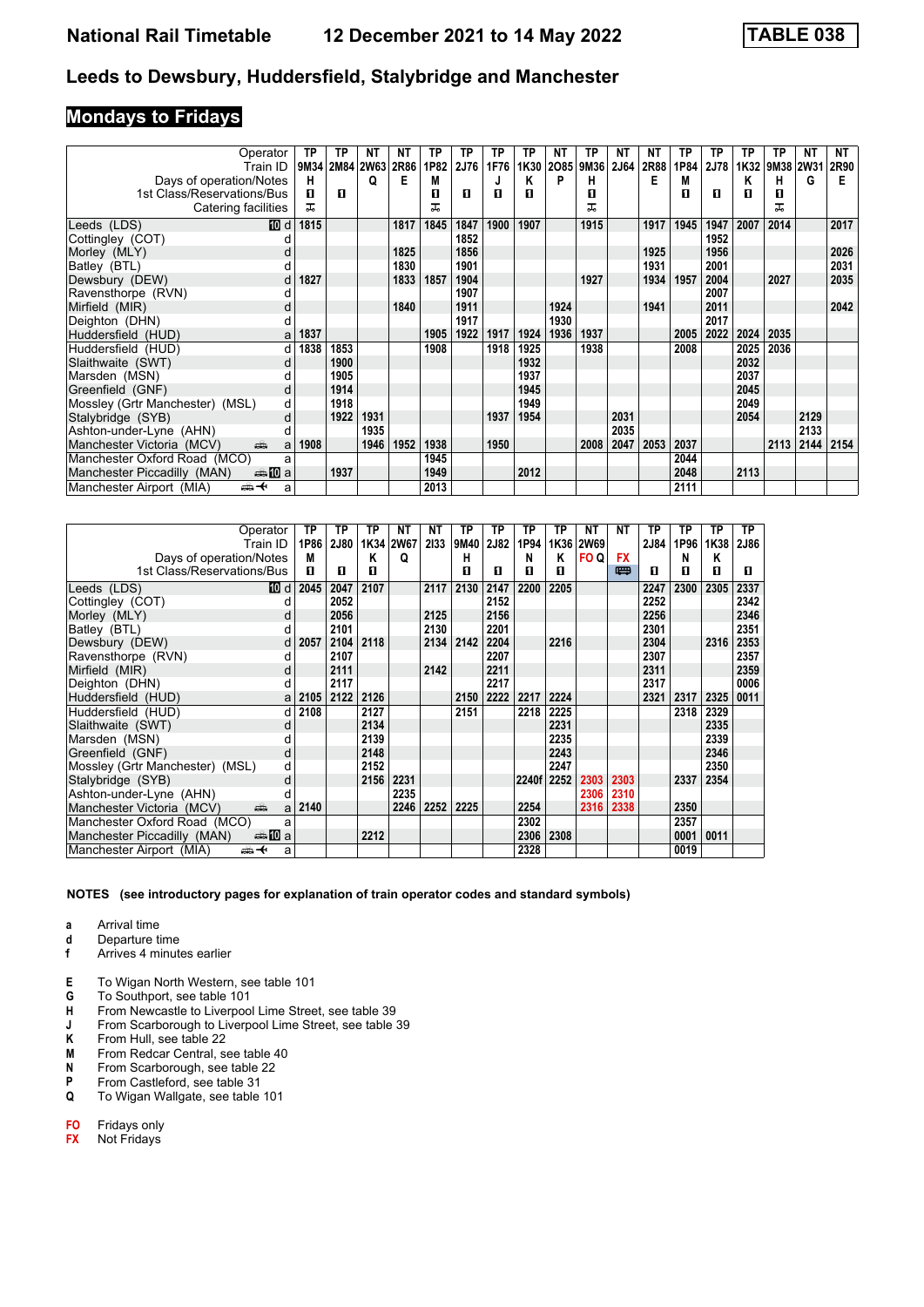# **Saturdays**

| Operator                                        | ТP   | ТP   | ΤP   | <b>NT</b> | ТP   | ΝT   | ΝT   | ТP   | TP   | ΝT          | ТP   | ТP          | ТP   | TP   | ТP   | ТP             | NΤ   | <b>NT</b> |
|-------------------------------------------------|------|------|------|-----------|------|------|------|------|------|-------------|------|-------------|------|------|------|----------------|------|-----------|
| Train ID                                        | 1P04 | 1P06 | 2M58 | 2J62      | 1F04 | 2097 | 2R82 | 9M03 | 2M60 | <b>2W03</b> | 1P58 | <b>2J52</b> | 1F52 | 1K06 |      | 9M12 2M62 2W05 |      | 2R84      |
| Days of operation/Notes                         | A    | A    |      | в         | А    |      | в    | Е    |      | D           | А    |             | F    | G    | н    |                | D    | в         |
| 1st Class/Reservations/Bus                      | п    | п    | п    |           | п    |      |      | п    | л    |             | п    | п           | п    | п    | п    | п              |      |           |
| Catering facilities                             |      |      |      |           | ᠼ    |      |      |      |      |             |      |             | ᅚ    |      | ᅚ    |                |      |           |
| <b>TO</b> d<br>Leeds (LDS)                      | 0220 | 0319 |      |           | 0600 |      | 0618 | 0630 |      |             | 0645 | 0647        | 0700 | 0707 | 0715 |                |      | 0717      |
| Cottingley (COT)                                |      |      |      |           |      |      |      |      |      |             |      | 0652        |      |      |      |                |      |           |
| Morley (MLY)                                    |      |      |      |           |      |      | 0626 |      |      |             |      | 0656        |      |      |      |                |      | 0725      |
| Batley (BTL)                                    |      |      |      |           |      |      | 0632 |      |      |             |      | 0701        |      |      |      |                |      | 0730      |
| Dewsbury (DEW)<br>d                             |      |      |      |           | 0611 |      | 0635 |      |      |             | 0657 | 0704        |      |      | 0727 |                |      | 0734      |
| Ravensthorpe (RVN)                              |      |      |      |           |      |      |      |      |      |             |      | 0707        |      |      |      |                |      |           |
| Mirfield (MIR)<br>d                             |      |      |      |           |      | 0634 | 0643 |      |      |             |      | 0711        |      |      |      |                |      | 0740      |
| Deighton (DHN)                                  |      |      |      |           |      | 0640 |      |      |      |             |      | 0717        |      |      |      |                |      |           |
| Huddersfield (HUD)<br>a                         | 0259 | 0355 |      |           | 0620 | 0648 |      | 0649 |      |             | 0705 | 0722        | 0717 | 0724 | 0738 |                |      |           |
| Huddersfield (HUD)<br>d                         | 0259 | 0355 | 0554 |           | 0625 |      |      | 0650 | 0653 |             | 0708 |             | 0718 | 0725 | 0739 | 0753           |      |           |
| Slaithwaite (SWT)<br>d                          |      |      | 0601 |           | 0632 |      |      |      | 0700 |             |      |             |      | 0732 |      | 0800           |      |           |
| Marsden (MSN)                                   |      |      | 0606 |           | 0637 |      |      |      | 0705 |             |      |             |      | 0738 |      | 0805           |      |           |
| Greenfield (GNF)<br>d                           |      |      | 0615 |           | 0645 |      |      |      | 0714 |             |      |             |      | 0745 |      | 0814           |      |           |
| Mossley (Grtr Manchester) (MSL)<br>d            |      |      | 0619 |           | 0649 |      |      |      | 0718 |             |      |             |      | 0749 |      | 0818           |      |           |
| Stalybridge (SYB)<br>d                          |      |      | 0623 | 0630      | 0654 |      |      |      | 0722 | 0732        |      |             | 0737 | 0754 |      | 0822           | 0830 |           |
| Ashton-under-Lyne (AHN)                         |      |      |      | 0634      |      |      |      |      |      | 0736        |      |             |      |      |      |                | 0834 |           |
| Manchester Victoria (MCV)<br>ain<br>a           |      |      |      | 0646      | 0709 |      | 0752 | 0722 |      | 0746        | 0738 |             | 0751 |      | 0808 |                | 0845 | 0853      |
| Manchester Oxford Road (MCO)<br>a               |      |      |      |           |      |      |      |      |      |             | 0745 |             |      |      |      |                |      |           |
| Manchester Piccadilly (MAN)<br>⊯⇒ 10 a          | 0332 | 0427 | 0638 |           |      |      |      |      | 0739 |             | 0749 |             |      | 0813 |      | 0839           |      |           |
| Manchester Airport (MIA)<br><del>∰ ∢</del><br>a | 0354 | 0452 |      |           |      |      |      |      |      |             | 0813 |             |      |      |      |                |      |           |

| Operator                              | ТP   | ТP   | ΤP   | ТP   | NT   | ТP   | TP        | ΝT   | NΤ   | ТP   | ΤP          | ТP   | ТP               | ТP   | ТP          | NΤ   | NΤ   | ТP   |
|---------------------------------------|------|------|------|------|------|------|-----------|------|------|------|-------------|------|------------------|------|-------------|------|------|------|
| Train ID                              | 1P60 | 2J54 | 1F54 | 1K08 | 2063 | 9M14 | 2M64 2W07 |      | 2R86 | 1P62 | <b>2J56</b> | 1F56 | 1K <sub>10</sub> | 9M16 | <b>2M66</b> | 2W09 | 2R88 | 1P64 |
| Days of operation/Notes               | J    |      | ĸ    | G    |      | E    |           | D    | в    | J    |             | Κ    | G                | Е    |             | D    | в    |      |
| 1st Class/Reservations/Bus            | п    | п    | 0    | 0    |      | п    | п         |      |      | п    | п           | п    | п                | п    | п           |      |      | 0    |
| Catering facilities                   | ㅈ    |      | ᅚ    | ᅚ    |      | ᅚ    |           |      |      | ᅚ    |             | ᅚ    |                  | ᅚ    |             |      |      | ᅚ    |
| Leeds (LDS)<br>10 d                   | 0745 | 0747 | 0800 | 0807 |      | 0815 |           |      | 0817 | 0845 | 0847        | 0900 | 0907             | 0915 |             |      | 0917 | 0945 |
| Cottingley (COT)                      |      | 0752 |      |      |      |      |           |      |      |      | 0852        |      |                  |      |             |      |      |      |
| Morley (MLY)<br>d                     |      | 0756 |      |      |      |      |           |      | 0825 |      | 0856        |      |                  |      |             |      | 0925 |      |
| Batley (BTL)                          |      | 0801 |      |      |      |      |           |      | 0830 |      | 0901        |      |                  |      |             |      | 0930 |      |
| Dewsbury (DEW)<br>d                   | 0757 | 0804 |      |      |      | 0827 |           |      | 0834 | 0857 | 0904        |      |                  | 0926 |             |      | 0934 | 0957 |
| Ravensthorpe (RVN)<br>d               |      | 0807 |      |      |      |      |           |      |      |      | 0907        |      |                  |      |             |      |      |      |
| Mirfield (MIR)<br>d                   |      | 0811 |      |      | 0824 |      |           |      | 0841 |      | 0911        |      |                  |      |             |      | 0940 |      |
| Deighton (DHN)<br>d                   |      | 0817 |      |      | 0830 |      |           |      |      |      | 0917        |      |                  |      |             |      |      |      |
| Huddersfield (HUD)<br>a               | 0805 | 0822 | 0817 | 0824 | 0836 | 0837 |           |      |      | 0905 | 0922        | 0917 | 0924             | 0936 |             |      |      | 1005 |
| Huddersfield (HUD)<br>d               | 0808 |      | 0818 | 0825 |      | 0838 | 0855      |      |      | 0908 |             | 0918 | 0925             | 0938 | 0953        |      |      | 1008 |
| Slaithwaite (SWT)<br>d                |      |      |      | 0832 |      |      | 0901      |      |      |      |             |      |                  |      | 1000        |      |      |      |
| Marsden (MSN)                         |      |      |      | 0837 |      |      | 0905      |      |      |      |             |      |                  |      | 1005        |      |      |      |
| Greenfield (GNF)<br>d                 |      |      |      | 0845 |      |      | 0914      |      |      |      |             |      |                  |      | 1014        |      |      |      |
| Mossley (Grtr Manchester) (MSL)<br>d  |      |      |      | 0849 |      |      | 0918      |      |      |      |             |      |                  |      | 1018        |      |      |      |
| d<br>Stalybridge (SYB)                |      |      |      | 0854 |      |      | 0922      | 0930 |      |      |             |      | 0943             |      | 1022        | 1030 |      |      |
| Ashton-under-Lyne (AHN)<br>d          |      |      |      |      |      |      |           | 0934 |      |      |             |      |                  |      |             | 1034 |      |      |
| Manchester Victoria (MCV)<br>پېښ<br>a | 0838 |      | 0849 |      |      | 0910 |           | 0944 | 0953 | 0938 |             | 0949 |                  | 1009 |             | 1044 | 1053 | 1038 |
| Manchester Oxford Road (MCO)<br>a     | 0845 |      |      |      |      |      |           |      |      | 0945 |             |      |                  |      |             |      |      | 1045 |
| Manchester Piccadilly (MAN)           | 0849 |      |      | 0914 |      |      | 0937      |      |      | 0949 |             |      | 1004             |      | 1039        |      |      | 1049 |
| Manchester Airport (MIA)<br>⇜✦<br>a   | 0913 |      |      |      |      |      |           |      |      | 1013 |             |      |                  |      |             |      |      | 1113 |

- **a** Arrival time<br>**d** Departure t
- **d** Departure time
- **A** From York, see table 23<br>**B** To Wigan North Western
- **B** To Wigan North Western, see table 101<br>**C** From Wakefield Kirkgate, see table 31
- **C** From Wakefield Kirkgate, see table 31<br>**D** To Southport, see table 101
- **D** To Southport, see table 101
- **E** From Newcastle to Liverpool Lime Street, see table 39<br>**F** From Scarborough to Liverpool Lime Street, see table
- **F** From Scarborough to Liverpool Lime Street, see table 39
- **G** From Hull, see table 22
- **H** From York to Liverpool Lime Street, see table 39
- **J** From Redcar Central, see table 40<br>**K** From Scarborough, see table 23
- **K** From Scarborough, see table 23<br>**L** From Castleford, see table 31
- **/** From Castleford, see table 31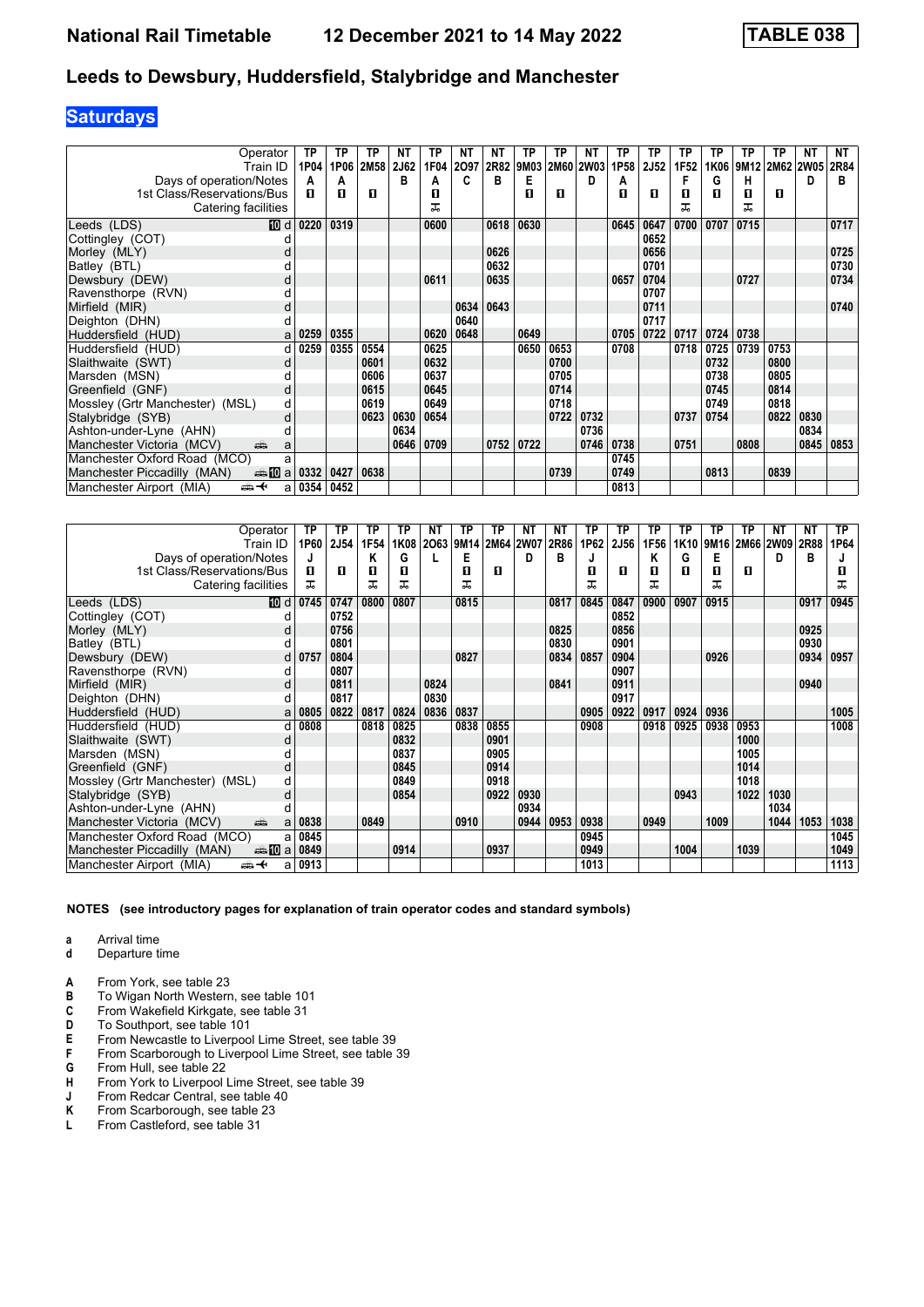# **Saturdays**

| Operator                                       | ΤP          | ТP   | ΤP   | ТP   | ТP        | ΝT   | ΝT   | ТP   | TP   | ТP         | TP   | ТP   | ТP             | ΝT   | ΝT   | ТP   | ТP   | <b>TP</b> |
|------------------------------------------------|-------------|------|------|------|-----------|------|------|------|------|------------|------|------|----------------|------|------|------|------|-----------|
| Train ID                                       | <b>2J58</b> | 1F58 | 1K12 | 9M18 | 2M68 2W11 |      | 2R90 | 1P66 | 2J60 | 1F60       | 1K14 |      | 9M20 2M70 2W13 |      | 2R92 | 1P68 | 2J62 | 1F62      |
| Days of operation/Notes                        |             | Κ    | G    | Е    |           | D    | в    |      |      | Κ          | G    | Е    |                | D    | в    | J    |      | Κ         |
| 1st Class/Reservations/Bus                     | п           | 0    | п    | п    | п         |      |      | п    | л    | п          | п    | П    | п              |      |      | П    | п    |           |
| Catering facilities                            |             | ᅚ    |      | ᅚ    |           |      |      | ᅚ    |      | ᅚ          |      | ᅚ    |                |      |      | ᅚ    |      | ᅚ         |
| <b>TO</b> d<br>Leeds (LDS)                     | 0947        | 1000 | 1007 | 1015 |           |      | 1018 | 1045 | 1047 | 1100       | 1107 | 1115 |                |      | 1117 | 1145 | 1147 | 1200      |
| Cottingley (COT)                               | 0952        |      |      |      |           |      |      |      | 1052 |            |      |      |                |      |      |      | 1152 |           |
| Morley (MLY)<br>d                              | 0956        |      |      |      |           |      | 1026 |      | 1056 |            |      |      |                |      | 1126 |      | 1156 |           |
| Batley (BTL)                                   | 1001        |      |      |      |           |      | 1031 |      | 1101 |            |      |      |                |      | 1131 |      | 1201 |           |
| Dewsbury (DEW)                                 | 1004        |      |      | 1027 |           |      | 1035 | 1057 | 1104 |            |      | 1127 |                |      | 1135 | 1157 | 1204 |           |
| Ravensthorpe (RVN)                             | 1007        |      |      |      |           |      |      |      | 1107 |            |      |      |                |      |      |      | 1207 |           |
| Mirfield (MIR)<br>d                            | 1011        |      |      |      |           |      | 1042 |      | 1111 |            |      |      |                |      | 1142 |      | 1211 |           |
| Deighton (DHN)<br>d                            | 1017        |      |      |      |           |      |      |      | 1117 |            |      |      |                |      |      |      | 1217 |           |
| Huddersfield (HUD)<br>a                        | 1022        | 1017 | 1024 | 1037 |           |      |      | 1106 | 1122 | 1117       | 1124 | 1137 |                |      |      | 1206 | 1222 | 1217      |
| Huddersfield (HUD)                             |             | 1018 | 1025 | 1038 | 1053      |      |      | 1108 |      | 1118       | 1125 | 1138 | 1153           |      |      | 1208 |      | 1218      |
| Slaithwaite (SWT)<br>d                         |             |      |      |      | 1100      |      |      |      |      |            |      |      | 1200           |      |      |      |      |           |
| Marsden (MSN)                                  |             |      |      |      | 1105      |      |      |      |      |            |      |      | 1205           |      |      |      |      |           |
| Greenfield (GNF)<br>d                          |             |      |      |      | 1114      |      |      |      |      |            |      |      | 1214           |      |      |      |      |           |
| Mossley (Grtr Manchester) (MSL)<br>d           |             |      |      |      | 1118      |      |      |      |      |            |      |      | 1218           |      |      |      |      |           |
| Stalybridge (SYB)<br>d                         |             |      | 1044 |      | 1122      | 1130 |      |      |      | 1136a 1143 |      |      | 1222           | 1230 |      |      |      |           |
| Ashton-under-Lyne (AHN)                        |             |      |      |      |           | 1134 |      |      |      |            |      |      |                | 1234 |      |      |      |           |
| Manchester Victoria (MCV)<br>پیش<br>a          |             | 1049 |      | 1108 |           | 1144 | 1152 | 1138 |      |            |      | 1208 |                | 1245 | 1253 | 1238 |      | 1249      |
| Manchester Oxford Road (MCO)<br>a              |             |      |      |      |           |      |      | 1145 |      |            |      |      |                |      |      | 1245 |      |           |
| Manchester Piccadilly (MAN)<br>den <b>in</b> a |             |      | 1104 |      | 1139      |      |      | 1149 |      |            | 1204 |      | 1239           |      |      | 1249 |      |           |
| Manchester Airport (MIA)<br>⇜✦<br>a            |             |      |      |      |           |      |      | 1213 |      |            |      |      |                |      |      | 1313 |      |           |

| Operator                               | ТP   | ΤP        | ТP   | <b>NT</b>      | NΤ   | <b>TP</b> | ТP   | ТP         | <b>TP</b> | ТP   | ΤP             | <b>NT</b> | ΝT   | ТP   | <b>TP</b> | ΤP   | TP   | ТP   |
|----------------------------------------|------|-----------|------|----------------|------|-----------|------|------------|-----------|------|----------------|-----------|------|------|-----------|------|------|------|
| Train ID                               |      | 1K16 9M22 |      | 2M72 2W15 2R94 |      | 1P70      | 2J64 | 1F64       | 1K18      |      | 9M24 2M74 2W17 |           | 2R96 | 1P72 | 2J66      | 1F66 | 1K20 | 9M26 |
| Days of operation/Notes                | G    | Е         |      | D              | в    |           |      | Κ          | G         | Е    |                | D         | в    |      |           | Κ    | G    | Е    |
| 1st Class/Reservations/Bus             | п    | 0         | п    |                |      | п         | п    | П          | п         | п    | п              |           |      | п    | п         | 0    | п    | п    |
| Catering facilities                    |      | ᅚ         |      |                |      | ᅚ         |      | ᠼ          |           | ᠼ    |                |           |      | ᅚ    |           | ᅚ    |      | ᠼ    |
| [10] d<br>Leeds (LDS)                  | 1207 | 1215      |      |                | 1217 | 1245      | 1247 | 1300       | 1307      | 1315 |                |           | 1318 | 1345 | 1347      | 1400 | 1407 | 1415 |
| Cottingley (COT)                       |      |           |      |                |      |           | 1252 |            |           |      |                |           |      |      | 1352      |      |      |      |
| Morley (MLY)                           |      |           |      |                | 1226 |           | 1256 |            |           |      |                |           | 1326 |      | 1356      |      |      |      |
| Batley (BTL)                           |      |           |      |                | 1231 |           | 1301 |            |           |      |                |           | 1331 |      | 1401      |      |      |      |
| Dewsbury (DEW)<br>d                    |      | 1227      |      |                | 1235 | 1257      | 1304 |            |           | 1326 |                |           | 1335 | 1357 | 1404      |      |      | 1427 |
| Ravensthorpe (RVN)                     |      |           |      |                |      |           | 1307 |            |           |      |                |           |      |      | 1407      |      |      |      |
| Mirfield (MIR)<br>d                    |      |           |      |                | 1241 |           | 1311 |            |           |      |                |           | 1342 |      | 1411      |      |      |      |
| Deighton (DHN)                         |      |           |      |                |      |           | 1318 |            |           |      |                |           |      |      | 1417      |      |      |      |
| Huddersfield (HUD)<br>a                | 1224 | 1237      |      |                |      | 1305      | 1323 | 1317       | 1325      | 1337 |                |           |      | 1405 | 1422      | 1417 | 1424 | 1437 |
| Huddersfield (HUD)<br>d                | 1225 | 1238      | 1253 |                |      | 1308      |      | 1318       | 1326      | 1338 | 1355           |           |      | 1408 |           | 1418 | 1425 | 1438 |
| Slaithwaite (SWT)<br>d                 |      |           | 1300 |                |      |           |      |            |           |      | 1402           |           |      |      |           |      |      |      |
| Marsden (MSN)                          |      |           | 1305 |                |      |           |      |            |           |      | 1407           |           |      |      |           |      |      |      |
| Greenfield (GNF)<br>d                  |      |           | 1314 |                |      |           |      |            |           |      | 1415           |           |      |      |           |      |      |      |
| Mossley (Grtr Manchester) (MSL)<br>d   |      |           | 1318 |                |      |           |      |            |           |      | 1419           |           |      |      |           |      |      |      |
| Stalybridge (SYB)<br>d                 | 1243 |           | 1322 | 1330           |      |           |      | 1337a 1344 |           |      | 1424           | 1430      |      |      |           |      | 1444 |      |
| Ashton-under-Lyne (AHN)<br>d           |      |           |      | 1334           |      |           |      |            |           |      |                | 1434      |      |      |           |      |      |      |
| Manchester Victoria (MCV)<br>پیش<br>a  |      | 1308      |      | 1344           | 1353 | 1338      |      |            |           | 1408 |                | 1444      | 1453 | 1438 |           | 1449 |      | 1508 |
| Manchester Oxford Road (MCO)<br>a      |      |           |      |                |      | 1345      |      |            |           |      |                |           |      | 1445 |           |      |      |      |
| dan M⊡a<br>Manchester Piccadilly (MAN) | 1304 |           | 1339 |                |      | 1349      |      |            | 1404      |      | 1439           |           |      | 1449 |           |      | 1504 |      |
| Manchester Airport (MIA)<br>⇜✦<br>a    |      |           |      |                |      | 1413      |      |            |           |      |                |           |      | 1513 |           |      |      |      |

**NOTES (see introductory pages for explanation of train operator codes and standard symbols)**

**a** Arrival time<br>**d** Departure t

**d** Departure time

**B** To Wigan North Western, see table 101<br>**D** To Southport, see table 101

**D** To Southport, see table 101<br>**E** From Newcastle to Liverpoo

- **E** From Newcastle to Liverpool Lime Street, see table 39
- **G** From Hull, see table 22
- **J** From Redcar Central, see table 40<br>**K** From Scarborough, see table 23
- **.** From Scarborough, see table 23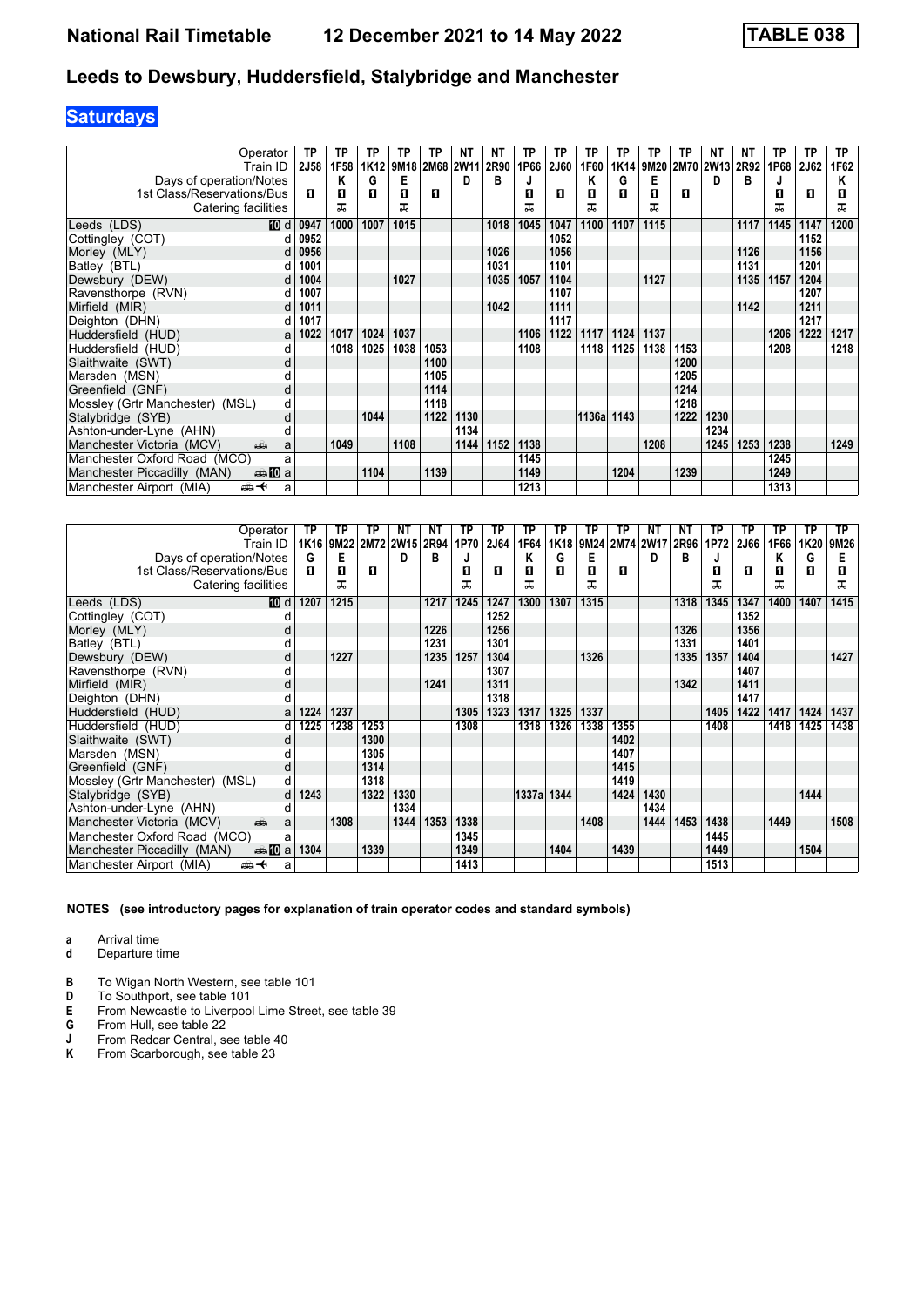# **Saturdays**

| Operator                                             | ΤP   | NΤ        | NΤ   | ТP   | TP   | ТP   | ТP   | ТP   | ТP        | <b>NT</b>   | ΝT   | ТP   | TP          | ТP   | ТP   | ТP   | ТP        | NT   |
|------------------------------------------------------|------|-----------|------|------|------|------|------|------|-----------|-------------|------|------|-------------|------|------|------|-----------|------|
| Train ID                                             |      | 2M76 2W19 | 2R98 | 1P74 | 2J68 | 1F68 | 1K22 |      | 9M28 2M78 | <b>2W21</b> | 2R80 | 1P76 | <b>2J70</b> | 1F70 | 1K24 | 9M30 | 2M80 2W23 |      |
| Days of operation/Notes                              |      | D         | в    |      |      | Κ    | G    | Е    |           | D           | В    | J    |             | Κ    | G    | Е    |           | D    |
| 1st Class/Reservations/Bus                           | п    |           |      | п    | п    | п    | п    | П    | п         |             |      | п    | п           | п    | п    | п    | п         |      |
| Catering facilities                                  |      |           |      | ᅚ    |      | ᠼ    |      | ᅚ    |           |             |      | ᠼ    |             | ᠼ    |      | ᅚ    |           |      |
| <b>TO</b> d<br>Leeds (LDS)                           |      |           | 1418 | 1445 | 1447 | 1500 | 1507 | 1515 |           |             | 1517 | 1545 | 1547        | 1600 | 1607 | 1615 |           |      |
| Cottingley (COT)                                     |      |           |      |      | 1452 |      |      |      |           |             |      |      | 1552        |      |      |      |           |      |
| Morley (MLY)                                         |      |           | 1426 |      | 1456 |      |      |      |           |             | 1526 |      | 1556        |      |      |      |           |      |
| Batley (BTL)                                         |      |           | 1431 |      | 1501 |      |      |      |           |             | 1531 |      | 1601        |      |      |      |           |      |
| Dewsbury (DEW)<br>d                                  |      |           | 1435 | 1457 | 1504 |      |      | 1527 |           |             | 1535 | 1557 | 1604        |      |      | 1627 |           |      |
| Ravensthorpe (RVN)                                   |      |           |      |      | 1507 |      |      |      |           |             |      |      | 1607        |      |      |      |           |      |
| Mirfield (MIR)<br>d                                  |      |           | 1442 |      | 1511 |      |      |      |           |             | 1542 |      | 1611        |      |      |      |           |      |
| Deighton (DHN)<br>d                                  |      |           |      |      | 1517 |      |      |      |           |             |      |      | 1617        |      |      |      |           |      |
| Huddersfield (HUD)<br>a                              |      |           |      | 1505 | 1522 | 1517 | 1524 | 1537 |           |             |      | 1605 | 1622        | 1617 | 1624 | 1637 |           |      |
| Huddersfield (HUD)                                   | 1453 |           |      | 1508 |      | 1518 | 1525 | 1538 | 1553      |             |      | 1608 |             | 1618 | 1625 | 1638 | 1653      |      |
| Slaithwaite (SWT)                                    | 1500 |           |      |      |      |      |      |      | 1600      |             |      |      |             |      | 1632 |      | 1700      |      |
| Marsden (MSN)                                        | 1505 |           |      |      |      |      |      |      | 1605      |             |      |      |             |      | 1637 |      | 1705      |      |
| Greenfield (GNF)                                     | 1514 |           |      |      |      |      |      |      | 1614      |             |      |      |             |      | 1645 |      | 1714      |      |
| Mossley (Grtr Manchester) (MSL)<br>d                 | 1518 |           |      |      |      |      |      |      | 1618      |             |      |      |             |      | 1649 |      | 1718      |      |
| Stalybridge (SYB)                                    | 1522 | 1530      |      |      |      |      | 1543 |      | 1622      | 1629        |      |      |             |      | 1654 | 1659 | 1722      | 1731 |
| Ashton-under-Lyne (AHN)<br>d                         |      | 1534      |      |      |      |      |      |      |           | 1633        |      |      |             |      |      |      |           | 1735 |
| Manchester Victoria (MCV)<br>æ<br>a                  |      | 1544      | 1553 | 1538 |      | 1549 |      | 1609 |           | 1644        | 1654 | 1638 |             | 1648 |      | 1712 |           | 1745 |
| Manchester Oxford Road (MCO)<br>a                    |      |           |      | 1545 |      |      |      |      |           |             |      | 1645 |             |      |      |      |           |      |
| Manchester Piccadilly (MAN)<br>den <b>100</b> a 1539 |      |           |      | 1549 |      |      | 1604 |      | 1641      |             |      | 1649 |             |      | 1714 |      | 1737      |      |
| Manchester Airport (MIA)<br>安<br>a                   |      |           |      | 1613 |      |      |      |      |           |             |      | 1713 |             |      |      |      |           |      |

| Operator                                                                                                                                                                                                                                                         | NΤ   | TP   | ΤP          | TP   | ТP   | ΝT   | ТP   | TP   | NΤ          | ΝT   | ТP   | ТP   | ТP   | ТP   | ТP   | ΤP        | NΤ   | NΤ   |
|------------------------------------------------------------------------------------------------------------------------------------------------------------------------------------------------------------------------------------------------------------------|------|------|-------------|------|------|------|------|------|-------------|------|------|------|------|------|------|-----------|------|------|
| Train ID                                                                                                                                                                                                                                                         | 2R82 | 1P78 | <b>2J72</b> | 1F72 | 1K26 | 2081 | 9M32 | 2M82 | <b>2W25</b> | 2R84 | 1P80 | 2J74 | 1F74 | 1K28 | 9M34 | 2M84 2W63 |      | 2R86 |
| Days of operation/Notes                                                                                                                                                                                                                                          | в    | J    |             |      | G    |      | E    |      | D           | в    | J    |      | Κ    | G    | Е    |           | М    | в    |
| 1st Class/Reservations/Bus                                                                                                                                                                                                                                       |      | п    | п           | п    | п    |      | п    | п    |             |      | п    | п    | п    | п    | O    | п         |      |      |
| Catering facilities                                                                                                                                                                                                                                              |      | ᅚ    |             | ᅚ    |      |      | ᠼ    |      |             |      | ᅚ    |      | ᇁ    |      | ᅚ    |           |      |      |
| Leeds (LDS)<br>10 d                                                                                                                                                                                                                                              | 1617 | 1645 | 1647        | 1700 | 1707 |      | 1715 |      |             | 1717 | 1745 | 1747 | 1800 | 1807 | 1815 |           |      | 1817 |
| Cottingley (COT)                                                                                                                                                                                                                                                 |      |      | 1652        |      |      |      |      |      |             | 1723 |      | 1752 |      |      |      |           |      |      |
| Morley (MLY)<br>d                                                                                                                                                                                                                                                | 1625 |      | 1656        |      |      |      |      |      |             | 1727 |      | 1756 |      |      |      |           |      | 1825 |
| Batley (BTL)                                                                                                                                                                                                                                                     | 1630 |      | 1701        |      |      |      |      |      |             | 1732 |      | 1801 |      |      |      |           |      | 1830 |
| Dewsbury (DEW)<br>d                                                                                                                                                                                                                                              | 1634 | 1657 | 1704        |      |      |      | 1727 |      |             | 1736 | 1757 | 1804 |      |      | 1827 |           |      | 1833 |
| Ravensthorpe (RVN)<br>d                                                                                                                                                                                                                                          | 1637 |      | 1707        |      |      |      |      |      |             |      |      | 1807 |      |      |      |           |      |      |
| Mirfield (MIR)<br>d                                                                                                                                                                                                                                              | 1642 |      | 1711        |      |      | 1724 |      |      |             | 1743 |      | 1811 |      |      |      |           |      | 1840 |
| Deighton (DHN)<br>d                                                                                                                                                                                                                                              |      |      | 1717        |      |      | 1730 |      |      |             |      |      | 1817 |      |      |      |           |      |      |
| Huddersfield (HUD)<br>a                                                                                                                                                                                                                                          |      | 1705 | 1722        | 1717 | 1724 | 1735 | 1737 |      |             |      | 1805 | 1822 | 1817 | 1824 | 1837 |           |      |      |
| Huddersfield (HUD)<br>d                                                                                                                                                                                                                                          |      | 1708 |             | 1721 | 1725 |      | 1738 | 1755 |             |      | 1808 |      | 1818 | 1825 | 1838 | 1855      |      |      |
| Slaithwaite (SWT)<br>d                                                                                                                                                                                                                                           |      |      |             |      | 1732 |      |      | 1801 |             |      |      |      |      | 1832 |      | 1901      |      |      |
| Marsden (MSN)                                                                                                                                                                                                                                                    |      |      |             |      | 1737 |      |      | 1805 |             |      |      |      |      | 1837 |      | 1905      |      |      |
| Greenfield (GNF)<br>d                                                                                                                                                                                                                                            |      |      |             |      | 1745 |      |      | 1814 |             |      |      |      |      | 1845 |      | 1914      |      |      |
| Mossley (Grtr Manchester) (MSL)<br>d                                                                                                                                                                                                                             |      |      |             |      | 1749 |      |      | 1818 |             |      |      |      |      | 1849 |      | 1918      |      |      |
| Stalybridge (SYB)<br>d                                                                                                                                                                                                                                           |      |      |             |      | 1754 |      |      | 1822 | 1831        |      |      |      |      | 1854 |      | 1922      | 1931 |      |
| Ashton-under-Lyne (AHN)<br>а                                                                                                                                                                                                                                     |      |      |             |      |      |      |      |      | 1835        |      |      |      |      |      |      |           | 1935 |      |
| Manchester Victoria (MCV)<br>ring of the contract of the contract of the contract of the contract of the contract of the contract of the contract of the contract of the contract of the contract of the contract of the contract of the contract of the co<br>a | 1750 | 1738 |             | 1752 |      |      | 1808 |      | 1847        | 1852 | 1838 |      | 1850 |      | 1908 |           | 1946 | 1952 |
| Manchester Oxford Road (MCO)<br>a                                                                                                                                                                                                                                |      | 1745 |             |      |      |      |      |      |             |      | 1845 |      |      |      |      |           |      |      |
| <b>▲ID</b> a<br>Manchester Piccadilly (MAN)                                                                                                                                                                                                                      |      | 1749 |             |      | 1811 |      |      | 1839 |             |      | 1849 |      |      | 1911 |      | 1937      |      |      |
| Manchester Airport (MIA)<br>⇜✦<br>a                                                                                                                                                                                                                              |      | 1813 |             |      |      |      |      |      |             |      | 1913 |      |      |      |      |           |      |      |

- **a** Arrival time<br>**d** Departure t
- **d** Departure time
- 
- **B** To Wigan North Western, see table 101<br>**D** To Southport, see table 101
- **D** To Southport, see table 101<br>**E** From Newcastle to Liverpoo
- **E** From Newcastle to Liverpool Lime Street, see table 39 **F** From Scarborough to Liverpool Lime Street, see table 39
- **G** From Hull, see table 22<br>**J** From Redcar Central, see
- **J** From Redcar Central, see table 40<br>**K** From Scarborough, see table 23
- **.** From Scarborough, see table 23
- **L** From Castleford, see table 31<br>**M** To Wigan Wallgate, see table
- **M** To Wigan Wallgate, see table 101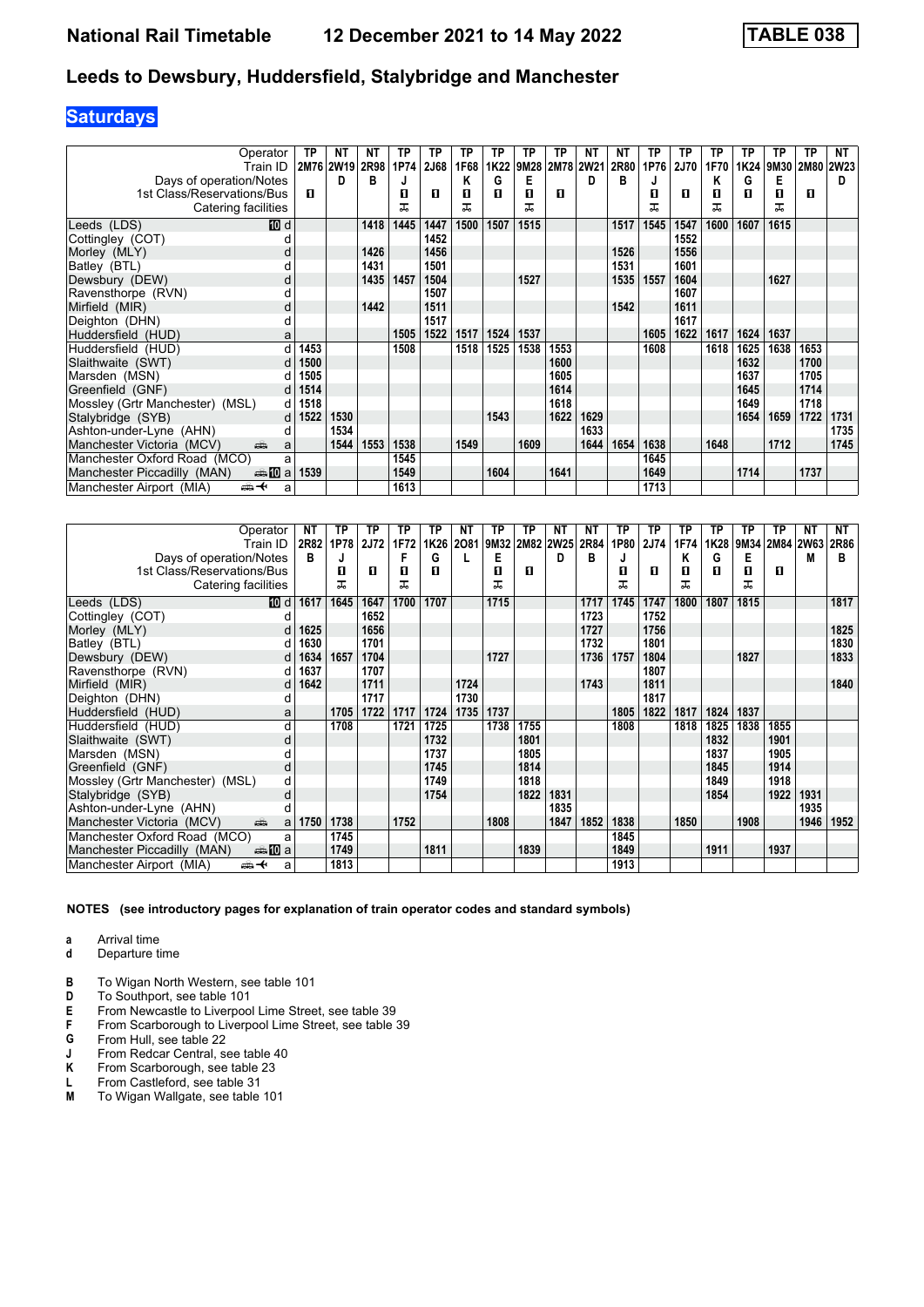# **Saturdays**

| Operator                               | ТP   | TP          | TP   | ТP   | NΤ   | TP        | NΤ          | <b>NT</b> | ТP   | ТP   | TP   | ТP   | <b>NT</b> | NΤ   | ТP   | ТP   | ТP   | NΤ   |
|----------------------------------------|------|-------------|------|------|------|-----------|-------------|-----------|------|------|------|------|-----------|------|------|------|------|------|
| Train ID                               | 1P82 | <b>2J76</b> | 1F76 | 1K30 |      | 2O85 9M36 | <b>2J64</b> | 2R88      | 1P84 | 2J78 | 1K32 |      | 9M38 2W31 | 2R90 | 1P86 | 2J80 | 1K34 | 2J67 |
| Days of operation/Notes                | J    |             |      | G    |      | E         |             | в         |      |      | G    | Е    | D         | в    |      |      | G    | в    |
| 1st Class/Reservations/Bus             | п    | п           | п    | п    |      | п         |             |           | п    | п    | п    | П    |           |      | п    | п    | п    |      |
| Catering facilities                    | ᅚ    |             |      |      |      | ᅚ         |             |           |      |      |      | ᅚ    |           |      |      |      |      |      |
| Leeds (LDS)<br>10 d                    | 1845 | 1847        | 1900 | 1907 |      | 1915      |             | 1917      | 1945 | 1947 | 2007 | 2014 |           | 2017 | 2045 | 2047 | 2107 |      |
| Cottingley (COT)                       |      | 1852        |      |      |      |           |             |           |      | 1952 |      |      |           |      |      | 2052 |      |      |
| Morley (MLY)<br>d                      |      | 1856        |      |      |      |           |             | 1925      |      | 1956 |      |      |           | 2026 |      | 2056 |      |      |
| Batley (BTL)                           |      | 1901        |      |      |      |           |             | 1930      |      | 2001 |      |      |           | 2031 |      | 2101 |      |      |
| Dewsbury (DEW)<br>d                    | 1857 | 1904        |      |      |      | 1927      |             | 1934      | 1957 | 2004 |      | 2027 |           | 2035 | 2057 | 2104 | 2118 |      |
| Ravensthorpe (RVN)<br>d                |      | 1907        |      |      |      |           |             |           |      | 2007 |      |      |           |      |      | 2107 |      |      |
| Mirfield (MIR)<br>d                    |      | 1911        |      |      | 1924 |           |             | 1941      |      | 2011 |      |      |           | 2042 |      | 2111 |      |      |
| Deighton (DHN)<br>d                    |      | 1917        |      |      | 1930 |           |             |           |      | 2017 |      |      |           |      |      | 2117 |      |      |
| Huddersfield (HUD)<br>a                | 1905 | 1922        | 1917 | 1924 | 1936 | 1937      |             |           | 2005 | 2022 | 2024 | 2037 |           |      | 2105 | 2122 | 2126 |      |
| Huddersfield (HUD)<br>d                | 1908 |             | 1918 | 1925 |      | 1938      |             |           | 2008 |      | 2025 | 2038 |           |      | 2108 |      | 2127 |      |
| Slaithwaite (SWT)<br>d                 |      |             |      | 1932 |      |           |             |           |      |      | 2032 |      |           |      |      |      | 2134 |      |
| Marsden (MSN)                          |      |             |      | 1937 |      |           |             |           |      |      | 2037 |      |           |      |      |      | 2139 |      |
| Greenfield (GNF)<br>d                  |      |             |      | 1945 |      |           |             |           |      |      | 2045 |      |           |      |      |      | 2148 |      |
| Mossley (Grtr Manchester) (MSL)<br>d   |      |             |      | 1949 |      |           |             |           |      |      | 2049 |      |           |      |      |      | 2152 |      |
| Stalybridge (SYB)<br>d                 |      |             | 1937 | 1954 |      |           | 2031        |           |      |      | 2054 |      | 2129      |      |      |      | 2156 | 2231 |
| Ashton-under-Lyne (AHN)                |      |             |      |      |      |           | 2035        |           |      |      |      |      | 2133      |      |      |      |      | 2235 |
| Manchester Victoria (MCV)<br>پیش<br>a  | 1938 |             | 1950 |      |      | 2008      | 2047        | 2053      | 2038 |      |      | 2111 | 2144      | 2154 | 2140 |      |      | 2246 |
| Manchester Oxford Road (MCO)<br>a      | 1945 |             |      |      |      |           |             |           | 2045 |      |      |      |           |      |      |      |      |      |
| Manchester Piccadilly (MAN)<br>⊯⊯ 10 a | 1949 |             |      | 2012 |      |           |             |           | 2049 |      | 2113 |      |           |      |      |      | 2212 |      |
| Manchester Airport (MIA)<br>⇜✦<br>a    | 2013 |             |      |      |      |           |             |           | 2111 |      |      |      |           |      |      |      |      |      |

|                                  | Operator         | <b>NT</b> | TP   | <b>TP</b> | ТP    | TP   | NΤ        | ΤP   | ТP   | TP   |
|----------------------------------|------------------|-----------|------|-----------|-------|------|-----------|------|------|------|
|                                  | Train ID         | 2133      | 9M40 | 2J82      | 1P94  |      | 1K36 2W69 | 2J84 | 1P96 | 1K38 |
| Days of operation/Notes          |                  |           | Е    |           | Κ     | G    | М         |      | Κ    | G    |
| 1st Class/Reservations/Bus       |                  |           | п    | п         | п     | п    |           | п    | п    | п    |
| Leeds (LDS)                      | 10 d             | 2117      | 2130 | 2147      | 2200  | 2205 |           | 2247 | 2300 | 2307 |
| Cottingley (COT)                 | d                |           |      | 2152      |       |      |           | 2252 |      |      |
| Morley (MLY)                     | d                | 2125      |      | 2156      |       |      |           | 2256 |      |      |
| Batley (BTL)                     | d                | 2130      |      | 2201      |       |      |           | 2301 |      |      |
| Dewsbury (DEW)                   | d                | 2134      | 2142 | 2204      |       | 2216 |           | 2304 |      | 2318 |
| Ravensthorpe (RVN)               | d                |           |      | 2207      |       |      |           | 2307 |      |      |
| Mirfield (MIR)                   | d                | 2142      |      | 2211      |       |      |           | 2311 |      |      |
| Deighton (DHN)                   | d                |           |      | 2217      |       |      |           | 2317 |      |      |
| Huddersfield (HUD)               | a                |           | 2150 | 2222      | 2217  | 2224 |           | 2321 | 2317 | 2327 |
| Huddersfield (HUD)               | d                |           | 2151 |           | 2218  | 2225 |           |      | 2318 | 2331 |
| Slaithwaite (SWT)                | d                |           |      |           |       | 2231 |           |      |      | 2337 |
| Marsden (MSN)                    | d                |           |      |           |       | 2235 |           |      |      | 2341 |
| Greenfield (GNF)                 | d                |           |      |           |       | 2243 |           |      |      | 2348 |
| Mossley (Grtr Manchester) (MSL)  | d                |           |      |           |       | 2247 |           |      |      | 2352 |
| Stalybridge (SYB)                | d                |           |      |           | 2240c | 2252 | 2300      |      | 2337 | 2356 |
| Ashton-under-Lyne (AHN)          | d                |           |      |           |       |      | 2303      |      |      |      |
| Manchester Victoria (MCV)<br>پېښ | a                | 2254      | 2223 |           | 2253  |      | 2314      |      | 2350 |      |
| Manchester Oxford Road (MCO)     | a                |           |      |           | 2300  |      |           |      | 2357 |      |
| Manchester Piccadilly (MAN)      | <del>⊯</del> ∎Da |           |      |           | 2304  | 2308 |           |      | 0001 | 0011 |
| Manchester Airport (MIA)<br>⇜↞   | a                |           |      |           | 2320  |      |           |      | 0019 |      |

- **a** Arrival time<br>**d** Departure ti
- **d** Departure time<br>**c** Arrives 4 minut
- **c** Arrives 4 minutes earlier
- 
- **B** To Wigan North Western, see table 101<br>**D** To Southport, see table 101
- **D** To Southport, see table 101<br>**E** From Newcastle to Liverpoo **E** From Newcastle to Liverpool Lime Street, see table 39<br>**F** From Scarborough to Liverpool Lime Street, see table
- **F** From Scarborough to Liverpool Lime Street, see table 39
- **G** From Hull, see table 22<br>**J** From Redcar Central, see
- **J** From Redcar Central, see table 40<br>**K** From Scarborough, see table 23
- **.** From Scarborough, see table 23
- **L** From Castleford, see table 31<br>**M** To Wigan Wallgate, see table
- **M** To Wigan Wallgate, see table 101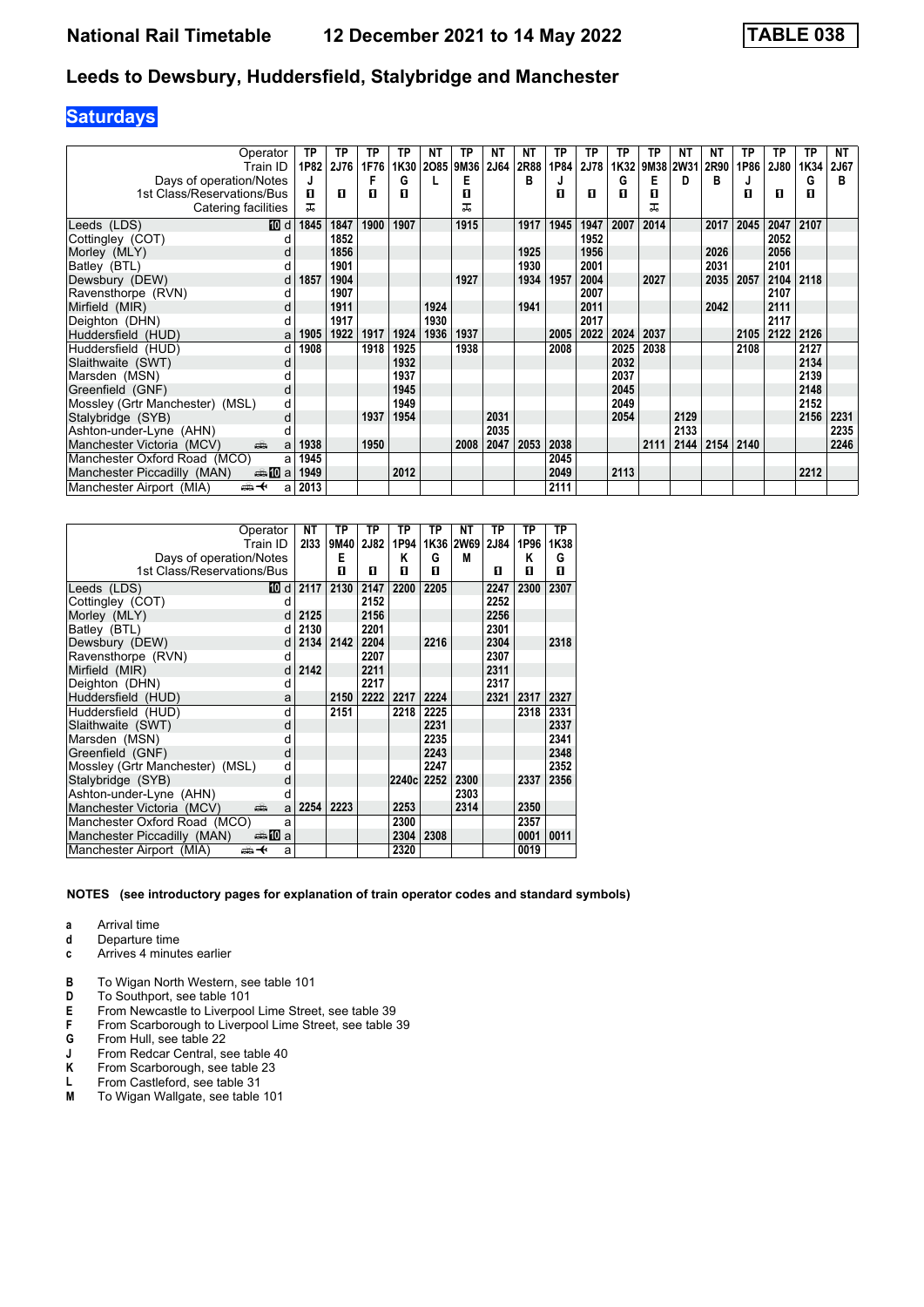## **Sundays** until 2 January 2022

| Operator                              | NΤ       | NΤ   | TP   | ТP               | ΤP   | ТP          | NΤ   | TP   | ТP   | ТP   | TP          | NΤ   | ТP   | ТP   | TP   | ТP   | <b>NT</b> | <b>TP</b> |
|---------------------------------------|----------|------|------|------------------|------|-------------|------|------|------|------|-------------|------|------|------|------|------|-----------|-----------|
| Train ID                              |          |      | 1K10 | 9M <sub>16</sub> | 1P64 | <b>2J58</b> |      | 1K12 | 9M18 | 1P66 | <b>2J60</b> |      | 1K14 | 9M20 | 1P68 | 2J62 |           | 1K16      |
| Days of operation/Notes               |          |      | А    | в                | C    |             |      | А    | в    | D    |             |      | A    | в    | Е    |      |           | А         |
| 1st Class/Reservations/Bus            | 罒        | 四    | п    | O                | п    | п           | 四    | п    | п    | п    | п           | 罒    | п    | п    | п    | п    | 四         | п         |
| Catering facilities                   |          |      |      | ᠼ                | ᠼ    |             |      |      |      | ᅚ    |             |      |      | ᇁ    | ᠼ    |      |           |           |
| 10 d<br>Leeds (LDS)                   |          |      | 0907 | 0915             | 0946 | 0948        |      | 1007 | 1015 | 1045 | 1047        |      | 1107 | 1115 | 1145 | 1147 |           | 1207      |
| Cottingley (COT)                      |          |      |      |                  |      | 0953        |      |      |      |      | 1052        |      |      |      |      | 1152 |           |           |
| Morley (MLY)<br>d                     |          |      |      |                  |      | 0957        |      |      |      |      | 1056        |      |      |      |      | 1156 |           |           |
| Batley (BTL)                          |          |      |      |                  |      | 1002        |      |      |      |      | 1101        |      |      |      |      | 1201 |           |           |
| Dewsbury (DEW)<br>d                   |          |      |      | 0927             | 0958 | 1005        |      |      | 1027 | 1057 | 1104        |      |      | 1127 | 1156 | 1204 |           |           |
| Ravensthorpe (RVN)<br>d               |          |      |      |                  |      | 1008        |      |      |      |      | 1107        |      |      |      |      | 1207 |           |           |
| Mirfield (MIR)<br>d                   |          |      |      |                  |      | 1011        |      |      |      |      | 1111        |      |      |      |      | 1211 |           |           |
| Deighton (DHN)<br>d                   |          |      |      |                  |      | 1018        |      |      |      |      | 1117        |      |      |      |      | 1217 |           |           |
| Huddersfield (HUD)<br>a               |          |      | 0924 | 0936             | 1006 | 1023        |      | 1024 | 1038 | 1105 | 1122        |      | 1124 | 1137 | 1205 | 1222 |           | 1224      |
| Huddersfield (HUD)<br>d               |          |      | 0925 | 0937             | 1008 |             |      | 1025 | 1039 | 1108 |             |      | 1125 | 1138 | 1208 |      |           | 1225      |
| Slaithwaite (SWT)<br>d                |          |      | 0932 |                  |      |             |      | 1032 |      |      |             |      | 1132 |      |      |      |           | 1232      |
| Marsden (MSN)                         |          |      | 0937 |                  |      |             |      | 1037 |      |      |             |      | 1137 |      |      |      |           | 1237      |
| Greenfield (GNF)<br>d                 |          |      | 0945 |                  |      |             |      | 1045 |      |      |             |      | 1145 |      |      |      |           | 1245      |
| Mossley (Grtr Manchester) (MSL)<br>d. |          |      | 0949 |                  |      |             |      | 1049 |      |      |             |      | 1149 |      |      |      |           | 1249      |
| Stalybridge (SYB)<br>d                | 0835     | 0935 | 0953 |                  |      |             | 1035 | 1054 |      |      |             | 1135 | 1154 |      |      |      | 1235      | 1254      |
| Ashton-under-Lyne (AHN)               | $d$ 0842 | 0942 |      |                  |      |             | 1042 |      |      |      |             | 1142 |      |      |      |      | 1242      |           |
| Manchester Victoria (MCV)<br>پیش<br>a | 0910     | 1010 |      | 1009             | 1040 |             | 1110 |      | 1109 | 1138 |             | 1210 |      | 1209 | 1238 |      | 1310      |           |
| Manchester Oxford Road (MCO)<br>a     |          |      |      |                  |      |             |      |      |      | 1145 |             |      |      |      | 1245 |      |           |           |
| Manchester Piccadilly (MAN)<br>∰ 10 a |          |      | 1010 |                  |      |             |      | 1111 |      | 1149 |             |      | 1210 |      | 1249 |      |           | 1311      |
| Manchester Airport (MIA)<br>⇜✦<br>a   |          |      |      |                  |      |             |      |      |      | 1213 |             |      |      |      | 1312 |      |           |           |

| Operator                                         | TP   | TP   | ΤP          | ΝT   | ТP   | TP        | ТP   | <b>TP</b> | NΤ   | ТP   | ΤP   | ТP   | ТP   | <b>NT</b> | ТP   | ТP   | <b>TP</b> | <b>TP</b>   |
|--------------------------------------------------|------|------|-------------|------|------|-----------|------|-----------|------|------|------|------|------|-----------|------|------|-----------|-------------|
| Train ID                                         | 9M22 | 1P70 | <b>2J64</b> |      |      | 1K18 9M24 | 1P72 | 2J66      |      | 1K20 | 9M26 | 1P74 | 2J68 |           | 1K22 | 9M28 | 1P76      | <b>2J70</b> |
| Days of operation/Notes                          | в    | Е    |             |      | А    | в         | Е    |           |      | A    | B    | Е    |      |           | A    | в    | Е         |             |
| 1st Class/Reservations/Bus                       | п    | 0    | п           | 四    | п    | п         | п    | п         | 四    | п    | п    | п    | п    | 四         | п    | п    | п         | п           |
| Catering facilities                              | ㅈ    | ᅚ    |             |      |      | ᅚ         | ᅚ    |           |      |      | ᅚ    | ᇁ    |      |           |      | ᅚ    | ᅚ         |             |
| Leeds (LDS)<br>[10] d                            | 1215 | 1245 | 1247        |      | 1307 | 1319      | 1345 | 1347      |      | 1407 | 1415 | 1445 | 1447 |           | 1507 | 1515 | 1545      | 1547        |
| Cottingley (COT)                                 |      |      | 1252        |      |      |           |      | 1352      |      |      |      |      | 1452 |           |      |      |           | 1552        |
| Morley (MLY)                                     |      |      | 1256        |      |      |           |      | 1356      |      |      |      |      | 1456 |           |      |      |           | 1556        |
| Batley (BTL)                                     |      |      | 1301        |      |      |           |      | 1401      |      |      |      |      | 1501 |           |      |      |           | 1601        |
| Dewsbury (DEW)<br>d                              | 1227 | 1256 | 1304        |      |      | 1330      | 1356 | 1404      |      |      | 1426 | 1457 | 1504 |           |      | 1526 | 1557      | 1604        |
| Ravensthorpe (RVN)                               |      |      | 1307        |      |      |           |      | 1407      |      |      |      |      | 1507 |           |      |      |           | 1607        |
| Mirfield (MIR)<br>d                              |      |      | 1311        |      |      |           |      | 1411      |      |      |      |      | 1511 |           |      |      |           | 1611        |
| Deighton (DHN)                                   |      |      | 1317        |      |      |           |      | 1417      |      |      |      |      | 1517 |           |      |      |           | 1617        |
| Huddersfield (HUD)<br>a                          | 1236 | 1306 | 1322        |      | 1324 | 1339      | 1406 | 1422      |      | 1424 | 1436 | 1505 | 1522 |           | 1524 | 1536 | 1605      | 1622        |
| Huddersfield (HUD)<br>d                          | 1238 | 1308 |             |      | 1325 | 1340      | 1408 |           |      | 1425 | 1438 | 1508 |      |           | 1525 | 1538 | 1608      |             |
| Slaithwaite (SWT)<br>d                           |      |      |             |      | 1332 |           |      |           |      | 1432 |      |      |      |           | 1531 |      |           |             |
| Marsden (MSN)                                    |      |      |             |      | 1337 |           |      |           |      | 1437 |      |      |      |           | 1535 |      |           |             |
| Greenfield (GNF)<br>d                            |      |      |             |      | 1345 |           |      |           |      | 1445 |      |      |      |           | 1542 |      |           |             |
| Mossley (Grtr Manchester) (MSL)<br>d             |      |      |             |      | 1349 |           |      |           |      | 1449 |      |      |      |           | 1546 |      |           |             |
| Stalybridge (SYB)<br>d                           |      |      |             | 1335 | 1354 |           |      |           | 1435 | 1454 |      |      |      | 1535      | 1551 |      |           |             |
| Ashton-under-Lyne (AHN)                          |      |      |             | 1342 |      |           |      |           | 1442 |      |      |      |      | 1542      |      |      |           |             |
| Manchester Victoria (MCV)<br>ain<br>a            | 1309 | 1338 |             | 1410 |      | 1409      | 1438 |           | 1510 |      | 1510 | 1538 |      | 1610      |      | 1612 | 1638      |             |
| Manchester Oxford Road (MCO)<br>a                |      | 1345 |             |      |      |           | 1445 |           |      |      |      | 1545 |      |           |      |      | 1645      |             |
| <del>⊯</del> 10 a<br>Manchester Piccadilly (MAN) |      | 1350 |             |      | 1411 |           | 1450 |           |      | 1509 |      | 1550 |      |           | 1607 |      | 1650      |             |
| Manchester Airport (MIA)<br>ക+<br>a              |      | 1412 |             |      |      |           | 1513 |           |      |      |      | 1612 |      |           |      |      | 1712      |             |

**NOTES (see introductory pages for explanation of train operator codes and standard symbols)**

**a** Arrival time<br>**d** Departure t

**d** Departure time

**A** From Hull, see table 22<br>**B** From Newcastle to Liver

**B** From Newcastle to Liverpool Lime Street, see table 39 **C** From York, see table 23

**C** From York, see table 23<br>**D** From Middlesbrough, se<br>**E** From Redcar Central, se From Middlesbrough, see table 40

**E** From Redcar Central, see table 40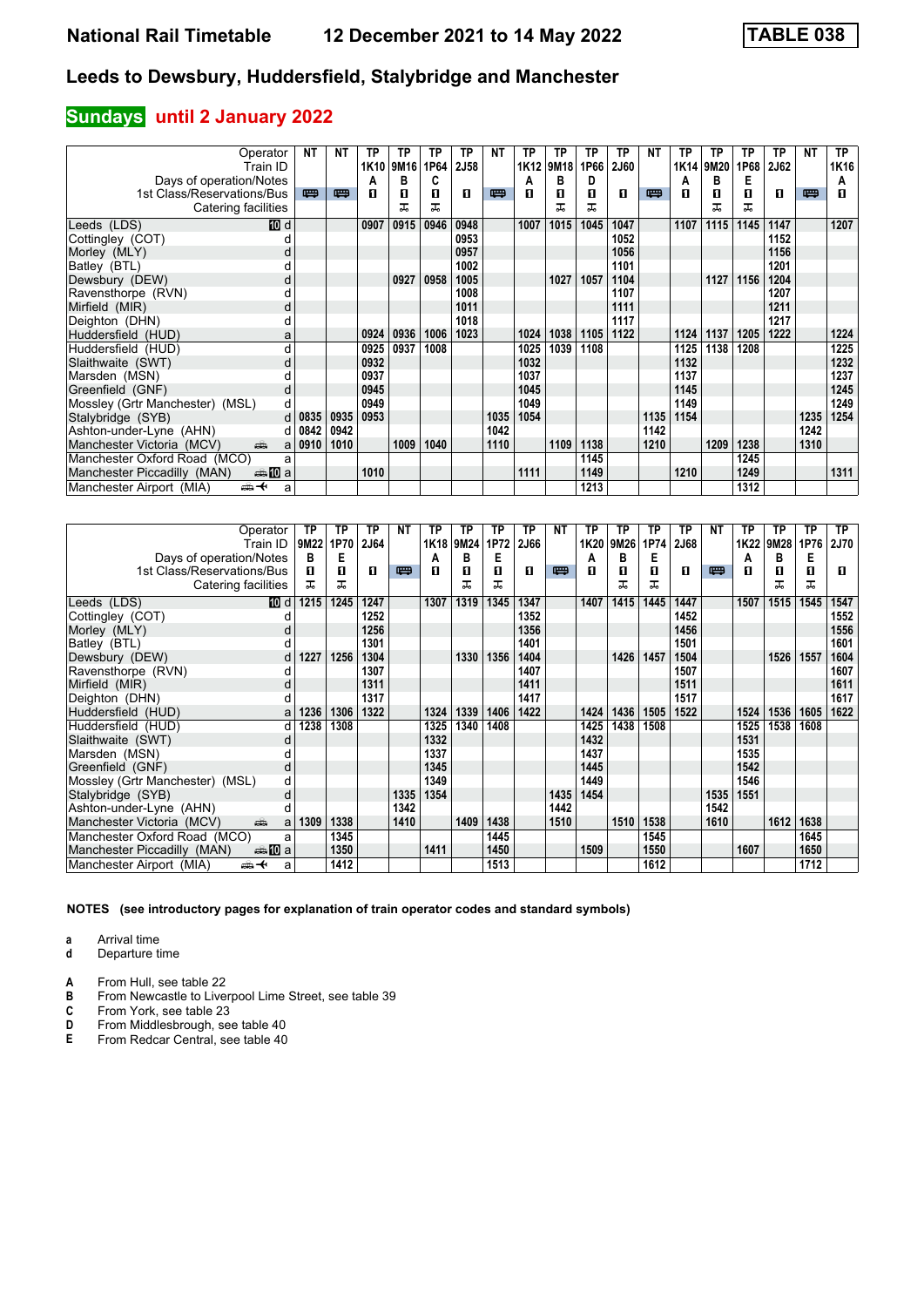### **Sundays** until 2 January 2022

| Operator                              | NΤ   | ТP        | TP   | TP   | <b>NT</b> | TP          | ТP   | TP   | ТP   | ТP   | TP   | NΤ   | ТP   | ТP   | ТP   | ТP          | <b>NT</b> | <b>TP</b> |
|---------------------------------------|------|-----------|------|------|-----------|-------------|------|------|------|------|------|------|------|------|------|-------------|-----------|-----------|
| Train ID                              |      | 1K24 9M30 |      | 1P78 |           | <b>2J72</b> | 1F72 | 1K26 | 9M32 | 1P80 | 2J74 |      | 1K28 | 9M34 | 1P82 | <b>2J76</b> |           | 1K30      |
| Days of operation/Notes               |      | А         | в    | Е    |           |             |      | А    | в    | Е    |      |      | A    | в    | Е    |             |           | А         |
| 1st Class/Reservations/Bus            | 罒    | п         | п    | O    | 四         | п           | п    | п    | п    | п    | п    | 罒    | п    | п    | п    | п           | 四         | п         |
| Catering facilities                   |      |           | ᅚ    | ᅚ    |           |             | ᅚ    |      |      | ᅚ    |      |      |      | ᇁ    | ᠼ    |             |           |           |
| Leeds (LDS)<br>10 d                   |      | 1607      | 1619 | 1645 |           | 1647        | 1700 | 1707 | 1715 | 1745 | 1748 |      | 1807 | 1819 | 1845 | 1847        |           | 1907      |
| Cottingley (COT)                      |      |           |      |      |           | 1652        |      |      |      |      | 1753 |      |      |      |      | 1852        |           |           |
| Morley (MLY)<br>d                     |      |           |      |      |           | 1656        |      |      |      |      | 1756 |      |      |      |      | 1856        |           |           |
| Batley (BTL)                          |      |           |      |      |           | 1701        |      |      |      |      | 1801 |      |      |      |      | 1901        |           |           |
| Dewsbury (DEW)<br>d                   |      |           | 1630 | 1657 |           | 1704        |      |      | 1726 | 1757 | 1804 |      |      | 1830 | 1858 | 1904        |           |           |
| Ravensthorpe (RVN)<br>d               |      |           |      |      |           | 1707        |      |      |      |      | 1807 |      |      |      |      | 1907        |           |           |
| Mirfield (MIR)<br>d                   |      |           |      |      |           | 1711        |      |      |      |      | 1811 |      |      |      |      | 1911        |           |           |
| Deighton (DHN)                        |      |           |      |      |           | 1717        |      |      |      |      | 1817 |      |      |      |      | 1917        |           |           |
| Huddersfield (HUD)<br>a               |      | 1624      | 1639 | 1705 |           | 1722        | 1717 | 1724 | 1737 | 1806 | 1822 |      | 1824 | 1839 | 1906 | 1922        |           | 1924      |
| Huddersfield (HUD)<br>d               |      | 1625      | 1640 | 1708 |           |             | 1718 | 1725 | 1739 | 1808 |      |      | 1825 | 1840 | 1908 |             |           | 1925      |
| Slaithwaite (SWT)<br>d                |      | 1632      |      |      |           |             |      | 1732 |      |      |      |      | 1832 |      |      |             |           | 1932      |
| Marsden (MSN)                         |      | 1637      |      |      |           |             |      | 1737 |      |      |      |      | 1837 |      |      |             |           | 1937      |
| Greenfield (GNF)<br>d                 |      | 1645      |      |      |           |             |      | 1745 |      |      |      |      | 1845 |      |      |             |           | 1945      |
| Mossley (Grtr Manchester) (MSL)<br>d. |      | 1649      |      |      |           |             |      | 1749 |      |      |      |      | 1849 |      |      |             |           | 1949      |
| Stalybridge (SYB)<br>d                | 1635 | 1654      |      |      | 1735      |             | 1737 | 1754 |      |      |      | 1835 | 1854 |      |      |             | 1935      | 1954      |
| Ashton-under-Lyne (AHN)<br>d          | 1642 |           |      |      | 1742      |             |      |      |      |      |      | 1842 |      |      |      |             | 1942      |           |
| Manchester Victoria (MCV)<br>پیش<br>a | 1710 |           | 1709 | 1738 | 1810      |             |      |      | 1810 | 1838 |      | 1910 |      | 1909 | 1938 |             | 2010      |           |
| Manchester Oxford Road (MCO)<br>a     |      |           |      | 1745 |           |             |      |      |      | 1845 |      |      |      |      | 1945 |             |           |           |
| Manchester Piccadilly (MAN)<br>∰ 10 a |      | 1711      |      | 1750 |           |             | 1752 | 1811 |      | 1850 |      |      | 1911 |      | 1950 |             |           | 2011      |
| Manchester Airport (MIA)<br>⇜✦<br>a   |      |           |      | 1812 |           |             |      |      |      | 1912 |      |      |      |      | 2012 |             |           |           |

| Operator                                | ТP   | ТP   | TP   | <b>NT</b> | ТP   | ТP   | ТP   | ТP          | <b>NT</b> | ТP   | ТP   | NΤ   | TP   | ТP         | TP   | NΤ   | TP   | TP.  |
|-----------------------------------------|------|------|------|-----------|------|------|------|-------------|-----------|------|------|------|------|------------|------|------|------|------|
| Train ID                                | 9M36 | 1P84 | 2J78 |           | 1K32 | 9M38 | 1P86 | <b>2J80</b> |           | 1K34 | 9M40 |      | 2J82 | 1P94       | 1K36 |      | 2J84 | 1P96 |
| Days of operation/Notes                 | в    | Е    |      |           | A    | в    | Е    |             |           | A    | в    |      |      | F          | А    |      |      |      |
| 1st Class/Reservations/Bus              | п    | п    | п    | 四         | п    | 0    | п    | п           | 四         | п    | п    | 罒    | п    | п          | п    | 四    | п    | П    |
| Catering facilities                     | ᅚ    |      |      |           |      | ᠼ    |      |             |           |      |      |      |      |            |      |      |      |      |
| Leeds (LDS)<br>10 d                     | 1915 | 1945 | 1947 |           | 2007 | 2015 | 2045 | 2047        |           | 2107 | 2130 |      | 2147 | 2200       | 2207 |      | 2247 | 2257 |
| Cottingley (COT)                        |      |      | 1952 |           |      |      |      | 2052        |           |      |      |      | 2152 |            |      |      | 2252 |      |
| Morley (MLY)<br>d                       |      |      | 1956 |           |      |      |      | 2056        |           |      |      |      | 2156 |            |      |      | 2256 |      |
| Batley (BTL)                            |      |      | 2001 |           |      |      |      | 2101        |           |      |      |      | 2201 |            |      |      | 2301 |      |
| Dewsbury (DEW)<br>d                     | 1927 | 1957 | 2004 |           |      | 2027 | 2057 | 2104        |           | 2118 | 2142 |      | 2204 |            | 2218 |      | 2304 | 2308 |
| Ravensthorpe (RVN)                      |      |      | 2007 |           |      |      |      | 2107        |           |      |      |      | 2207 |            |      |      | 2307 |      |
| Mirfield (MIR)<br>d                     |      |      | 2011 |           |      |      |      | 2111        |           |      |      |      | 2211 |            |      |      | 2311 |      |
| Deighton (DHN)                          |      |      | 2017 |           |      |      |      | 2117        |           |      |      |      | 2217 |            |      |      | 2317 |      |
| Huddersfield (HUD)<br>a                 | 1937 | 2005 | 2022 |           | 2024 | 2037 | 2105 | 2122        |           | 2126 | 2150 |      | 2222 | 2217       | 2226 |      | 2322 | 2317 |
| Huddersfield (HUD)<br>d                 | 1938 | 2008 |      |           | 2025 | 2039 | 2108 |             |           | 2127 | 2151 |      |      | 2218       | 2227 |      |      | 2318 |
| Slaithwaite (SWT)<br>d                  |      |      |      |           | 2032 |      |      |             |           | 2134 |      |      |      |            | 2234 |      |      |      |
| Marsden (MSN)                           |      |      |      |           | 2037 |      |      |             |           | 2139 |      |      |      |            | 2239 |      |      |      |
| Greenfield (GNF)<br>d                   |      |      |      |           | 2045 |      |      |             |           | 2148 |      |      |      |            | 2248 |      |      | 2332 |
| Mossley (Grtr Manchester) (MSL)<br>d    |      |      |      |           | 2049 |      |      |             |           | 2152 |      |      |      |            | 2252 |      |      | 2335 |
| d<br>Stalybridge (SYB)                  |      |      |      | 2035      | 2054 |      |      |             | 2135      | 2156 |      | 2235 |      | 2241c 2256 |      | 2305 |      | 2340 |
| Ashton-under-Lyne (AHN)                 |      |      |      | 2042      |      |      |      |             | 2142      |      |      | 2242 |      |            |      | 2312 |      |      |
| Manchester Victoria (MCV)<br>پیش<br>a   | 2009 | 2038 |      | 2110      |      | 2109 | 2140 |             | 2210      |      | 2223 | 2310 |      | 2254       |      | 2340 |      | 2353 |
| Manchester Oxford Road (MCO)<br>a       |      | 2045 |      |           |      |      |      |             |           |      |      |      |      | 2305       |      |      |      | 2359 |
| ⊯⇒ 100 a<br>Manchester Piccadilly (MAN) |      | 2050 |      |           | 2109 |      |      |             |           | 2211 |      |      |      | 2309       | 2311 |      |      | 0004 |
| Manchester Airport (MIA)<br>⇜✦<br>a     |      | 2113 |      |           |      |      |      |             |           |      |      |      |      | 2326       |      |      |      | 0020 |

**NOTES (see introductory pages for explanation of train operator codes and standard symbols)**

**a** Arrival time<br>**d** Departure t

**d** Departure time

**c** Arrives 5 minutes earlier

**A** From Hull, see table 22<br>**B** From Newcastle to Liver

**B** From Newcastle to Liverpool Lime Street, see table 39<br>**E** From Redcar Central, see table 40<br>**F** From Scarborough, see table 23

**E** From Redcar Central, see table 40 From Scarborough, see table 23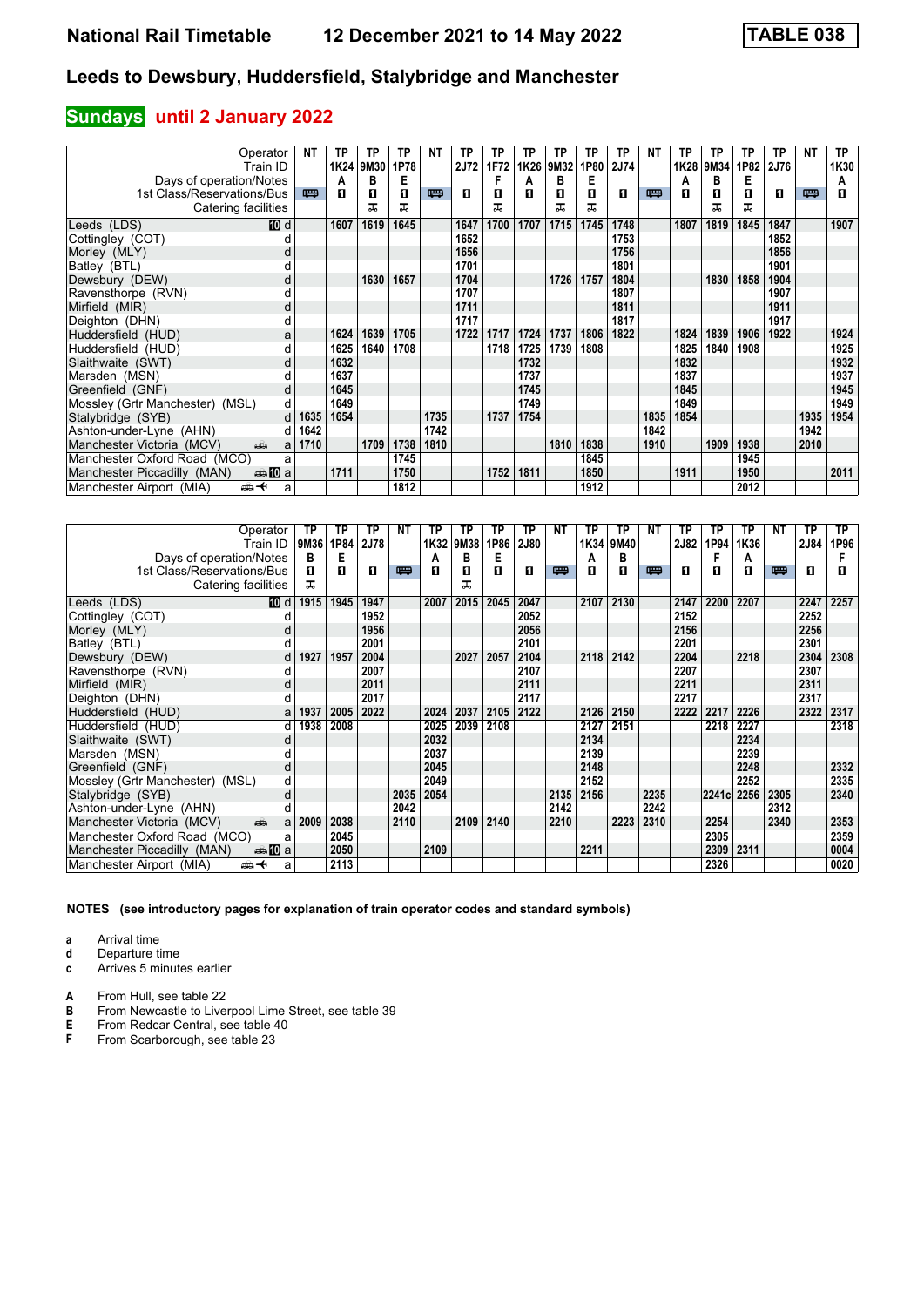# **Sundays** until 2 January 2022

| Operator                             |      | ТP   | ТP   |
|--------------------------------------|------|------|------|
| Train ID                             |      | 1K38 | 2J86 |
| Days of operation/Notes              |      | A    |      |
| 1st Class/Reservations/Bus           |      | п    | п    |
| Leeds (LDS)                          | 10 d | 2305 | 2335 |
| Cottingley (COT)                     | d    |      | 2340 |
| Morley (MLY)                         | d    |      | 2344 |
| Batley (BTL)                         | d    |      | 2348 |
| Dewsbury (DEW)                       | d    | 2316 | 2352 |
| Ravensthorpe (RVN)                   | d    |      | 2355 |
| Mirfield (MIR)                       | d    |      | 2359 |
| Deighton (DHN)                       | d    |      | 0003 |
| Huddersfield (HUD)                   | al   | 2325 | 0008 |
| Huddersfield (HUD)                   | d١   | 2329 |      |
| Slaithwaite (SWT)                    | dl   | 2335 |      |
| Marsden (MSN)                        | d    | 2339 |      |
| Greenfield (GNF)                     | d    |      |      |
| Mossley (Grtr Manchester) (MSL)      | d    |      |      |
| Stalybridge (SYB)                    | d    | 2351 |      |
| Ashton-under-Lyne (AHN)              | d    |      |      |
| Manchester Victoria (MCV)<br>هتته    | a    |      |      |
| Manchester Oxford Road (MCO)         | a    |      |      |
| Manchester Piccadilly (MAN)<br>an‱Ma |      | 0007 |      |
| Manchester Airport (MIA)<br>↫        | a    |      |      |

- 
- **a** Arrival time<br>**d** Departure t **d** Departure time
- **A** From Hull, see table 22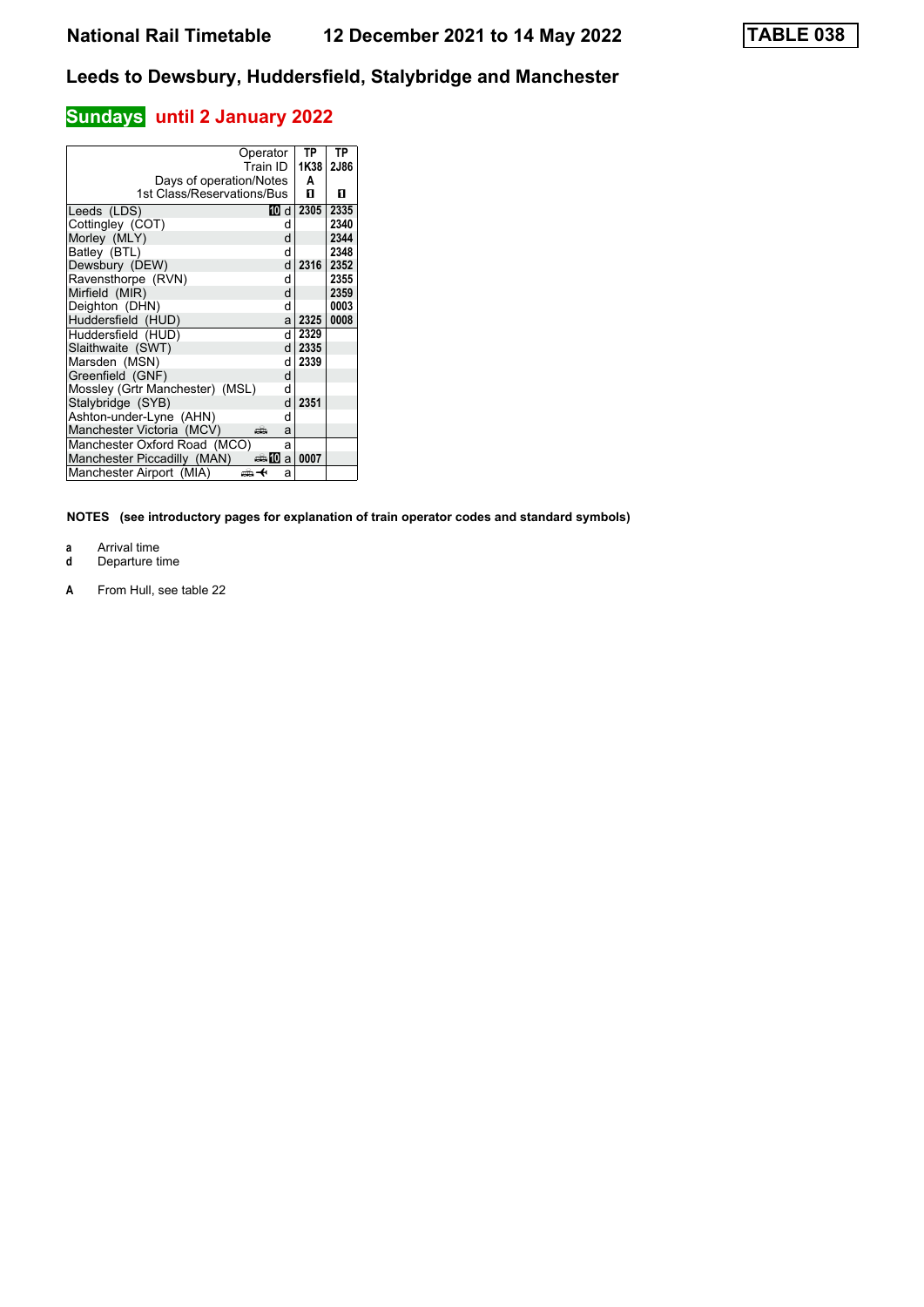# **Sundays** from 9 January to 13 February

| Operator                                          | <b>NT</b> | <b>NT</b> | TP   | ТP   | ТP   | ТP   | NΤ   | ТP   | TP   | ТP    | TP          | NΤ   | ТP               | TP   | ТP   | ТP   | NΤ   | TP.  |
|---------------------------------------------------|-----------|-----------|------|------|------|------|------|------|------|-------|-------------|------|------------------|------|------|------|------|------|
| Train ID                                          |           |           | 1K10 | 9M16 | 1P64 | 2J58 |      | 1K12 | 9M18 | 1P66  | <b>2J60</b> |      | 1K <sub>14</sub> | 9M20 | 1P68 | 2J62 |      | 1K16 |
| Days of operation/Notes                           |           |           | А    | в    | C    |      |      | А    | в    | D     |             |      | A                | в    | Е    |      |      | А    |
| 1st Class/Reservations/Bus                        | 罒         | 四         | п    | 0    | п    | п    | 四    | п    | п    | п     | п           | 四    | п                | п    | п    | п    | 四    | п    |
| Catering facilities                               |           |           |      | ᅚ    | ᠼ    |      |      |      | ㅈ    | ᅚ     |             |      |                  | ᠼ    | ᅚ    |      |      |      |
| <b>ID</b> d<br>Leeds (LDS)                        |           |           | 0907 | 0915 | 0946 | 0948 |      | 1007 | 1015 | 1045  | 1047        |      | 1107             | 1115 | 1145 | 1147 |      | 1207 |
| Cottingley (COT)                                  |           |           |      |      |      | 0953 |      |      |      |       | 1052        |      |                  |      |      | 1152 |      |      |
| Morley (MLY)                                      |           |           |      |      |      | 0957 |      |      |      |       | 1056        |      |                  |      |      | 1156 |      |      |
| Batley (BTL)                                      |           |           |      |      |      | 1002 |      |      |      |       | 1101        |      |                  |      |      | 1201 |      |      |
| Dewsbury (DEW)<br>d                               |           |           |      | 0927 | 0958 | 1005 |      |      | 1027 | 1057  | 1104        |      |                  | 1127 | 1156 | 1204 |      |      |
| Ravensthorpe (RVN)<br>d                           |           |           |      |      |      | 1008 |      |      |      |       | 1107        |      |                  |      |      | 1207 |      |      |
| Mirfield (MIR)<br>d                               |           |           |      |      |      | 1011 |      |      |      |       | 1111        |      |                  |      |      | 1211 |      |      |
| Deighton (DHN)<br>d                               |           |           |      |      |      | 1018 |      |      |      |       | 1117        |      |                  |      |      | 1217 |      |      |
| Huddersfield (HUD)<br>a                           |           |           | 0924 | 0936 | 1006 | 1023 |      | 1024 | 1038 | 1105  | 1122        |      | 1124             | 1137 | 1205 | 1222 |      | 1224 |
| Huddersfield (HUD)<br>d                           |           |           | 0925 | 0937 | 1008 |      |      | 1025 | 1039 | 1108  |             |      | 1125             | 1138 | 1208 |      |      | 1225 |
| Slaithwaite (SWT)<br>d                            |           |           | 0932 |      |      |      |      | 1032 |      |       |             |      | 1132             |      |      |      |      | 1232 |
| Marsden (MSN)                                     |           |           | 0937 |      |      |      |      | 1037 |      |       |             |      | 1137             |      |      |      |      | 1237 |
| Greenfield (GNF)<br>d                             |           |           | 0945 |      |      |      |      | 1045 |      |       |             |      | 1145             |      |      |      |      | 1245 |
| Mossley (Grtr Manchester) (MSL)<br>d              |           |           | 0949 |      |      |      |      | 1049 |      |       |             |      | 1149             |      |      |      |      | 1249 |
| Stalybridge (SYB)<br>d.                           | 0835      | 0935      | 0953 |      | 1028 |      | 1035 | 1054 |      | 1131c |             | 1135 | 1154             |      | 1228 |      | 1235 | 1254 |
| Ashton-under-Lyne (AHN)<br>d                      | 0842      | 0942      |      |      |      |      | 1042 |      |      |       |             | 1142 |                  |      |      |      | 1242 |      |
| Manchester Victoria (MCV)<br>پیش<br>a             | 0910      | 1010      |      |      |      |      | 1110 |      |      |       |             | 1210 |                  |      |      |      | 1310 |      |
| Manchester Oxford Road (MCO)<br>a                 |           |           |      |      |      |      |      |      |      |       |             |      |                  |      |      |      |      |      |
| Manchester Piccadilly (MAN)<br><del>⊯</del> 100 a |           |           | 1010 | 1018 | 1046 |      |      | 1111 | 1116 | 1151  |             |      | 1210             | 1219 | 1250 |      |      | 1311 |
| Manchester Airport (MIA)<br>ക+<br>a               |           |           |      |      |      |      |      |      |      |       |             |      |                  |      |      |      |      |      |

| Operator                                         | ТP   | ТP   | TP          | <b>NT</b> | ТP   | ТP        | ТP   | ТP   | <b>NT</b> | ТP   | ТP   | TP   | ТP          | NΤ   | ТP   | ТP   | ТP   | TP.         |
|--------------------------------------------------|------|------|-------------|-----------|------|-----------|------|------|-----------|------|------|------|-------------|------|------|------|------|-------------|
| Train ID                                         | 9M22 | 1P70 | <b>2J64</b> |           |      | 1K18 9M24 | 1P72 | 2J66 |           | 1K20 | 9M26 | 1P74 | <b>2J68</b> |      | 1K22 | 9M28 | 1P76 | <b>2J70</b> |
| Days of operation/Notes                          | В    | Е    |             |           | A    | в         | Е    |      |           | А    | B    | Е    |             |      | Α    | в    | Е    |             |
| 1st Class/Reservations/Bus                       | п    | 0    | п           | 四         | п    | 0         | п    | п    | 四         | п    | п    | п    | п           | 四    | п    | п    | O    | п           |
| Catering facilities                              | ㅈ    | ᅚ    |             |           |      | ᠼ         | ᅚ    |      |           |      | ᅚ    | ᅚ    |             |      |      | ᠼ    | ᅚ    |             |
| Leeds (LDS)<br>10 d                              | 1215 | 1245 | 1247        |           | 1307 | 1320      | 1345 | 1347 |           | 1407 | 1415 | 1445 | 1447        |      | 1507 | 1515 | 1545 | 1547        |
| Cottingley (COT)                                 |      |      | 1252        |           |      |           |      | 1352 |           |      |      |      | 1452        |      |      |      |      | 1552        |
| Morley (MLY)<br>d                                |      |      | 1256        |           |      |           |      | 1356 |           |      |      |      | 1456        |      |      |      |      | 1556        |
| Batley (BTL)                                     |      |      | 1301        |           |      |           |      | 1401 |           |      |      |      | 1501        |      |      |      |      | 1601        |
| Dewsbury (DEW)<br>d                              | 1227 | 1256 | 1304        |           |      | 1331      | 1356 | 1404 |           |      | 1426 | 1457 | 1504        |      |      | 1526 | 1557 | 1604        |
| Ravensthorpe (RVN)<br>d                          |      |      | 1307        |           |      |           |      | 1407 |           |      |      |      | 1507        |      |      |      |      | 1607        |
| Mirfield (MIR)<br>d                              |      |      | 1311        |           |      |           |      | 1411 |           |      |      |      | 1511        |      |      |      |      | 1611        |
| Deighton (DHN)<br>d                              |      |      | 1317        |           |      |           |      | 1417 |           |      |      |      | 1517        |      |      |      |      | 1617        |
| Huddersfield (HUD)<br>a                          | 1236 | 1306 | 1322        |           | 1324 | 1340      | 1406 | 1422 |           | 1424 | 1436 | 1505 | 1522        |      | 1524 | 1536 | 1605 | 1622        |
| Huddersfield (HUD)<br>d                          | 1238 | 1308 |             |           | 1325 | 1341      | 1408 |      |           | 1425 | 1438 | 1508 |             |      | 1525 | 1538 | 1608 |             |
| Slaithwaite (SWT)<br>d                           |      |      |             |           | 1332 |           |      |      |           | 1432 |      |      |             |      | 1531 |      |      |             |
| Marsden (MSN)                                    |      |      |             |           | 1337 |           |      |      |           | 1437 |      |      |             |      | 1535 |      |      |             |
| Greenfield (GNF)<br>d                            |      |      |             |           | 1345 |           |      |      |           | 1445 |      |      |             |      | 1542 |      |      |             |
| Mossley (Grtr Manchester) (MSL)<br>d             |      |      |             |           | 1349 |           |      |      |           | 1449 |      |      |             |      | 1546 |      |      |             |
| d<br>Stalybridge (SYB)                           |      | 1328 |             | 1335      | 1354 |           | 1428 |      | 1435      | 1454 |      | 1528 |             | 1535 | 1551 |      | 1628 |             |
| Ashton-under-Lyne (AHN)                          |      |      |             | 1342      |      |           |      |      | 1442      |      |      |      |             | 1542 |      |      |      |             |
| Manchester Victoria (MCV)<br>پیش<br>a            |      |      |             | 1410      |      |           |      |      | 1510      |      |      |      |             | 1610 |      |      |      |             |
| Manchester Oxford Road (MCO)<br>a                |      |      |             |           |      |           |      |      |           |      |      |      |             |      |      |      |      |             |
| <del>⊯</del> 10 a<br>Manchester Piccadilly (MAN) | 1319 | 1343 |             |           | 1411 | 1416      | 1443 |      |           | 1509 | 1516 | 1543 |             |      | 1607 | 1616 | 1643 |             |
| Manchester Airport (MIA)<br>⇜✦<br>a              |      |      |             |           |      |           |      |      |           |      |      |      |             |      |      |      |      |             |

**NOTES (see introductory pages for explanation of train operator codes and standard symbols)**

- **d** Departure time
- **c** Arrives 4 minutes earlier
- **A** From Hull, see table 22<br>**B** From Newcastle, see ta
- **B** From Newcastle, see table 40<br>**C** From York, see table 23
- **C** From York, see table 23<br>**D** From Middlesbrough, se
- **D** From Middlesbrough, see table 40<br>**E** From Redcar Central, see table 40
- **E** From Redcar Central, see table 40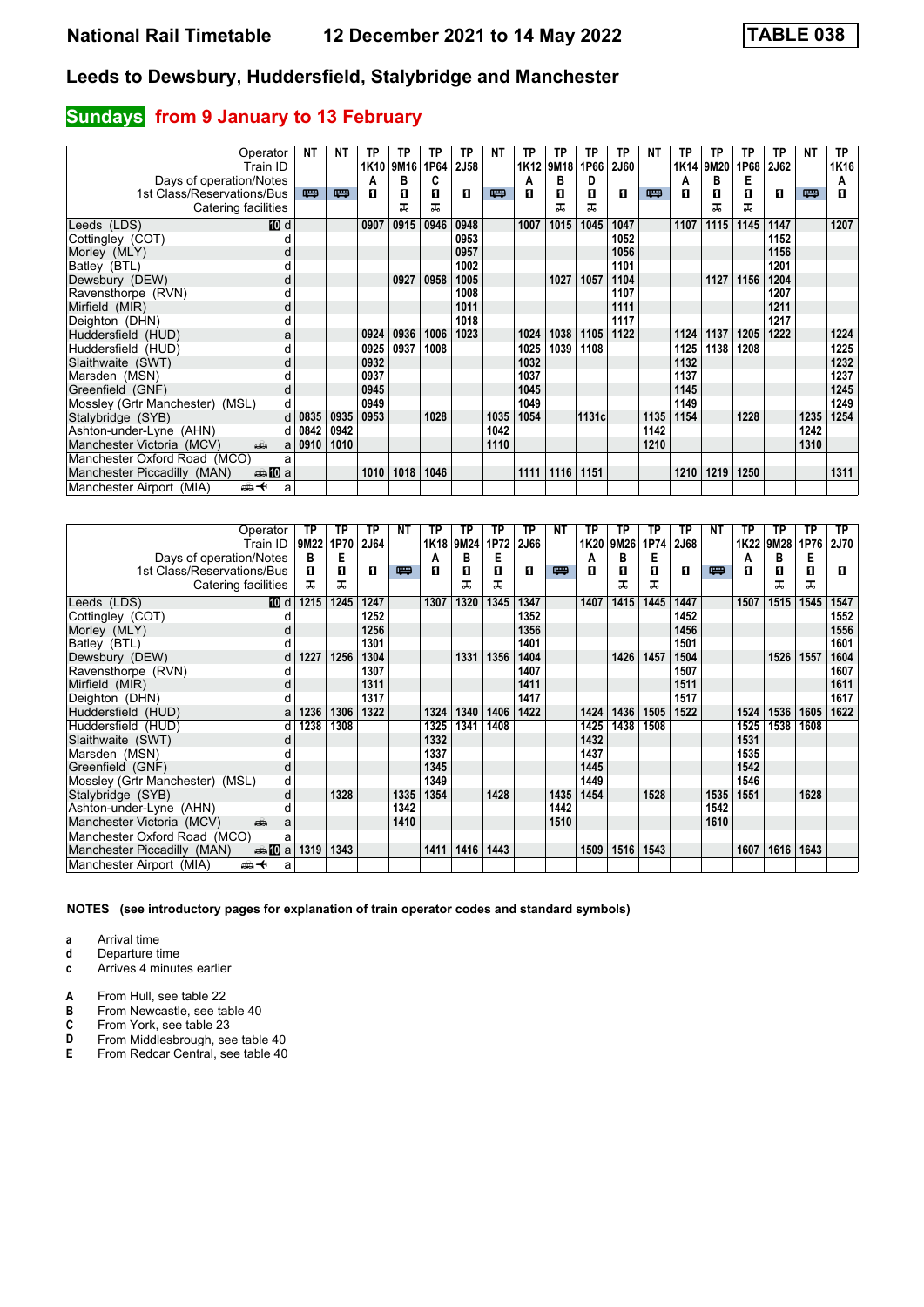# **Sundays** from 9 January to 13 February

| Operator                               | NΤ   | ТP   | TP   | ТP   | NΤ   | ТP          | ТP   | ТP   | TP   | ТP   | <b>TP</b> | NΤ   | ТP   | TP   | ТP   | ТP   | NΤ   | <b>TP</b> |
|----------------------------------------|------|------|------|------|------|-------------|------|------|------|------|-----------|------|------|------|------|------|------|-----------|
| Train ID                               |      | 1K24 | 9M30 | 1P78 |      | <b>2J72</b> | 1F72 | 1K26 | 9M32 | 1P80 | 2J74      |      | 1K28 | 9M34 | 1P82 | 2J76 |      | 1K30      |
| Days of operation/Notes                |      | А    | в    | Е    |      |             |      | А    | в    | Е    |           |      | А    | в    | Е    |      |      | А         |
| 1st Class/Reservations/Bus             | 四    | п    | П    | 0    | 四    | п           | п    | п    | п    | п    | п         | 四    | п    | п    | п    | п    | 四    | п         |
| Catering facilities                    |      |      | ᅚ    | ᅚ    |      |             | ᅚ    |      | ᅚ    | ᅚ    |           |      |      | ᠼ    | ᅚ    |      |      |           |
| <b>ID</b> d<br>Leeds (LDS)             |      | 1607 | 1619 | 1645 |      | 1647        | 1700 | 1707 | 1715 | 1745 | 1748      |      | 1807 | 1819 | 1845 | 1847 |      | 1907      |
| Cottingley (COT)                       |      |      |      |      |      | 1652        |      |      |      |      | 1753      |      |      |      |      | 1852 |      |           |
| Morley (MLY)                           |      |      |      |      |      | 1656        |      |      |      |      | 1756      |      |      |      |      | 1856 |      |           |
| Batley (BTL)                           |      |      |      |      |      | 1701        |      |      |      |      | 1801      |      |      |      |      | 1901 |      |           |
| Dewsbury (DEW)<br>d                    |      |      | 1631 | 1657 |      | 1704        |      |      | 1726 | 1757 | 1804      |      |      | 1830 | 1857 | 1904 |      |           |
| Ravensthorpe (RVN)<br>d                |      |      |      |      |      | 1707        |      |      |      |      | 1807      |      |      |      |      | 1907 |      |           |
| Mirfield (MIR)<br>d                    |      |      |      |      |      | 1711        |      |      |      |      | 1811      |      |      |      |      | 1911 |      |           |
| Deighton (DHN)<br>d                    |      |      |      |      |      | 1717        |      |      |      |      | 1817      |      |      |      |      | 1917 |      |           |
| Huddersfield (HUD)<br>a                |      | 1624 | 1639 | 1705 |      | 1722        | 1717 | 1724 | 1737 | 1806 | 1822      |      | 1824 | 1839 | 1905 | 1922 |      | 1924      |
| Huddersfield (HUD)<br>d                |      | 1625 | 1640 | 1708 |      |             | 1718 | 1725 | 1739 | 1808 |           |      | 1825 | 1840 | 1907 |      |      | 1925      |
| Slaithwaite (SWT)<br>d                 |      | 1632 |      |      |      |             |      | 1732 |      |      |           |      | 1832 |      |      |      |      | 1932      |
| Marsden (MSN)                          |      | 1637 |      |      |      |             |      | 1737 |      |      |           |      | 1837 |      |      |      |      | 1937      |
| Greenfield (GNF)<br>d                  |      | 1645 |      |      |      |             |      | 1745 |      |      |           |      | 1845 |      |      |      |      | 1945      |
| Mossley (Grtr Manchester) (MSL)<br>d   |      | 1649 |      |      |      |             |      | 1749 |      |      |           |      | 1849 |      |      |      |      | 1949      |
| Stalybridge (SYB)<br>d                 | 1635 | 1654 |      | 1728 | 1735 |             | 1737 | 1754 |      | 1828 |           | 1835 | 1854 |      | 1926 |      | 1935 | 1954      |
| Ashton-under-Lyne (AHN)<br>d           | 1642 |      |      |      | 1742 |             |      |      |      |      |           | 1842 |      |      |      |      | 1942 |           |
| Manchester Victoria (MCV)<br>ain<br>a  | 1710 |      |      |      | 1810 |             |      |      |      |      |           | 1910 |      |      |      |      | 2010 |           |
| Manchester Oxford Road (MCO)<br>a      |      |      |      |      |      |             |      |      |      |      |           |      |      |      |      |      |      |           |
| Manchester Piccadilly (MAN)<br>⊯⊯ 10 a |      | 1711 | 1716 | 1743 |      |             | 1752 | 1811 | 1816 | 1843 |           |      | 1911 | 1916 | 1943 |      |      | 2011      |
| Manchester Airport (MIA)<br>⇜✦<br>a    |      |      |      |      |      |             |      |      |      |      |           |      |      |      |      |      |      |           |

| Operator                                         | ТP   | ТP   | TP   | <b>NT</b> | ТP   | ТP   | ТP   | ТP          | <b>NT</b> | ТP   | ТP   | NΤ   | TP   | ТP   | TP        | NΤ   | TP   | TP.  |
|--------------------------------------------------|------|------|------|-----------|------|------|------|-------------|-----------|------|------|------|------|------|-----------|------|------|------|
| Train ID                                         | 9M36 | 1P84 | 2J78 |           | 1K32 | 9M38 | 1P86 | <b>2J80</b> |           | 1K34 | 9M40 |      | 2J82 | 1P94 | 1K36      |      | 2J84 | 1P96 |
| Days of operation/Notes                          | в    | Е    |      |           | A    | в    | Е    |             |           | A    | в    |      |      | F    | А         |      |      |      |
| 1st Class/Reservations/Bus                       | п    | п    | п    | 四         | п    | 0    | п    | п           | 四         | п    | п    | 四    | п    | п    | п         | 四    | п    | П    |
| Catering facilities                              | ᅚ    |      |      |           |      | ᠼ    |      |             |           |      |      |      |      |      |           |      |      |      |
| Leeds (LDS)<br>10 d                              | 1915 | 1945 | 1947 |           | 2007 | 2015 | 2045 | 2047        |           | 2107 | 2130 |      | 2147 | 2200 | 2207      |      | 2247 | 2257 |
| Cottingley (COT)                                 |      |      | 1952 |           |      |      |      | 2052        |           |      |      |      | 2152 |      |           |      | 2252 |      |
| Morley (MLY)<br>d                                |      |      | 1956 |           |      |      |      | 2056        |           |      |      |      | 2156 |      |           |      | 2256 |      |
| Batley (BTL)                                     |      |      | 2001 |           |      |      |      | 2101        |           |      |      |      | 2201 |      |           |      | 2301 |      |
| Dewsbury (DEW)<br>d                              | 1927 | 1957 | 2004 |           |      | 2027 | 2057 | 2104        |           | 2118 | 2142 |      | 2204 |      | 2218      |      | 2304 | 2308 |
| Ravensthorpe (RVN)                               |      |      | 2007 |           |      |      |      | 2107        |           |      |      |      | 2207 |      |           |      | 2307 |      |
| Mirfield (MIR)<br>d                              |      |      | 2011 |           |      |      |      | 2111        |           |      |      |      | 2211 |      |           |      | 2311 |      |
| Deighton (DHN)                                   |      |      | 2017 |           |      |      |      | 2117        |           |      |      |      | 2217 |      |           |      | 2317 |      |
| Huddersfield (HUD)<br>a                          | 1937 | 2005 | 2022 |           | 2024 | 2037 | 2105 | 2122        |           | 2126 | 2150 |      | 2222 | 2217 | 2226      |      | 2322 | 2317 |
| Huddersfield (HUD)<br>d                          | 1938 | 2008 |      |           | 2025 | 2039 | 2108 |             |           | 2127 | 2151 |      |      | 2218 | 2227      |      |      | 2318 |
| Slaithwaite (SWT)<br>d                           |      |      |      |           | 2032 |      |      |             |           | 2134 |      |      |      |      | 2234      |      |      |      |
| Marsden (MSN)                                    |      |      |      |           | 2037 |      |      |             |           | 2139 |      |      |      |      | 2239      |      |      |      |
| Greenfield (GNF)<br>d                            |      |      |      |           | 2045 |      |      |             |           | 2148 |      |      |      |      | 2248      |      |      | 2332 |
| Mossley (Grtr Manchester) (MSL)<br>d             |      |      |      |           | 2049 |      |      |             |           | 2152 |      |      |      |      | 2252      |      |      | 2335 |
| d<br>Stalybridge (SYB)                           |      | 2028 |      | 2035      | 2054 |      | 2128 |             | 2135      | 2156 |      | 2235 |      | 2237 | 2256      | 2305 |      | 2340 |
| Ashton-under-Lyne (AHN)                          |      |      |      | 2042      |      |      |      |             | 2142      |      |      | 2242 |      |      |           | 2312 |      |      |
| Manchester Victoria (MCV)<br>پیش<br>a            |      |      |      | 2110      |      |      |      |             | 2210      |      |      | 2310 |      |      |           | 2340 |      |      |
| Manchester Oxford Road (MCO)<br>a                |      |      |      |           |      |      |      |             |           |      |      |      |      |      |           |      |      |      |
| <del>⊯</del> 10 a<br>Manchester Piccadilly (MAN) | 2016 | 2046 |      |           | 2109 | 2117 | 2143 |             |           | 2211 | 2229 |      |      |      | 2254 2311 |      |      | 2355 |
| Manchester Airport (MIA)<br>⇜✦<br>a              |      |      |      |           |      |      |      |             |           |      |      |      |      |      |           |      |      | 0017 |

**NOTES (see introductory pages for explanation of train operator codes and standard symbols)**

**a** Arrival time<br>**d** Departure t

**d** Departure time

**A** From Hull, see table 22<br>**B** From Newcastle, see tal

**B** From Newcastle, see table 40<br>**E** From Redcar Central, see table

**E** From Redcar Central, see table 40<br> **F** From Scarborough, see table 23

From Scarborough, see table 23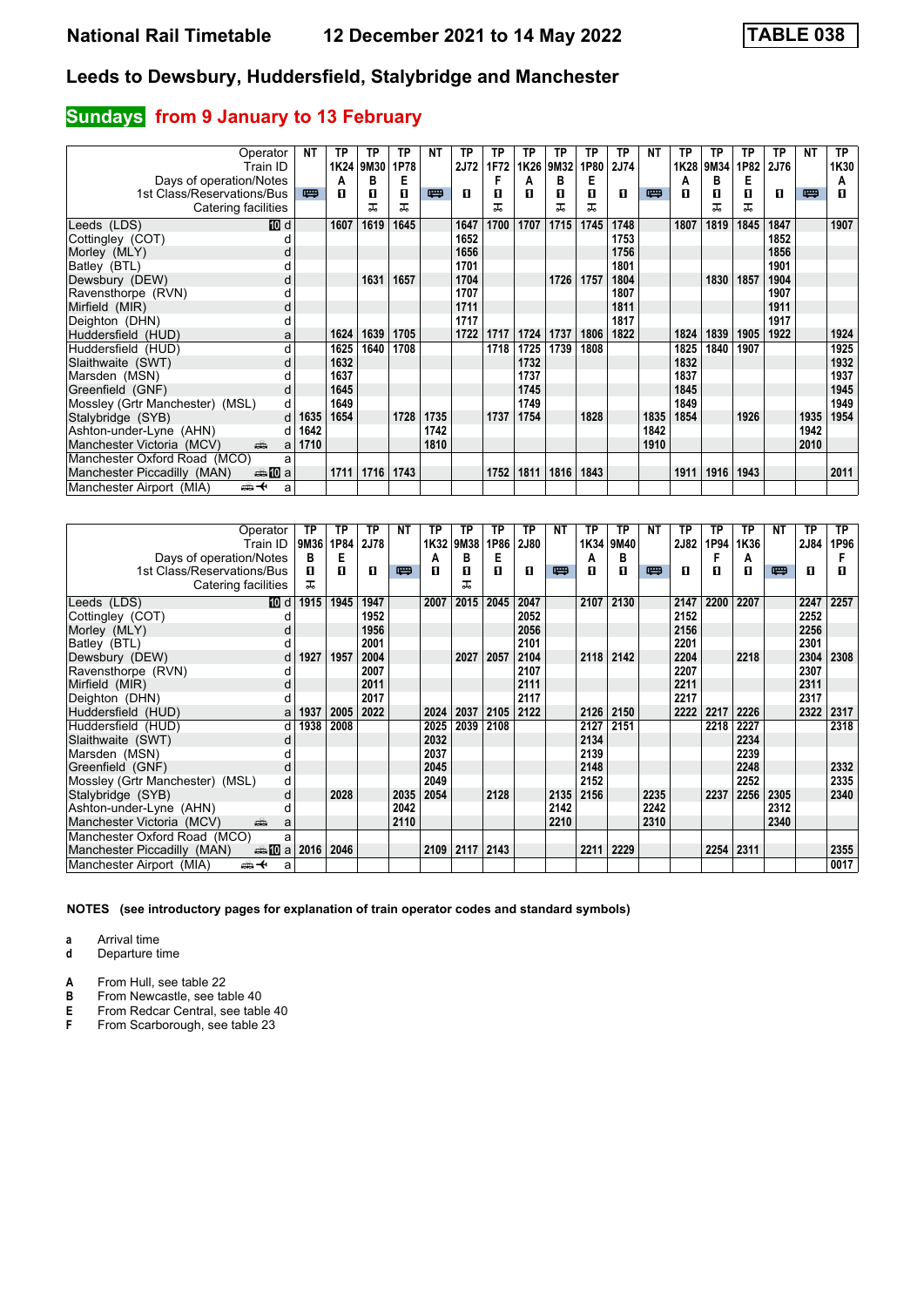# **Sundays** from 9 January to 13 February

| Operator                                                   |     | TP     | ТP          |
|------------------------------------------------------------|-----|--------|-------------|
| Train ID                                                   |     | 1K38   | <b>2J86</b> |
| Days of operation/Notes                                    |     | A      |             |
| 1st Class/Reservations/Bus                                 |     | п      | п           |
| Leeds (LDS)                                                | 10d | 2305   | 2335        |
| Cottingley (COT)                                           | d   |        | 2340        |
| Morley (MLY)                                               | d   |        | 2344        |
| Batley (BTL)                                               | d   |        | 2348        |
| Dewsbury (DEW)                                             | d   | 2316   | 2352        |
| Ravensthorpe (RVN)                                         | d   |        | 2355        |
| Mirfield (MIR)                                             | d   |        | 2359        |
| Deighton (DHN)                                             | d   |        | 0003        |
| Huddersfield (HUD)                                         | al  | 2325   | 0008        |
| Huddersfield (HUD)                                         | d   | 2329   |             |
| Slaithwaite (SWT)                                          |     | d 2335 |             |
| Marsden (MSN)                                              | d   | 2339   |             |
| Greenfield (GNF)                                           | d   |        |             |
| Mossley (Grtr Manchester) (MSL)                            | d   |        |             |
| Stalybridge (SYB)                                          | d   | 2351   |             |
| Ashton-under-Lyne (AHN)                                    | d   |        |             |
| Manchester Victoria (MCV)                                  | a   |        |             |
| Manchester Oxford Road (MCO)                               | a   |        |             |
| Manchester Piccadilly (MAN)<br>anna <mark>a</mark> nn an D |     | 0007   |             |
| Manchester Airport (MIA)                                   | a   |        |             |

- 
- **a** Arrival time<br>**d** Departure t **d** Departure time
- **A** From Hull, see table 22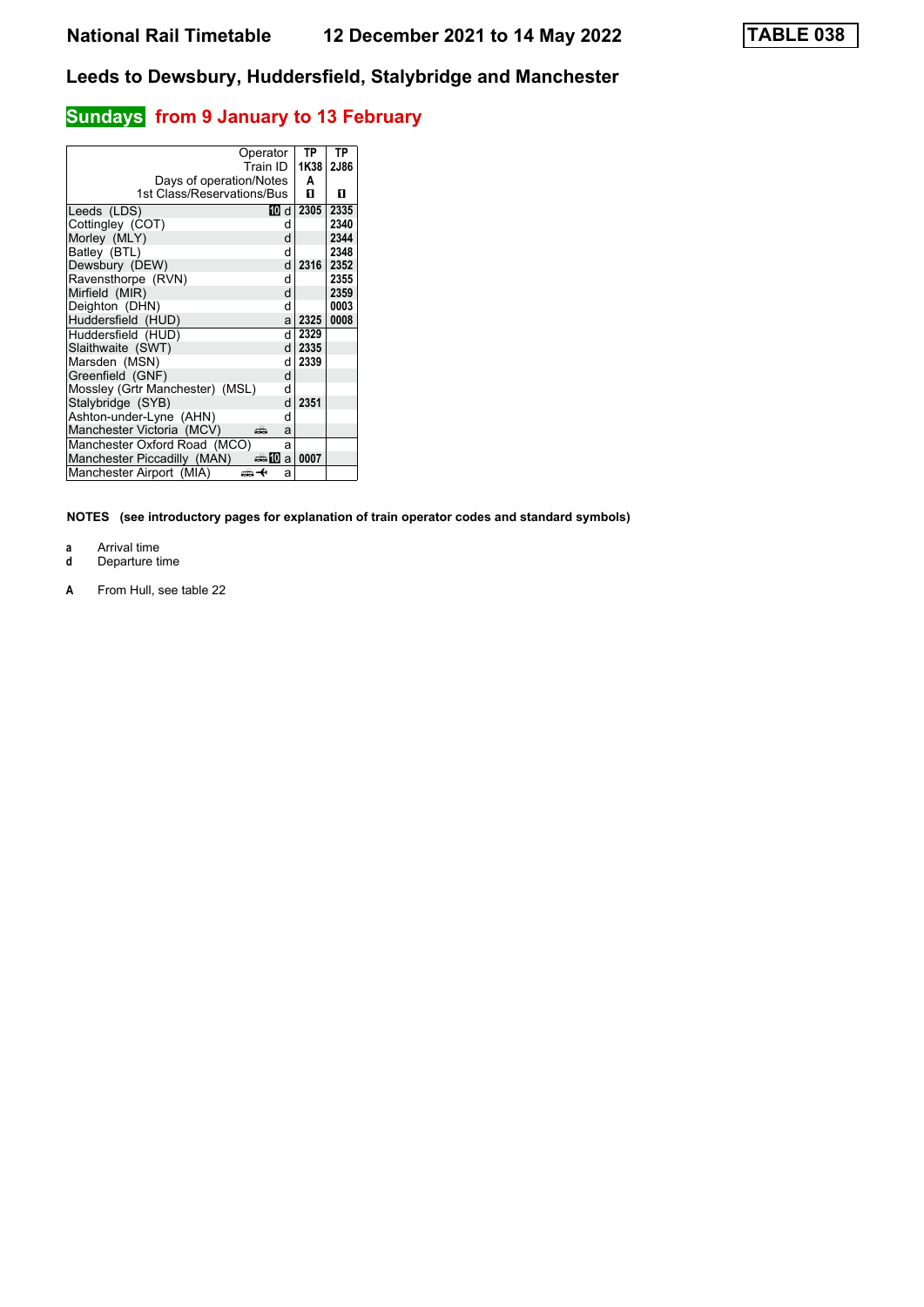# **Sundays from 20 February**

| Operator                                          | NΤ         | NΤ   | ΤP   | ΤP   | ТP   | ТP   | ТP   | NΤ   | TP   | ТP   | TP   | ТP          | ТP   | NΤ   | ТP               | ТP   | <b>TP</b> | TP          |
|---------------------------------------------------|------------|------|------|------|------|------|------|------|------|------|------|-------------|------|------|------------------|------|-----------|-------------|
| Train ID                                          |            |      | 1K10 | 9M16 | 1P64 | 2J58 | 1F58 |      | 1K12 | 9M18 | 1P66 | <b>2J60</b> | 1F60 |      | 1K <sub>14</sub> | 9M20 | 1P68      | <b>2J62</b> |
| Days of operation/Notes                           |            |      | Α    | В    | C    |      | D    |      | A    | В    | Е    |             | D    |      | A                | в    | F         |             |
| 1st Class/Reservations/Bus                        | 四          | 四    | п    | 0    | п    | п    | п    | 罒    | п    | п    | п    | п           | О    | 四    | п                | п    | п         | п           |
| Catering facilities                               |            |      |      | ᠼ    | ᅚ    |      | ᅚ    |      |      | ᠼ    | ᠼ    |             | ᠼ    |      |                  | ᅚ    | ᠼ         |             |
| <b>ID</b> d<br>Leeds (LDS)                        |            |      | 0907 | 0915 | 0946 | 0948 | 1000 |      | 1007 | 1015 | 1045 | 1047        | 1100 |      | 1107             | 1115 | 1145      | 1147        |
| Cottingley (COT)                                  |            |      |      |      |      | 0953 |      |      |      |      |      | 1052        |      |      |                  |      |           | 1152        |
| Morley (MLY)<br>o                                 |            |      |      |      |      | 0957 |      |      |      |      |      | 1056        |      |      |                  |      |           | 1156        |
| Batley (BTL)                                      |            |      |      |      |      | 1002 |      |      |      |      |      | 1101        |      |      |                  |      |           | 1201        |
| Dewsbury (DEW)<br>d                               |            |      |      | 0927 | 0958 | 1005 |      |      |      | 1027 | 1057 | 1104        |      |      |                  | 1127 | 1156      | 1204        |
| Ravensthorpe (RVN)                                |            |      |      |      |      | 1008 |      |      |      |      |      | 1107        |      |      |                  |      |           | 1207        |
| Mirfield (MIR)<br>d                               |            |      |      |      |      | 1011 |      |      |      |      |      | 1111        |      |      |                  |      |           | 1211        |
| Deighton (DHN)<br>d                               |            |      |      |      |      | 1018 |      |      |      |      |      | 1117        |      |      |                  |      |           | 1217        |
| Huddersfield (HUD)<br>a                           |            |      | 0924 | 0936 | 1006 | 1023 | 1017 |      | 1024 | 1038 | 1105 | 1122        | 1117 |      | 1124             | 1137 | 1205      | 1222        |
| Huddersfield (HUD)<br>d                           |            |      | 0925 | 0937 | 1008 |      | 1018 |      | 1025 | 1039 | 1108 |             | 1118 |      | 1125             | 1138 | 1208      |             |
| Slaithwaite (SWT)<br>d                            |            |      | 0932 |      |      |      |      |      | 1032 |      |      |             |      |      | 1132             |      |           |             |
| Marsden (MSN)                                     |            |      | 0937 |      |      |      |      |      | 1037 |      |      |             |      |      | 1137             |      |           |             |
| Greenfield (GNF)<br>d                             |            |      | 0945 |      |      |      |      |      | 1045 |      |      |             |      |      | 1145             |      |           |             |
| Mossley (Grtr Manchester) (MSL)<br>d              |            |      | 0949 |      |      |      |      |      | 1049 |      |      |             |      |      | 1149             |      |           |             |
| Stalybridge (SYB)                                 | $d$   0835 | 0935 | 0953 |      |      |      |      | 1035 | 1054 |      |      |             |      | 1135 | 1154             |      |           |             |
| Ashton-under-Lyne (AHN)                           | $d$ 0842   | 0942 |      |      |      |      |      | 1042 |      |      |      |             |      | 1142 |                  |      |           |             |
| Manchester Victoria (MCV)<br>ain<br>a             | 0910       | 1010 |      | 1009 | 1040 |      | 1049 | 1110 |      | 1109 | 1138 |             | 1150 | 1210 |                  | 1209 | 1238      |             |
| Manchester Oxford Road (MCO)<br>a                 |            |      |      |      |      |      |      |      |      |      | 1145 |             |      |      |                  |      | 1245      |             |
| Manchester Piccadilly (MAN)<br><del>⊯</del> 100 a |            |      | 1010 |      |      |      |      |      | 1112 |      | 1149 |             |      |      | 1211             |      | 1249      |             |
| Manchester Airport (MIA)<br>⇜✦<br>a               |            |      |      |      |      |      |      |      |      |      | 1213 |             |      |      |                  |      | 1312      |             |

| Operator                                        | ТP   | NΤ   | ΤP               | ΤР   | ТP   | ТP   | ТP   | NΤ   | ТP   | ТP   | ТP   | ТP   | ТP   | NΤ   | ТP   | ΤP   | ТP   | ТP          |
|-------------------------------------------------|------|------|------------------|------|------|------|------|------|------|------|------|------|------|------|------|------|------|-------------|
| Train ID                                        | 1F62 |      | 1K <sub>16</sub> | 9M22 | 1P70 | 2J64 | 1F64 |      | 1K18 | 9M24 | 1P72 | 2J66 | 1F66 |      | 1K20 | 9M26 | 1P74 | <b>2J68</b> |
| Days of operation/Notes                         | D    |      | А                | в    | F    |      | D    |      | A    | в    | F    |      | D    |      | A    | в    | F    |             |
| 1st Class/Reservations/Bus                      | п    | 四    | п                | 0    | п    | п    | 0    | 四    | п    | п    | п    | п    | п    | 四    | п    | п    | 0    | п           |
| Catering facilities                             | ᠼ    |      |                  | ᠼ    | ᠼ    |      | ᅚ    |      |      | ᅚ    | ᅚ    |      | ᠼ    |      |      | ᅚ    | ᠼ    |             |
| Leeds (LDS)<br>[10] d                           | 1200 |      | 1207             | 1215 | 1245 | 1247 | 1300 |      | 1307 | 1320 | 1345 | 1347 | 1400 |      | 1407 | 1415 | 1445 | 1447        |
| Cottingley (COT)                                |      |      |                  |      |      | 1252 |      |      |      |      |      | 1352 |      |      |      |      |      | 1452        |
| Morley (MLY)<br>d                               |      |      |                  |      |      | 1256 |      |      |      |      |      | 1356 |      |      |      |      |      | 1456        |
| Batley (BTL)                                    |      |      |                  |      |      | 1301 |      |      |      |      |      | 1401 |      |      |      |      |      | 1501        |
| Dewsbury (DEW)<br>d                             |      |      |                  | 1227 | 1256 | 1304 |      |      |      | 1331 | 1356 | 1404 |      |      |      | 1426 | 1457 | 1504        |
| Ravensthorpe (RVN)<br>d                         |      |      |                  |      |      | 1307 |      |      |      |      |      | 1407 |      |      |      |      |      | 1507        |
| Mirfield (MIR)<br>d                             |      |      |                  |      |      | 1311 |      |      |      |      |      | 1411 |      |      |      |      |      | 1511        |
| Deighton (DHN)<br>d                             |      |      |                  |      |      | 1317 |      |      |      |      |      | 1417 |      |      |      |      |      | 1517        |
| Huddersfield (HUD)<br>a                         | 1217 |      | 1224             | 1236 | 1306 | 1322 | 1317 |      | 1324 | 1340 | 1406 | 1422 | 1417 |      | 1424 | 1436 | 1505 | 1522        |
| Huddersfield (HUD)<br>d                         | 1218 |      | 1225             | 1238 | 1308 |      | 1318 |      | 1325 | 1341 | 1408 |      | 1418 |      | 1425 | 1438 | 1508 |             |
| Slaithwaite (SWT)<br>d                          |      |      | 1232             |      |      |      |      |      | 1332 |      |      |      |      |      | 1432 |      |      |             |
| Marsden (MSN)                                   |      |      | 1237             |      |      |      |      |      | 1337 |      |      |      |      |      | 1437 |      |      |             |
| Greenfield (GNF)<br>d                           |      |      | 1245             |      |      |      |      |      | 1345 |      |      |      |      |      | 1445 |      |      |             |
| Mossley (Grtr Manchester) (MSL)<br>d            |      |      | 1249             |      |      |      |      |      | 1349 |      |      |      |      |      | 1449 |      |      |             |
| d<br>Stalybridge (SYB)                          |      | 1235 | 1254             |      |      |      |      | 1335 | 1354 |      |      |      |      | 1435 | 1454 |      |      |             |
| Ashton-under-Lyne (AHN)<br>d                    |      | 1242 |                  |      |      |      |      | 1342 |      |      |      |      |      | 1442 |      |      |      |             |
| Manchester Victoria (MCV)<br>dia 1<br>a         | 1249 | 1310 |                  | 1309 | 1338 |      | 1349 | 1410 |      | 1409 | 1438 |      | 1450 | 1510 |      | 1510 | 1538 |             |
| Manchester Oxford Road (MCO)<br>a               |      |      |                  |      | 1345 |      |      |      |      |      | 1445 |      |      |      |      |      | 1545 |             |
| Manchester Piccadilly (MAN)                     |      |      | 1311             |      | 1350 |      |      |      | 1411 |      | 1450 |      |      |      | 1509 |      | 1550 |             |
| Manchester Airport (MIA)<br><del>∰ ≮</del><br>a |      |      |                  |      | 1412 |      |      |      |      |      | 1513 |      |      |      |      |      | 1612 |             |

**NOTES (see introductory pages for explanation of train operator codes and standard symbols)**

**a** Arrival time<br>**d** Departure t

**d** Departure time

**A** From Hull, see table 22<br>**B** From Newcastle to Liver

**B** From Newcastle to Liverpool Lime Street, see table 39 **C** From York, see table 23

**C** From York, see table 23<br>**D** From Scarborough, see

**D** From Scarborough, see table 23<br>**E** From Middlesbrough, see table 4<br>**F** From Redcar Central, see table 4 **E** From Middlesbrough, see table 40

From Redcar Central, see table 40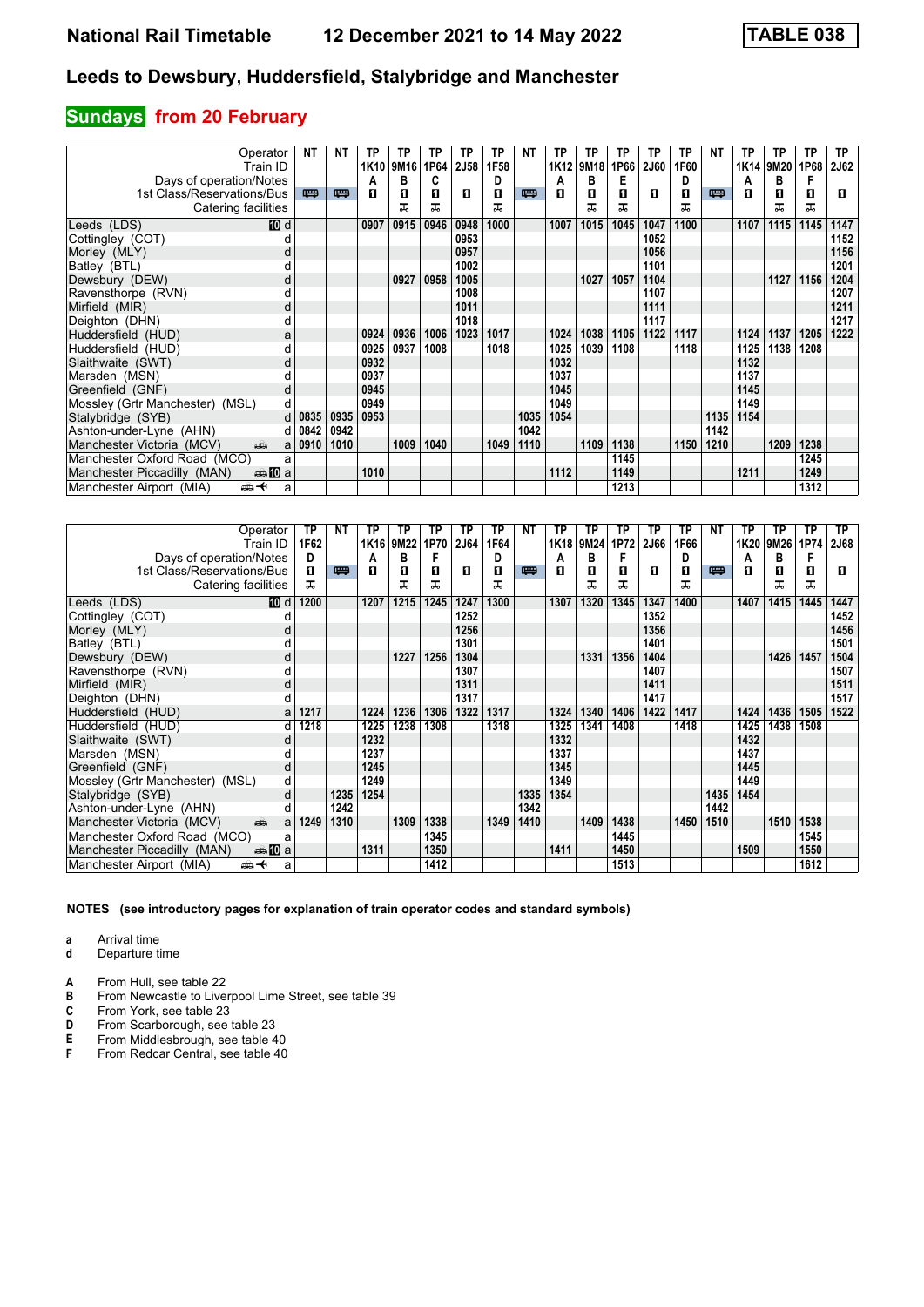# **Sundays from 20 February**

| Operator                                        | ΤP   | NΤ   | ΤР   | ТP   | ΤP   | ТP          | ТP   | NΤ   | ТP   | TP   | ТP   | TP          | ТP   | NΤ   | ТP   | ТP   | ТP   | <b>TP</b> |
|-------------------------------------------------|------|------|------|------|------|-------------|------|------|------|------|------|-------------|------|------|------|------|------|-----------|
| Train ID                                        | 1F68 |      | 1K22 | 9M28 | 1P76 | <b>2J70</b> | 1F70 |      | 1K24 | 9M30 | 1P78 | <b>2J72</b> | 1F72 |      | 1K26 | 9M32 | 1P80 | 2J74      |
| Days of operation/Notes                         | D    |      | А    | В    | F    |             | D    |      | A    | в    | F    |             | D    |      | Α    | в    | F    |           |
| 1st Class/Reservations/Bus                      | п    | 四    | п    | 0    | п    | п           | п    | 四    | п    | П    | п    | п           | п    | 四    | п    | П    | п    | п         |
| Catering facilities                             | 굾    |      |      | ᠼ    | ᠼ    |             | ㅈ    |      |      | ᇁ    |      |             | ᅚ    |      |      | ᇁ    | ᠼ    |           |
| Leeds (LDS)<br>10 d                             | 1500 |      | 1507 | 1515 | 1545 | 1547        | 1600 |      | 1607 | 1619 | 1645 | 1647        | 1700 |      | 1707 | 1715 | 1745 | 1748      |
| Cottingley (COT)                                |      |      |      |      |      | 1552        |      |      |      |      |      | 1652        |      |      |      |      |      | 1753      |
| Morley (MLY)<br>d                               |      |      |      |      |      | 1556        |      |      |      |      |      | 1656        |      |      |      |      |      | 1756      |
| Batley (BTL)                                    |      |      |      |      |      | 1601        |      |      |      |      |      | 1701        |      |      |      |      |      | 1801      |
| Dewsbury (DEW)<br>d                             |      |      |      | 1526 | 1557 | 1604        |      |      |      | 1631 | 1657 | 1704        |      |      |      | 1726 | 1757 | 1804      |
| Ravensthorpe (RVN)<br>d                         |      |      |      |      |      | 1607        |      |      |      |      |      | 1707        |      |      |      |      |      | 1807      |
| Mirfield (MIR)<br>d                             |      |      |      |      |      | 1611        |      |      |      |      |      | 1711        |      |      |      |      |      | 1811      |
| Deighton (DHN)<br>d                             |      |      |      |      |      | 1617        |      |      |      |      |      | 1717        |      |      |      |      |      | 1817      |
| Huddersfield (HUD)<br>a                         | 1517 |      | 1524 | 1536 | 1605 | 1622        | 1617 |      | 1624 | 1639 | 1705 | 1722        | 1717 |      | 1724 | 1737 | 1806 | 1822      |
| Huddersfield (HUD)<br>d                         | 1518 |      | 1525 | 1538 | 1608 |             | 1618 |      | 1625 | 1640 | 1708 |             | 1718 |      | 1725 | 1739 | 1808 |           |
| Slaithwaite (SWT)<br>d                          |      |      | 1531 |      |      |             |      |      | 1632 |      |      |             |      |      | 1732 |      |      |           |
| Marsden (MSN)                                   |      |      | 1535 |      |      |             |      |      | 1637 |      |      |             |      |      | 1737 |      |      |           |
| Greenfield (GNF)<br>d                           |      |      | 1542 |      |      |             |      |      | 1645 |      |      |             |      |      | 1745 |      |      |           |
| Mossley (Grtr Manchester) (MSL)<br>d            |      |      | 1546 |      |      |             |      |      | 1649 |      |      |             |      |      | 1749 |      |      |           |
| Stalybridge (SYB)<br>d                          |      | 1535 | 1551 |      |      |             |      | 1635 | 1654 |      |      |             |      | 1735 | 1754 |      |      |           |
| Ashton-under-Lyne (AHN)<br>d                    |      | 1542 |      |      |      |             |      | 1642 |      |      |      |             |      | 1742 |      |      |      |           |
| Manchester Victoria (MCV)<br>dia 1<br>a         | 1549 | 1610 |      | 1612 | 1638 |             | 1649 | 1710 |      | 1710 | 1738 |             | 1753 | 1810 |      | 1810 | 1838 |           |
| Manchester Oxford Road (MCO)<br>a               |      |      |      |      | 1645 |             |      |      |      |      | 1745 |             |      |      |      |      | 1845 |           |
| Manchester Piccadilly (MAN)<br><b>▲ID</b> a     |      |      | 1607 |      | 1650 |             |      |      | 1711 |      | 1750 |             |      |      | 1811 |      | 1850 |           |
| Manchester Airport (MIA)<br><del>∰ ≮</del><br>a |      |      |      |      | 1712 |             |      |      |      |      | 1812 |             |      |      |      |      | 1912 |           |

| Operator                                         | ΤP   | ΝT   | ΤP   | ТP   | ТP   | TP          | ТP   | ΝT   | ТP   | ТP   | ΤP   | ТP   | ТP   | NΤ   | ТP   | ТP   | <b>TP</b> | TP   |
|--------------------------------------------------|------|------|------|------|------|-------------|------|------|------|------|------|------|------|------|------|------|-----------|------|
| Train ID                                         | 1F74 |      | 1K28 | 9M34 | 1P82 | <b>2J76</b> | 1F76 |      | 1K30 | 9M36 | 1P84 | 2J78 | 1F78 |      | 1K32 | 9M38 | 1P86      | 2J80 |
| Days of operation/Notes                          | D    |      | А    | В    |      |             | D    |      | A    | в    | F    |      | D    |      | A    | в    | F         |      |
| 1st Class/Reservations/Bus                       | п    | 四    | п    | п    | п    | п           | п    | 四    | п    | п    | п    | п    | п    | 四    | п    | п    | п         | п    |
| Catering facilities                              | ㅈ    |      |      | ᇁ    | ᅚ    |             | ᅚ    |      |      | ᅚ    |      |      |      |      |      | ᅚ    |           |      |
| Leeds (LDS)<br>10 d                              | 1800 |      | 1807 | 1819 | 1845 | 1847        | 1900 |      | 1907 | 1915 | 1945 | 1947 | 2000 |      | 2007 | 2015 | 2045      | 2047 |
| Cottingley (COT)                                 |      |      |      |      |      | 1852        |      |      |      |      |      | 1952 |      |      |      |      |           | 2052 |
| Morley (MLY)                                     |      |      |      |      |      | 1856        |      |      |      |      |      | 1956 |      |      |      |      |           | 2056 |
| Batley (BTL)                                     |      |      |      |      |      | 1901        |      |      |      |      |      | 2001 |      |      |      |      |           | 2101 |
| Dewsbury (DEW)<br>d                              |      |      |      | 1830 | 1858 | 1904        |      |      |      | 1927 | 1957 | 2004 |      |      |      | 2027 | 2057      | 2104 |
| Ravensthorpe (RVN)                               |      |      |      |      |      | 1907        |      |      |      |      |      | 2007 |      |      |      |      |           | 2107 |
| Mirfield (MIR)<br>d                              |      |      |      |      |      | 1911        |      |      |      |      |      | 2011 |      |      |      |      |           | 2111 |
| Deighton (DHN)                                   |      |      |      |      |      | 1917        |      |      |      |      |      | 2017 |      |      |      |      |           | 2117 |
| Huddersfield (HUD)<br>a                          | 1817 |      | 1824 | 1839 | 1906 | 1922        | 1917 |      | 1924 | 1937 | 2005 | 2022 | 2017 |      | 2024 | 2037 | 2105      | 2122 |
| Huddersfield (HUD)<br>d                          | 1818 |      | 1825 | 1840 | 1908 |             | 1918 |      | 1925 | 1938 | 2008 |      | 2018 |      | 2025 | 2039 | 2108      |      |
| Slaithwaite (SWT)<br>d                           |      |      | 1832 |      |      |             |      |      | 1932 |      |      |      |      |      | 2032 |      |           |      |
| Marsden (MSN)                                    |      |      | 1837 |      |      |             |      |      | 1937 |      |      |      |      |      | 2037 |      |           |      |
| Greenfield (GNF)<br>d                            |      |      | 1845 |      |      |             |      |      | 1945 |      |      |      |      |      | 2045 |      |           |      |
| Mossley (Grtr Manchester) (MSL)<br>d             |      |      | 1849 |      |      |             |      |      | 1949 |      |      |      |      |      | 2049 |      |           |      |
| Stalybridge (SYB)<br>d                           |      | 1835 | 1854 |      |      |             |      | 1935 | 1954 |      |      |      |      | 2035 | 2054 |      |           |      |
| Ashton-under-Lyne (AHN)                          |      | 1842 |      |      |      |             |      | 1942 |      |      |      |      |      | 2042 |      |      |           |      |
| Manchester Victoria (MCV)<br>ain<br>a            | 1849 | 1910 |      | 1909 | 1938 |             | 1949 | 2010 |      | 2009 | 2038 |      | 2052 | 2110 |      | 2110 | 2140      |      |
| Manchester Oxford Road (MCO)<br>a                |      |      |      |      | 1945 |             |      |      |      |      | 2045 |      |      |      |      |      |           |      |
| <del>⊯</del> 10 a<br>Manchester Piccadilly (MAN) |      |      | 1911 |      | 1950 |             |      |      | 2011 |      | 2050 |      |      |      | 2109 |      |           |      |
| Manchester Airport (MIA)<br><del>∰ ≮</del><br>a  |      |      |      |      | 2012 |             |      |      |      |      | 2113 |      |      |      |      |      |           |      |

**NOTES (see introductory pages for explanation of train operator codes and standard symbols)**

**a** Arrival time<br>**d** Departure t

**d** Departure time

**A** From Hull, see table 22<br>**B** From Newcastle to Liver

**B** From Newcastle to Liverpool Lime Street, see table 39<br> **D** From Scarborough, see table 23

**D** From Scarborough, see table 23<br>**F** From Redcar Central, see table 4

**F** From Redcar Central, see table 40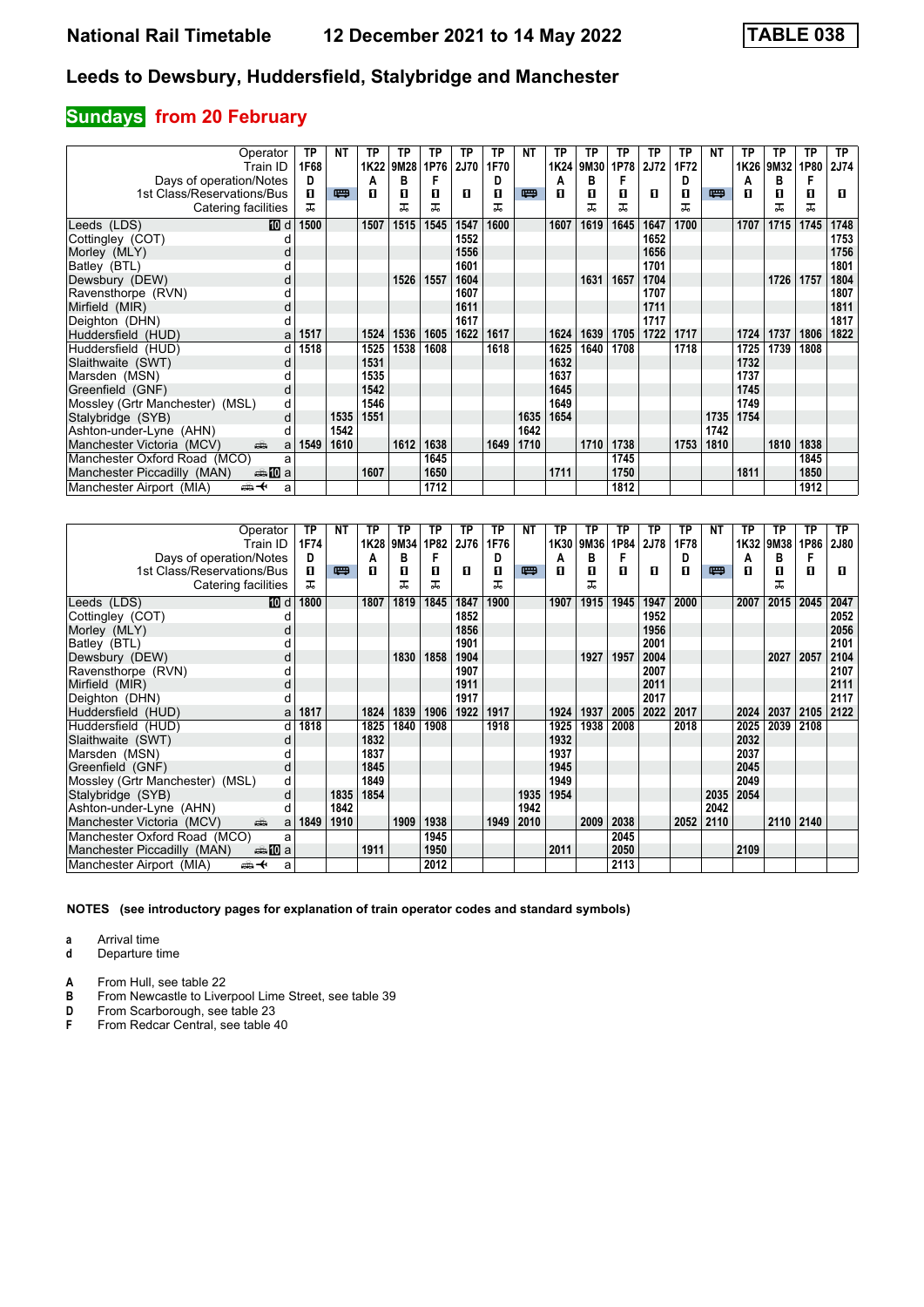# **Sundays from 20 February**

| Operator<br>Train ID                                                                                                                                                                                                                                            | <b>TP</b><br>1P92 | <b>NT</b> | TP<br>1K34 | <b>TP</b><br>9M40 | <b>NT</b> | TP<br><b>2J82</b> | <b>TP</b><br>1P94 | <b>TP</b><br>1K36 | <b>NT</b> | <b>TP</b><br>2J84 | TP<br>1P96 | ΤP<br>1K38 | <b>TP</b><br>2J86 |
|-----------------------------------------------------------------------------------------------------------------------------------------------------------------------------------------------------------------------------------------------------------------|-------------------|-----------|------------|-------------------|-----------|-------------------|-------------------|-------------------|-----------|-------------------|------------|------------|-------------------|
| Days of operation/Notes                                                                                                                                                                                                                                         | D                 |           | A          | в                 |           |                   | D                 | A                 |           |                   | D          | A          |                   |
| 1st Class/Reservations/Bus                                                                                                                                                                                                                                      | п                 | 四         | п          | п                 | 罒         | п                 | п                 | п                 | 四         | п                 | п          | п          | п                 |
| Catering facilities                                                                                                                                                                                                                                             | ᅚ                 |           |            |                   |           |                   |                   |                   |           |                   |            |            |                   |
| Leeds (LDS)<br>10 d                                                                                                                                                                                                                                             | 2100              |           | 2107       | 2130              |           | 2147              | 2200              | 2207              |           | 2247              | 2257       | 2305       | 2335              |
| Cottingley (COT)<br>d                                                                                                                                                                                                                                           |                   |           |            |                   |           | 2152              |                   |                   |           | 2252              |            |            | 2340              |
| Morley (MLY)<br>d                                                                                                                                                                                                                                               |                   |           |            |                   |           | 2156              |                   |                   |           | 2256              |            |            | 2344              |
| Batley (BTL)<br>d                                                                                                                                                                                                                                               |                   |           |            |                   |           | 2201              |                   |                   |           | 2301              |            |            | 2348              |
| Dewsbury (DEW)<br>d                                                                                                                                                                                                                                             |                   |           | 2118       | 2142              |           | 2204              |                   | 2218              |           | 2304              | 2308       | 2316       | 2352              |
| Ravensthorpe (RVN)<br>d                                                                                                                                                                                                                                         |                   |           |            |                   |           | 2207              |                   |                   |           | 2307              |            |            | 2355              |
| Mirfield (MIR)<br>d                                                                                                                                                                                                                                             |                   |           |            |                   |           | 2211              |                   |                   |           | 2311              |            |            | 2359              |
| Deighton (DHN)<br>d                                                                                                                                                                                                                                             |                   |           |            |                   |           | 2217              |                   |                   |           | 2317              |            |            | 0003              |
| Huddersfield (HUD)<br>a                                                                                                                                                                                                                                         | 2117              |           | 2126       | 2150              |           | 2222              | 2217              | 2226              |           | 2322              | 2317       | 2325       | 0008              |
| Huddersfield (HUD)<br>d                                                                                                                                                                                                                                         | 2118              |           | 2127       | 2151              |           |                   | 2218              | 2227              |           |                   | 2318       | 2329       |                   |
| Slaithwaite (SWT)<br>d                                                                                                                                                                                                                                          |                   |           | 2134       |                   |           |                   |                   | 2234              |           |                   |            | 2335       |                   |
| Marsden (MSN)<br>d                                                                                                                                                                                                                                              |                   |           | 2139       |                   |           |                   |                   | 2239              |           |                   |            | 2339       |                   |
| Greenfield (GNF)<br>d                                                                                                                                                                                                                                           |                   |           | 2148       |                   |           |                   |                   | 2248              |           |                   | 2332       |            |                   |
| Mossley (Grtr Manchester) (MSL)<br>d                                                                                                                                                                                                                            |                   |           | 2152       |                   |           |                   |                   | 2252              |           |                   | 2335       |            |                   |
| Stalybridge (SYB)<br>d                                                                                                                                                                                                                                          |                   | 2135      | 2156       |                   | 2235      |                   | 2241c 2256        |                   | 2305      |                   | 2340       | 2351       |                   |
| Ashton-under-Lyne (AHN)<br>d                                                                                                                                                                                                                                    |                   | 2142      |            |                   | 2242      |                   |                   |                   | 2312      |                   |            |            |                   |
| Manchester Victoria (MCV)<br>and the second second second second the second second second second second second second second second second second second second second second second second second second second second second second second second second<br>a | 2150              | 2210      |            | 2223              | 2310      |                   | 2254              |                   | 2340      |                   | 2353       |            |                   |
| Manchester Oxford Road (MCO)<br>a                                                                                                                                                                                                                               |                   |           |            |                   |           |                   | 2305              |                   |           |                   | 2359       |            |                   |
| Manchester Piccadilly (MAN)<br>den <mark>n</mark> ill a                                                                                                                                                                                                         |                   |           | 2211       |                   |           |                   | 2309              | 2311              |           |                   | 0004       | 0007       |                   |
| Manchester Airport (MIA)<br>ക+<br>a                                                                                                                                                                                                                             |                   |           |            |                   |           |                   | 2326              |                   |           |                   | 0020       |            |                   |

- **a** Arrival time<br>**d** Departure t
- **d** Departure time
- **c** Arrives 5 minutes earlier
- **A** From Hull, see table 22<br>**B** From Newcastle to Liver
- **B** From Newcastle to Liverpool Lime Street, see table 39<br>**D** From Scarborough, see table 23
- From Scarborough, see table 23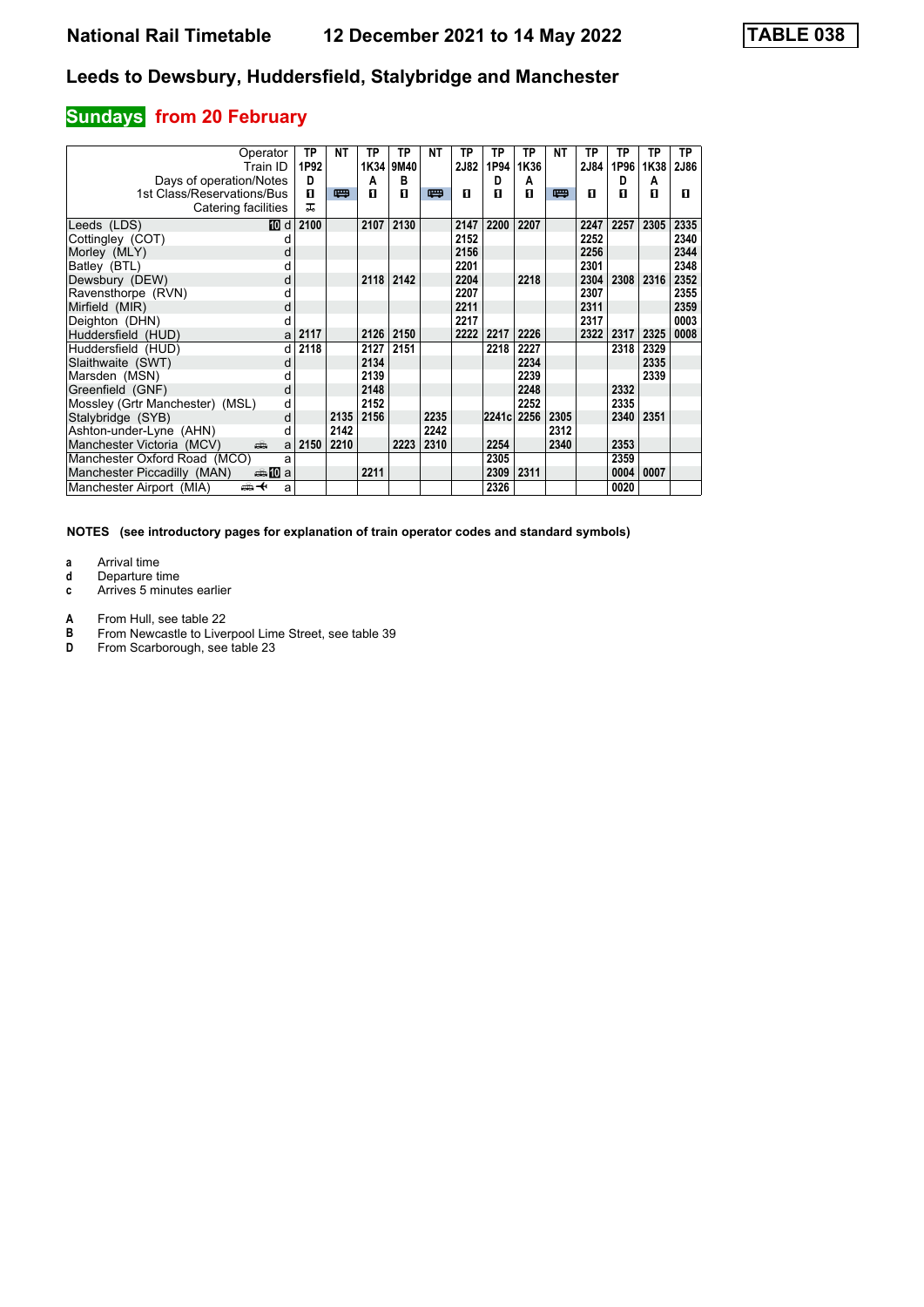### **Mondays to Fridays**

| Operator                                       | ТP   | ТP                 | ТP   | ТP   | TP   | ТP   | ТP         | ТP   | ТP   | TP   | ТP   | ТP   | NΤ          | ТP   | TP    | ТP   | NΤ    | <b>TP</b> |
|------------------------------------------------|------|--------------------|------|------|------|------|------------|------|------|------|------|------|-------------|------|-------|------|-------|-----------|
| Train ID                                       |      | 1P03               | 1P03 |      | 1P05 | 1P05 | 1P05       | 9E04 | 2J49 | 1K05 | 1E21 | 2E61 | <b>2T40</b> | 1P61 | 2J51  | 1E23 | 2062  | 1K07      |
| Days of operation/Notes                        |      | MOBMODMOCMOBMODMOC |      |      |      |      | <b>MXA</b> | А    |      | Е    | F    |      | G           | н    |       | F    | J     | Е         |
| 1st Class/Reservations/Bus                     | 四    | п                  | п    | 四    | л    | п    | п          | П    | л    | п    | п    | п    |             | П    | п     | п    |       | п         |
| Catering facilities                            |      |                    |      |      |      |      |            |      |      |      |      |      |             |      |       |      |       |           |
| Manchester Airport (MIA)<br>安<br>d             | 0010 |                    | 0038 |      |      |      |            | 0419 |      |      |      |      |             |      |       |      |       |           |
| Manchester Piccadilly (MAN)<br><b>enting</b> d | 0035 |                    | 0053 | 0240 |      | 0242 | 0242       | 0433 |      | 0535 | 0544 | 0558 |             |      |       |      |       | 0627      |
| Manchester Oxford Road (MCO)                   |      |                    |      |      |      |      |            |      |      |      |      |      |             |      |       |      |       |           |
| Manchester Victoria (MCV)<br>d<br>æ            |      |                    |      |      |      |      |            |      |      |      |      |      |             | 0615 |       | 0630 |       |           |
| Ashton-under-Lyne (AHN)<br>d                   |      |                    |      |      |      |      |            |      |      |      |      |      |             |      |       |      |       |           |
| Stalybridge (SYB)                              |      |                    |      |      |      |      |            |      |      | 0549 |      | 0612 |             |      |       | 0642 |       | 0644c     |
| Mossley (Grtr Manchester) (MSL)<br>d           |      |                    |      |      |      |      |            |      |      |      |      | 0617 |             |      |       |      |       | 0649      |
| Greenfield (GNF)                               |      |                    |      |      |      |      |            |      |      |      |      | 0621 |             |      |       |      |       | 0653      |
| Marsden (MSN)<br>d                             |      |                    |      |      |      |      |            |      |      | 0602 |      | 0629 |             |      |       |      |       | 0701      |
| Slaithwaite (SWT)                              |      |                    |      |      |      |      |            |      |      | 0606 |      | 0633 |             |      |       |      |       | 0705      |
| Huddersfield (HUD)<br>a                        | 0135 |                    |      | 0340 |      | 0334 | 0334       | 0524 |      | 0612 | 0617 | 0639 |             | 0645 |       | 0659 |       | 0711      |
| Huddersfield (HUD)                             |      | 0147               |      |      | 0349 | 0349 | 0349       | 0531 | 0554 | 0614 | 0618 |      |             | 0646 | 0649  | 0700 | 0703  | 0712      |
| Deighton (DHN)<br>d                            |      |                    |      |      |      |      |            |      | 0558 |      |      |      |             |      | 0653  |      | 0707  |           |
| Mirfield (MIR)                                 |      |                    |      |      |      |      |            |      | 0602 |      |      |      | 0639        |      | 0657  |      | 0711a |           |
| Ravensthorpe (RVN)<br>d                        |      |                    |      |      |      |      |            |      | 0606 |      |      |      | 0642        |      | 0701  |      |       |           |
| Dewsbury (DEW)                                 |      |                    |      |      |      |      |            |      | 0609 |      | 0628 |      | 0646        | 0657 | 0709f |      |       |           |
| Batley (BTL)                                   |      |                    |      |      |      |      |            |      | 0612 |      |      |      | 0649        |      | 0712  |      |       |           |
| Morley (MLY)                                   |      |                    |      |      |      |      |            |      | 0617 |      |      |      | 0655        |      | 0717  |      |       |           |
| Cottingley (COT)<br>d                          |      |                    |      |      |      |      |            |      | 0621 |      |      |      | 0658        |      | 0721  |      |       |           |
| 100 a<br>Leeds (LDS)                           |      | 0206               | 0206 |      | 0408 | 0408 | 0408       | 0550 | 0629 | 0633 | 0641 |      | 0708        | 0709 | 0729  | 0722 |       | 0731      |

| Operator                                        | ТP   | ΝT   | NΤ         | ТP   | ΤP   | ТP    | ΤP   | ТP   | TP   | ΝT   | ΝT    | ТP   | ТP   | ТP          | ТP   | ТP   | NΤ   | NT          |
|-------------------------------------------------|------|------|------------|------|------|-------|------|------|------|------|-------|------|------|-------------|------|------|------|-------------|
| Train ID                                        | 1P13 | 2101 | 2W40       | 2E63 | 1P63 | 2J53  | 1E25 | 1K09 | 9E07 | 2103 | 2W42  | 2E65 | 1P65 | <b>2J55</b> | 1K11 | 1P17 | 2105 | <b>2W44</b> |
| Days of operation/Notes                         | Κ    |      | M          |      | н    |       | N    | Е    | Κ    |      | P     |      | н    |             | Е    | Κ    |      | P           |
| 1st Class/Reservations/Bus                      | п    |      |            | п    | п    | п     | п    | п    | л    |      |       | п    | п    | п           | п    | п    |      |             |
| Catering facilities                             |      |      |            |      | ᅚ    |       | ᅚ    | ᅚ    | ᅚ    |      |       |      | ᅚ    |             | ᠼ    | ᅚ    |      |             |
| Manchester Airport (MIA)<br><del>∰ ≮</del><br>d |      |      |            |      | 0635 |       |      |      |      |      |       |      | 0746 |             |      |      |      |             |
| <b>entin</b> d<br>Manchester Piccadilly (MAN)   |      |      |            | 0658 | 0656 |       |      | 0728 |      |      |       | 0800 | 0805 |             | 0830 |      |      |             |
| Manchester Oxford Road (MCO)<br>d               |      |      |            |      | 0659 |       |      |      |      |      |       |      | 0808 |             |      |      |      |             |
| Manchester Victoria (MCV)<br>añ.<br>d           | 0645 | 0637 | 0652       |      | 0715 |       | 0730 |      | 0800 | 0736 | 0753  |      | 0815 |             |      | 0845 | 0837 | 0852        |
| Ashton-under-Lyne (AHN)<br>d                    |      |      | 0702       |      |      |       |      |      |      |      | 0803  |      |      |             |      |      |      | 0902        |
| Stalybridge (SYB)<br>d                          |      |      | 0706a 0713 |      |      |       | 0742 | 0745 |      |      | 0807a | 0813 |      |             | 0845 |      |      | 0906a       |
| Mossley (Grtr Manchester) (MSL)<br>d            |      |      |            | 0718 |      |       |      | 0749 |      |      |       | 0818 |      |             | 0849 |      |      |             |
| Greenfield (GNF)<br>d                           |      |      |            | 0722 |      |       |      | 0753 |      |      |       | 0823 |      |             | 0853 |      |      |             |
| Marsden (MSN)<br>d                              |      |      |            | 0730 |      |       |      | 0801 |      |      |       | 0831 |      |             | 0901 |      |      |             |
| Slaithwaite (SWT)<br>d                          |      |      |            | 0734 |      |       |      | 0805 |      |      |       | 0835 |      |             | 0905 |      |      |             |
| Huddersfield (HUD)<br>a                         | 0716 |      |            | 0740 | 0745 |       | 0800 | 0811 | 0827 |      |       | 0841 | 0845 |             | 0911 | 0916 |      |             |
| Huddersfield (HUD)<br>d                         | 0717 |      |            |      | 0746 | 0749  | 0800 | 0812 | 0828 |      |       |      | 0846 | 0849        | 0912 | 0917 |      |             |
| Deighton (DHN)<br>d                             |      |      |            |      |      | 0753  |      |      |      |      |       |      |      | 0853        |      |      |      |             |
| Mirfield (MIR)                                  |      | 0739 |            |      |      | 0757  |      |      |      | 0839 |       |      |      | 0857        |      |      | 0939 |             |
| Ravensthorpe (RVN)<br>d                         |      |      |            |      |      | 0801  |      |      |      | 0842 |       |      |      | 0901        |      |      |      |             |
| Dewsbury (DEW)<br>d                             | 0727 | 0745 |            |      | 0757 | 0809f |      |      | 0837 | 0846 |       |      | 0857 | 0909f       |      | 0927 | 0944 |             |
| Batley (BTL)<br>d                               |      | 0748 |            |      |      | 0812  |      |      |      | 0849 |       |      |      | 0912        |      |      | 0947 |             |
| Morley (MLY)                                    |      | 0754 |            |      |      | 0817  |      |      |      | 0855 |       |      |      | 0917        |      |      | 0953 |             |
| Cottingley (COT)<br>d                           |      | 0757 |            |      |      | 0821  |      |      |      |      |       |      |      | 0921        |      |      |      |             |
| Leeds (LDS)<br>[10] a                           | 0740 | 0806 |            |      | 0810 | 0829  | 0822 | 0831 | 0849 | 0904 |       |      | 0910 | 0929        | 0931 | 0940 | 1004 |             |

- **a** Arrival time<br>**d** Departure t
- **d** Departure time
- **c** Arrives 3 minutes earlier<br>**f** Arrives 5 minutes earlier
- **f** Arrives 5 minutes earlier
- **A** To York, see table 23
- **B** Runs from 10 January to 14 February
- **C** Runs until 3 January and from 21 February. To York, see table 23<br>**D** Runs from 10 January to 14 February. To York, see table 23
- **D** Runs from 10 January to 14 February. To York, see table 23 **E** To Hull, see table 22
- **E** To Hull, see table 22<br>**F** To Scarborough, see
- **F** To Scarborough, see table 23<br>**G** From Brighouse, see table 37
- **G** From Brighouse, see table 37<br>**H** To Redcar Central, see table **H** To Redcar Central, see table 40
- **J** To Castleford, see table 31
- **.** From Liverpool Lime Street to Newcastle, see table 39
- 
- **L** From Wigan North Western, see table 101<br>**M** From Wigan Wallgate, see table 101 **M** From Wigan Wallgate, see table 101
- **N** From Liverpool Lime Street to Scarborough, see table 39<br>**P** From Southport see table 101
- **P** From Southport, see table 101
- **MO** Mondays only
- **MX** Not Mondays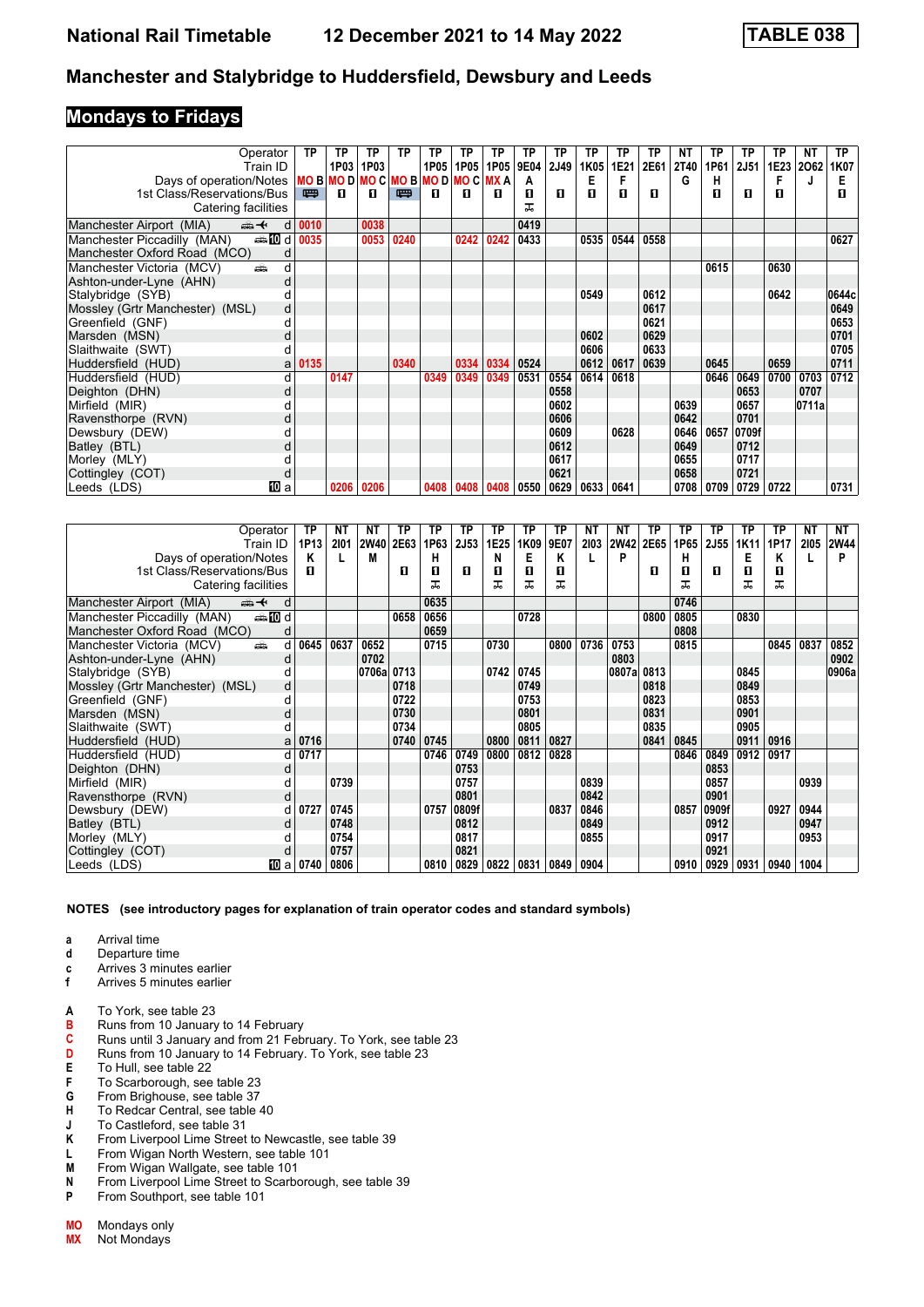# **Mondays to Fridays**

| Operator                                       | ТP   | ΤP   | TP   | ТP    | ТP               | ТP   | NΤ   | NΤ          | TP   | ТP   | TP   | ТP          | ТP    | <b>TP</b> | ΝT   | NΤ    | ТP   | TP.  |
|------------------------------------------------|------|------|------|-------|------------------|------|------|-------------|------|------|------|-------------|-------|-----------|------|-------|------|------|
| Train ID                                       | 1E27 | 2E67 | 1P67 | 2J57  | 1K <sub>13</sub> | 1P19 | 2107 | <b>2W46</b> | 1E29 | 2E69 | 1P69 | <b>2J59</b> | 1K15  | 1P21      | 2109 | 2W48  | 1E31 | 2E71 |
| Days of operation/Notes                        | F    |      | н    |       | E                | ĸ    |      | P           | F    |      | н    |             | Е     | Κ         |      | P     |      |      |
| 1st Class/Reservations/Bus                     | п    | п    | п    | п     | п                | п    |      |             | п    | п    | п    | п           | п     | п         |      |       | O    | п    |
| Catering facilities                            | ᅚ    |      | ᅚ    |       | ᅚ                | ᠼ    |      |             | ᅚ    |      | ᅚ    |             | ᠼ     | ᠼ         |      |       | ᅚ    |      |
| Manchester Airport (MIA)<br>ant d              |      |      | 0835 |       |                  |      |      |             |      |      | 0940 |             |       |           |      |       |      |      |
| <b>enting</b> d<br>Manchester Piccadilly (MAN) |      | 0858 | 0856 |       | 0935             |      |      |             |      | 0958 | 0957 |             | 1030  |           |      |       |      | 1058 |
| Manchester Oxford Road (MCO)<br>d              |      |      | 0900 |       |                  |      |      |             |      |      | 1000 |             |       |           |      |       |      |      |
| Manchester Victoria (MCV)<br>پیش<br>d          | 0900 |      | 0915 |       |                  | 0945 | 0937 | 0952        | 1000 |      | 1015 |             |       | 1045      | 1037 | 1052  | 1101 |      |
| Ashton-under-Lyne (AHN)<br>d                   |      |      |      |       |                  |      |      | 1002        |      |      |      |             |       |           |      | 1102  |      |      |
| Stalybridge (SYB)                              |      | 0913 |      |       | 0950             |      |      | 1006a       |      | 1012 |      |             | 1050f |           |      | 1106a |      | 1112 |
| Mossley (Grtr Manchester) (MSL)<br>d           |      | 0917 |      |       |                  |      |      |             |      | 1017 |      |             |       |           |      |       |      | 1117 |
| Greenfield (GNF)<br>d                          |      | 0922 |      |       |                  |      |      |             |      | 1022 |      |             |       |           |      |       |      | 1122 |
| Marsden (MSN)                                  |      | 0930 |      |       |                  |      |      |             |      | 1030 |      |             |       |           |      |       |      | 1130 |
| Slaithwaite (SWT)                              |      | 0934 |      |       |                  |      |      |             |      | 1034 |      |             |       |           |      |       |      | 1134 |
| Huddersfield (HUD)<br>a                        | 0928 | 0940 | 0945 |       | 1008             | 1016 |      |             | 1028 | 1040 | 1044 |             | 1108  | 1116      |      |       | 1128 | 1140 |
| Huddersfield (HUD)<br>d                        | 0930 |      | 0946 | 0949  | 1012             | 1017 |      |             | 1030 |      | 1045 | 1049        | 1112  | 1117      |      |       | 1129 |      |
| Deighton (DHN)<br>d                            |      |      |      | 0953  |                  |      |      |             |      |      |      | 1053        |       |           |      |       |      |      |
| Mirfield (MIR)                                 |      |      |      | 0957  |                  |      | 1039 |             |      |      |      | 1059        |       |           | 1138 |       |      |      |
| Ravensthorpe (RVN)<br>d                        |      |      |      | 1001  |                  |      |      |             |      |      |      | 1102        |       |           | 1141 |       |      |      |
| Dewsbury (DEW)                                 |      |      | 0957 | 1009f |                  | 1027 | 1044 |             |      |      | 1057 | 1109e       |       | 1127      | 1145 |       |      |      |
| Batley (BTL)<br>d                              |      |      |      | 1012  |                  |      | 1047 |             |      |      |      | 1112        |       |           | 1148 |       |      |      |
| Morley (MLY)                                   |      |      |      | 1017  |                  |      | 1053 |             |      |      |      | 1117        |       |           | 1154 |       |      |      |
| Cottingley (COT)<br>d                          |      |      |      | 1021  |                  |      |      |             |      |      |      | 1121        |       |           |      |       |      |      |
| TO a<br>Leeds (LDS)                            | 0950 |      | 1010 | 1029  | 1031             | 1040 | 1103 |             | 1049 |      | 1110 | 1129        | 1131  | 1140      | 1204 |       | 1149 |      |

| Operator                                       | ТP        | TP    | ΤP   | ТP   | NT   | ΝT          | ТP   | ТP   | ТP   | TP    | TP   | ТP   | NΤ   | NT          | ΤP   | TP   | ТP   | ТP          |
|------------------------------------------------|-----------|-------|------|------|------|-------------|------|------|------|-------|------|------|------|-------------|------|------|------|-------------|
| Train ID                                       | 1P71      | 2J61  | 1K17 | 1P23 | 2111 | <b>2W50</b> | 1E33 | 2E73 | 1P73 | 2J63  | 1K19 | 1P25 | 2113 | <b>2W52</b> | 1E35 | 2E75 | 1P75 | <b>2J65</b> |
| Days of operation/Notes                        | н         |       | E    | ĸ    |      | P           | F    |      | н    |       | Е    | Κ    | L    | P           | F    |      | н    |             |
| 1st Class/Reservations/Bus                     | п         | п     | 0    | 0    |      |             | п    | п    | п    | п     | п    | п    |      |             | п    | п    | п    | п           |
| Catering facilities                            | ㅈ         |       | ᅚ    | ᅚ    |      |             | ᅚ    |      | ᅚ    |       | ᅚ    | ᅚ    |      |             | ᠼ    |      | ᅚ    |             |
| Manchester Airport (MIA)<br>安<br>d             | 1040      |       |      |      |      |             |      |      | 1140 |       |      |      |      |             |      |      | 1240 |             |
| <b>ential</b> d<br>Manchester Piccadilly (MAN) | 1057      |       | 1135 |      |      |             |      | 1158 | 1157 |       | 1235 |      |      |             |      | 1258 | 1257 |             |
| Manchester Oxford Road (MCO)                   | 1100<br>d |       |      |      |      |             |      |      | 1200 |       |      |      |      |             |      |      | 1300 |             |
| Manchester Victoria (MCV)<br>dia 1             | 1115<br>d |       |      | 1145 | 1134 | 1152        |      |      | 1215 |       |      | 1245 | 1237 | 1252        | 1301 |      | 1315 |             |
| Ashton-under-Lyne (AHN)                        | d         |       |      |      |      | 1202        |      |      |      |       |      |      |      | 1302        |      |      |      |             |
| Stalybridge (SYB)                              | d         |       | 1150 |      |      | 1206al      | 1210 | 1212 |      |       | 1250 |      |      | 1306a       |      | 1312 |      |             |
| Mossley (Grtr Manchester) (MSL)                | d         |       |      |      |      |             |      | 1217 |      |       |      |      |      |             |      | 1316 |      |             |
| Greenfield (GNF)                               | d         |       |      |      |      |             |      | 1222 |      |       |      |      |      |             |      | 1320 |      |             |
| Marsden (MSN)                                  | d         |       |      |      |      |             |      | 1230 |      |       |      |      |      |             |      | 1327 |      |             |
| Slaithwaite (SWT)                              |           |       |      |      |      |             |      | 1234 |      |       |      |      |      |             |      | 1330 |      |             |
| Huddersfield (HUD)                             | 1145<br>a |       | 1208 | 1216 |      |             | 1228 | 1240 | 1245 |       | 1308 | 1316 |      |             | 1328 | 1337 | 1345 |             |
| Huddersfield (HUD)                             | 1146<br>d | 1149  | 1212 | 1217 |      |             | 1230 |      | 1246 | 1249  | 1312 | 1317 |      |             | 1330 |      | 1346 | 1349        |
| Deighton (DHN)                                 | d         | 1153  |      |      |      |             |      |      |      | 1253  |      |      |      |             |      |      |      | 1353        |
| Mirfield (MIR)                                 | d         | 1157  |      |      | 1238 |             |      |      |      | 1257  |      |      | 1339 |             |      |      |      | 1357        |
| Ravensthorpe (RVN)                             | d         | 1201  |      |      |      |             |      |      |      | 1301  |      |      |      |             |      |      |      | 1401        |
| Dewsbury (DEW)                                 | 1157<br>d | 1209f |      | 1227 | 1244 |             |      |      | 1257 | 1309f |      | 1327 | 1344 |             |      |      | 1357 | 1409f       |
| Batley (BTL)                                   | d         | 1212  |      |      | 1247 |             |      |      |      | 1312  |      |      | 1347 |             |      |      |      | 1412        |
| Morley (MLY)                                   |           | 1217  |      |      | 1253 |             |      |      |      | 1317  |      |      | 1353 |             |      |      |      | 1417        |
| Cottingley (COT)                               | d         | 1221  |      |      |      |             |      |      |      | 1321  |      |      |      |             |      |      |      | 1421        |
| Leeds (LDS)<br>10 a                            | 1210      | 1229  | 1231 | 1240 | 1303 |             | 1249 |      | 1310 | 1329  | 1331 | 1340 | 1404 |             | 1349 |      | 1410 | 1429        |

**NOTES (see introductory pages for explanation of train operator codes and standard symbols)**

- **d** Departure time
- **e** Arrives 4 minutes earlier<br>**f** Arrives 5 minutes earlier
- **f** Arrives 5 minutes earlier
- **E** To Hull, see table 22
- **F** To Scarborough, see table 23<br>**H** To Redcar Central, see table 4
- **H** To Redcar Central, see table 40<br>**K** From Liverpool Lime Street to Ne
- **K** From Liverpool Lime Street to Newcastle, see table 39 L From Wigan North Western, see table 101
- **L** From Wigan North Western, see table 101<br>**P** From Southport, see table 101
- **P** From Southport, see table 101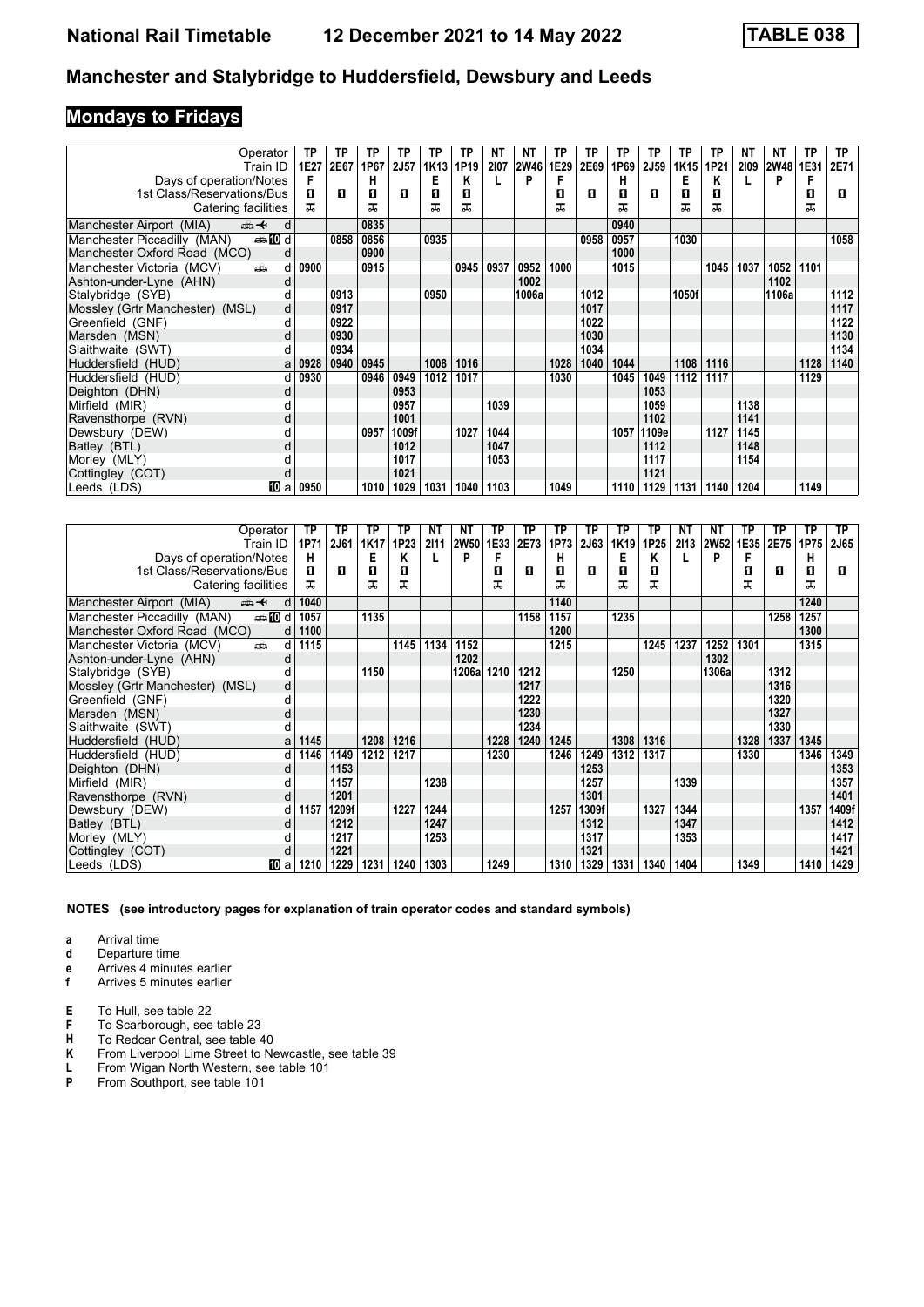# **Mondays to Fridays**

| Operator                                    | ТP   | ТP   | NT   | ΝT     | ΤP   | ТP   | ТP   | TP          | ТP   | ТP   | NΤ   | ΝT     | ТP   | ТP   | ТP   | ТP     | ΝT    | TP.  |
|---------------------------------------------|------|------|------|--------|------|------|------|-------------|------|------|------|--------|------|------|------|--------|-------|------|
| Train ID                                    | 1K21 | 1P27 | 2115 | 2W54   | 1E37 | 2E77 | 1P77 | <b>2J67</b> | 1K23 | 1P29 | 2117 | 2W56   | 1E39 | 2E79 | 1P79 | 2J69   | 2080  | 1K25 |
| Days of operation/Notes                     | Е    | Κ    |      | D      |      |      | н    |             | Е    | Κ    |      | P      | F    |      | н    |        |       |      |
| 1st Class/Reservations/Bus                  | п    | п    |      |        | п    | п    | п    | п           | п    | п    |      |        | п    | п    | п    | п      |       | п    |
| Catering facilities                         | ㅈ    | ᅚ    |      |        | ᅚ    |      | ᅚ    |             | ᅚ    | ᅚ    |      |        | ᅚ    |      | ᅚ    |        |       | ᅚ    |
| ⇜✦<br>Manchester Airport (MIA)<br>d d       |      |      |      |        |      |      | 1340 |             |      |      |      |        |      |      | 1440 |        |       |      |
| dan <b>m</b><br>Manchester Piccadilly (MAN) | 1335 |      |      |        |      | 1358 | 1357 |             | 1435 |      |      |        |      | 1458 | 1457 |        |       | 1535 |
| Manchester Oxford Road (MCO)<br>d           |      |      |      |        |      |      | 1400 |             |      |      |      |        |      |      | 1500 |        |       |      |
| Manchester Victoria (MCV)<br>añ.<br>d       |      | 1345 | 1337 | 1352   |      |      | 1415 |             |      | 1445 | 1436 | 1452   | 1501 |      | 1515 |        |       |      |
| Ashton-under-Lyne (AHN)<br>d                |      |      |      | 1402   |      |      |      |             |      |      |      | 1502   |      |      |      |        |       |      |
| Stalybridge (SYB)                           | 1350 |      |      | 1406al | 1410 | 1412 |      |             | 1450 |      |      | 1506al |      | 1512 |      |        |       | 1550 |
| Mossley (Grtr Manchester) (MSL)<br>d        |      |      |      |        |      | 1417 |      |             |      |      |      |        |      | 1517 |      |        |       |      |
| Greenfield (GNF)<br>d                       |      |      |      |        |      | 1422 |      |             |      |      |      |        |      | 1522 |      |        |       |      |
| Marsden (MSN)<br>d                          |      |      |      |        |      | 1430 |      |             |      |      |      |        |      | 1530 |      |        |       |      |
| Slaithwaite (SWT)                           |      |      |      |        |      | 1434 |      |             |      |      |      |        |      | 1534 |      |        |       |      |
| Huddersfield (HUD)<br>a                     | 1408 | 1416 |      |        | 1428 | 1440 | 1445 |             | 1508 | 1514 |      |        | 1528 | 1540 | 1545 |        |       | 1608 |
| Huddersfield (HUD)<br>d                     | 1412 | 1417 |      |        | 1430 |      | 1446 | 1449        | 1509 | 1515 |      |        | 1529 |      | 1546 | 1549   | 1603  | 1612 |
| Deighton (DHN)<br>d                         |      |      |      |        |      |      |      | 1453        |      |      |      |        |      |      |      | 1553   | 1607  |      |
| Mirfield (MIR)                              |      |      | 1439 |        |      |      |      | 1457        |      |      | 1538 |        |      |      |      | 1559   | 1611a |      |
| Ravensthorpe (RVN)<br>d                     |      |      |      |        |      |      |      | 1501        |      |      |      |        |      |      |      | 1603   |       |      |
| Dewsbury (DEW)                              |      | 1427 | 1444 |        |      |      | 1457 | 1509f       |      | 1527 | 1543 |        |      |      | 1557 | 1609cl |       |      |
| Batley (BTL)<br>d                           |      |      | 1447 |        |      |      |      | 1512        |      |      | 1546 |        |      |      |      | 1612   |       |      |
| Morley (MLY)                                |      |      | 1453 |        |      |      |      | 1517        |      |      | 1552 |        |      |      |      | 1617   |       |      |
| Cottingley (COT)<br>d                       |      |      |      |        |      |      |      | 1521        |      |      |      |        |      |      |      | 1621   |       |      |
| <b>TO</b> a<br>Leeds (LDS)                  | 1431 | 1440 | 1503 |        | 1449 |      | 1510 | 1529        | 1531 | 1540 | 1602 |        | 1549 |      | 1610 | 1629   |       | 1631 |

| Operator                                        | TP   | ΝT   | NT          | ТР   | ТP   | ТP   | ТP          | ТP   | ТP   | NΤ   | ΝT          | ТР   | ТP   | ТP   | ТP    | NT    | ТP   | TP.  |
|-------------------------------------------------|------|------|-------------|------|------|------|-------------|------|------|------|-------------|------|------|------|-------|-------|------|------|
| Train ID                                        | 1P31 | 2119 | <b>2W58</b> | 1E41 | 2E81 | 1P81 | <b>2J71</b> | 1K27 | 1P33 | 2101 | <b>2W60</b> | 1E43 | 2E83 | 1P83 | 2J73  | 2084  | 1K29 | 1P35 |
| Days of operation/Notes                         | Κ    |      | P           | F    |      | н    |             | Е    | Κ    |      | P           | F    |      | н    |       | J     | Е    | Κ    |
| 1st Class/Reservations/Bus                      | п    |      |             | П    | л    | п    | п           | П    | л    |      |             | п    | п    | п    | п     |       | п    | п    |
| Catering facilities                             | ᠼ    |      |             | ᅚ    |      | ᠼ    |             | ᅚ    | ᅚ    |      |             | ᠼ    |      | ㅈ    |       |       | ᅚ    | ᅚ    |
| Manchester Airport (MIA)<br><del>∰ ≮</del><br>d |      |      |             |      |      | 1540 |             |      |      |      |             |      |      | 1635 |       |       |      |      |
| <b>enting</b> d<br>Manchester Piccadilly (MAN)  |      |      |             |      | 1558 | 1557 |             | 1630 |      |      |             |      | 1658 | 1657 |       |       | 1730 |      |
| Manchester Oxford Road (MCO)<br>d               |      |      |             |      |      | 1600 |             |      |      |      |             |      |      | 1700 |       |       |      |      |
| Manchester Victoria (MCV)<br>۳Ê<br>d            | 1545 | 1536 | 1552        | 1601 |      | 1615 |             |      | 1645 | 1637 | 1652        | 1700 |      | 1715 |       |       |      | 1745 |
| Ashton-under-Lyne (AHN)<br>d                    |      |      | 1602        |      |      |      |             |      |      |      | 1702        |      |      |      |       |       |      |      |
| Stalybridge (SYB)                               |      |      | 1606a       |      | 1612 |      |             | 1645 |      |      | 1706a       |      | 1711 |      |       |       | 1745 |      |
| Mossley (Grtr Manchester) (MSL)<br>d            |      |      |             |      | 1617 |      |             | 1649 |      |      |             |      | 1715 |      |       |       | 1750 |      |
| Greenfield (GNF)                                |      |      |             |      | 1622 |      |             | 1653 |      |      |             |      | 1719 |      |       |       | 1754 |      |
| Marsden (MSN)<br>d                              |      |      |             |      | 1630 |      |             | 1701 |      |      |             |      | 1726 |      |       |       | 1802 |      |
| Slaithwaite (SWT)                               |      |      |             |      | 1634 |      |             | 1705 |      |      |             |      | 1729 |      |       |       | 1805 |      |
| Huddersfield (HUD)<br>a                         | 1616 |      |             | 1628 | 1640 | 1645 |             | 1711 | 1716 |      |             | 1728 | 1736 | 1745 |       |       | 1811 | 1816 |
| Huddersfield (HUD)<br>d                         | 1617 |      |             | 1630 |      | 1646 | 1649        | 1712 | 1717 |      |             | 1730 |      | 1746 | 1749  | 1803  | 1812 | 1817 |
| Deighton (DHN)<br>d                             |      |      |             |      |      |      | 1653        |      |      |      |             |      |      |      | 1753  | 1807  |      |      |
| Mirfield (MIR)                                  |      | 1638 |             |      |      |      | 1657        |      |      | 1739 |             |      |      |      | 1757  | 1812a |      |      |
| Ravensthorpe (RVN)<br>d                         |      |      |             |      |      |      | 1701        |      |      |      |             |      |      |      | 1801  |       |      |      |
| Dewsbury (DEW)<br>d                             | 1627 | 1644 |             |      |      | 1657 | 1709f       |      | 1726 | 1744 |             |      |      | 1757 | 1809f |       |      | 1827 |
| Batley (BTL)                                    |      | 1647 |             |      |      |      | 1712        |      |      | 1747 |             |      |      |      | 1812  |       |      |      |
| Morley (MLY)                                    |      | 1653 |             |      |      |      | 1717        |      |      | 1753 |             |      |      |      | 1817  |       |      |      |
| Cottingley (COT)<br>d                           |      |      |             |      |      |      | 1721        |      |      |      |             |      |      |      | 1821  |       |      |      |
| Leeds (LDS)<br>10 a                             | 1640 | 1704 |             | 1649 |      | 1710 | 1729        | 1731 | 1739 | 1803 |             | 1749 |      | 1810 | 1829  |       | 1831 | 1840 |

**NOTES (see introductory pages for explanation of train operator codes and standard symbols)**

- **d** Departure time
- **c** Arrives 3 minutes earlier<br>**f** Arrives 5 minutes earlier
- **f** Arrives 5 minutes earlier
- **E** To Hull, see table 22
- **F** To Scarborough, see table 23<br>**H** To Redcar Central, see table 4
- **H** To Redcar Central, see table 40<br>**J** To Castleford, see table 31
- **J** To Castleford, see table 31<br>**K** From Liverpool Lime Street
- **K** From Liverpool Lime Street to Newcastle, see table 39<br> **L** From Wigan North Western, see table 101<br> **P** From Southport, see table 101
- **/** From Wigan North Western, see table 101
- **P** From Southport, see table 101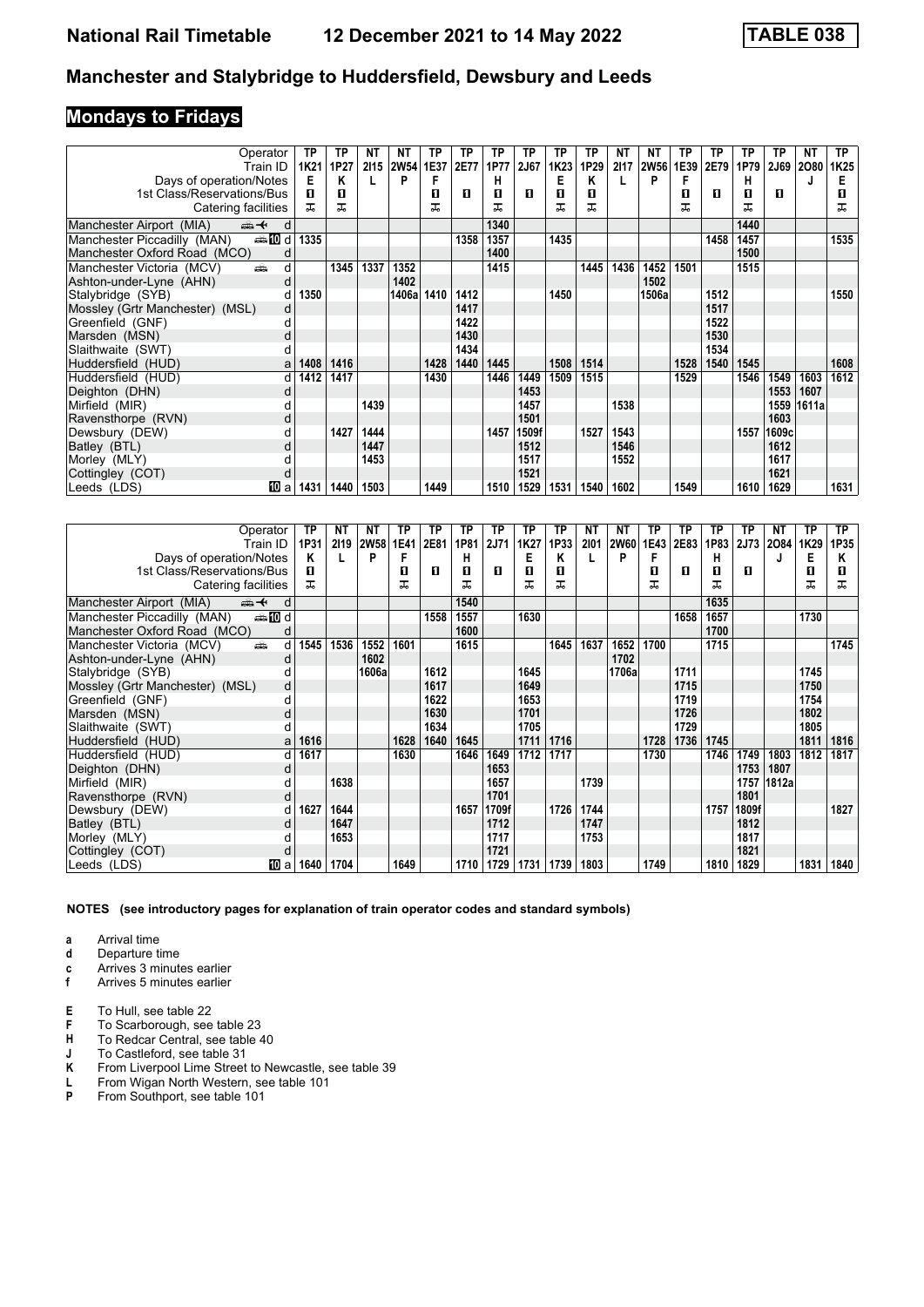### **Mondays to Fridays**

| Operator                                        | NT   | NΤ          | ΤP   | TP   | ΤP   | ТP    | ТP   | ТP   | NΤ   | ΝT          | TP   | ТP   | ТP          | ТP   | ТP   | NΤ   | ΝT          | TP.  |
|-------------------------------------------------|------|-------------|------|------|------|-------|------|------|------|-------------|------|------|-------------|------|------|------|-------------|------|
| Train ID                                        | 2193 | <b>2W62</b> | 1E45 | 2E85 | 1P85 | 2J75  | 1K31 | 1P37 | 2105 | <b>2W64</b> | 2E87 | 1P87 | <b>2J77</b> | 1K33 | 1P39 | 2107 | <b>2W66</b> | 1E49 |
| Days of operation/Notes                         |      | P           | N    |      | А    |       | Е    | Κ    |      | P           |      | н    |             | E    | Q    |      | P           | N    |
| 1st Class/Reservations/Bus                      |      |             | П    | п    | п    | п     | п    | п    |      |             | п    | п    | п           | п    | п    |      |             | п    |
| Catering facilities                             |      |             | ᠼ    |      | ᠼ    |       | ᠼ    | ᅚ    |      |             |      |      |             |      |      |      |             | ᠼ    |
| Manchester Airport (MIA)<br><del>∰ ∢</del><br>d |      |             |      |      | 1738 |       |      |      |      |             |      | 1840 |             |      |      |      |             |      |
| <b>entin</b> d<br>Manchester Piccadilly (MAN)   |      |             |      | 1759 | 1757 |       | 1830 |      |      |             | 1858 | 1857 |             | 1930 |      |      |             |      |
| Manchester Oxford Road (MCO)                    |      |             |      |      | 1801 |       |      |      |      |             |      | 1900 |             |      |      |      |             |      |
| Manchester Victoria (MCV)<br>añ.<br>d           | 1737 | 1752        | 1801 |      | 1815 |       |      | 1845 | 1837 | 1853        |      | 1914 |             |      | 1945 | 1936 | 1952        | 2000 |
| Ashton-under-Lyne (AHN)<br>d                    |      | 1802        |      |      |      |       |      |      |      | 1903        |      |      |             |      |      |      | 2002        |      |
| Stalybridge (SYB)                               |      | 1806al      |      | 1813 |      |       | 1845 |      |      | 1907a       | 1913 |      |             | 1945 |      |      | 2006a       |      |
| Mossley (Grtr Manchester) (MSL)<br>d            |      |             |      | 1818 |      |       | 1849 |      |      |             | 1918 |      |             | 1949 |      |      |             |      |
| Greenfield (GNF)<br>d                           |      |             |      | 1822 |      |       | 1853 |      |      |             | 1922 |      |             | 1954 |      |      |             |      |
| Marsden (MSN)<br>d                              |      |             |      | 1830 |      |       | 1901 |      |      |             | 1930 |      |             | 2002 |      |      |             |      |
| Slaithwaite (SWT)<br>d                          |      |             |      | 1834 |      |       | 1905 |      |      |             | 1934 |      |             | 2005 |      |      |             |      |
| Huddersfield (HUD)<br>а                         |      |             | 1827 | 1840 | 1845 |       | 1911 | 1916 |      |             | 1939 | 1945 |             | 2011 | 2016 |      |             | 2026 |
| Huddersfield (HUD)<br>d                         |      |             | 1828 |      | 1846 | 1849  | 1912 | 1917 |      |             |      | 1946 | 1949        | 2012 | 2017 |      |             | 2027 |
| Deighton (DHN)<br>d                             |      |             |      |      |      | 1853  |      |      |      |             |      |      | 1953        |      |      |      |             |      |
| Mirfield (MIR)                                  | 1838 |             |      |      |      | 1857  |      |      | 1939 |             |      |      | 1957        |      |      | 2039 |             |      |
| Ravensthorpe (RVN)<br>d                         |      |             |      |      |      | 1901  |      |      |      |             |      |      | 2001        |      |      |      |             |      |
| Dewsbury (DEW)                                  | 1844 |             |      |      | 1857 | 1909f |      | 1927 | 1944 |             |      | 1956 | 2009f       |      | 2027 | 2044 |             |      |
| Batley (BTL)<br>d                               | 1847 |             |      |      |      | 1912  |      |      | 1947 |             |      |      | 2012        |      |      | 2047 |             |      |
| Morley (MLY)                                    | 1853 |             |      |      |      | 1917  |      |      | 1953 |             |      |      | 2017        |      |      | 2053 |             |      |
| Cottingley (COT)<br>d                           |      |             |      |      |      | 1921  |      |      |      |             |      |      | 2021        |      |      |      |             |      |
| <b>TO</b> a<br>Leeds (LDS)                      | 1902 |             | 1847 |      | 1910 | 1929  | 1931 | 1940 | 2003 |             |      | 2009 | 2030        | 2031 | 2040 | 2104 |             | 2046 |

| Operator                                       | TP             | ТР   | TP   | NT    | NΤ          | TP   | TP   | ТP   | ТP   | NΤ    | TP   | ТP   | ТP   | NΤ             | NΤ                | ΤР   | ТP    | TP.  |
|------------------------------------------------|----------------|------|------|-------|-------------|------|------|------|------|-------|------|------|------|----------------|-------------------|------|-------|------|
| Train ID                                       | 2J79           | 1K35 | 1P41 | 2109  | <b>2W68</b> | 1P91 | 2J81 | 1K37 | 9E21 | 2W70  | 1P93 | 2J83 |      | 1K39 2W71 2W71 |                   | 1E95 | 1P95  | 2E97 |
| Days of operation/Notes                        |                | E    | Κ    |       |             | А    |      | Е    | Κ    | M     | A    |      |      |                | <b>FXP FOP</b>    | R    | А     |      |
| 1st Class/Reservations/Bus                     | п              | п    | П    |       |             | п    | п    | п    | п    |       | п    | п    | п    |                |                   | п    | п     | п    |
| Manchester Airport (MIA)<br>⇜✦                 | d              |      |      |       |             | 2039 |      |      |      |       | 2135 |      |      |                |                   |      | 2239  |      |
| dan <b>in</b> d<br>Manchester Piccadilly (MAN) |                | 2030 |      |       |             | 2057 |      | 2130 |      |       | 2155 |      | 2230 |                |                   |      | 2258  | 2335 |
| Manchester Oxford Road (MCO)                   | d              |      |      |       |             | 2100 |      |      |      |       | 2200 |      |      |                |                   |      | 2306  |      |
| Manchester Victoria (MCV)<br>añ.               | d              |      | 2045 | 2037  | 2052        | 2115 |      |      | 2145 | 2207  | 2215 |      |      | 2230           | 2234              | 2248 | 2315  |      |
| Ashton-under-Lyne (AHN)                        | d              |      |      |       | 2102        |      |      |      |      | 2217  |      |      |      | 2240           | 2244              |      |       |      |
| Stalybridge (SYB)                              |                | 2045 |      |       | 2107a       |      |      | 2146 | 2158 | 2222a |      |      | 2248 |                | 2244a 2248a 2259a |      |       | 2347 |
| Mossley (Grtr Manchester) (MSL)                | d              | 2049 |      |       |             |      |      | 2150 |      |       |      |      | 2252 |                |                   |      |       | 2352 |
| Greenfield (GNF)                               | d              | 2054 |      |       |             |      |      | 2155 |      |       |      |      | 2256 |                |                   |      |       | 2357 |
| Marsden (MSN)                                  | d              | 2102 |      |       |             |      |      | 2203 |      |       |      |      | 2304 |                |                   |      |       | 0005 |
| Slaithwaite (SWT)                              |                | 2105 |      |       |             |      |      | 2206 |      |       |      |      | 2308 |                |                   |      |       | 0009 |
| Huddersfield (HUD)                             | a              | 2111 | 2116 |       |             | 2146 |      | 2212 | 2216 |       | 2245 |      | 2313 |                |                   |      | 2350  | 0015 |
| Huddersfield (HUD)                             | d<br>2049      | 2112 | 2117 |       |             | 2147 | 2151 | 2213 | 2217 |       | 2246 | 2252 | 2314 |                |                   |      | 2351  |      |
| Deighton (DHN)                                 | 2053<br>d      |      |      |       |             |      | 2155 |      |      |       |      | 2256 |      |                |                   |      |       |      |
| Mirfield (MIR)                                 | 2057<br>d      |      |      | 2139  |             |      | 2159 |      |      |       |      | 2300 |      |                |                   |      |       |      |
| Ravensthorpe (RVN)                             | 2101<br>d      |      |      |       |             |      | 2203 |      |      |       |      | 2304 |      |                |                   |      |       |      |
| Dewsbury (DEW)                                 | d 2109f        |      | 2127 | 2145  |             | 2157 | 2208 |      | 2227 |       | 2257 | 2309 |      |                |                   |      | 0005e |      |
| Batley (BTL)                                   | 2112<br>d l    |      |      | 2148  |             |      | 2211 |      |      |       |      | 2312 |      |                |                   |      |       |      |
| Morley (MLY)                                   | 2117<br>d      |      |      | 2157c |             |      | 2216 |      |      |       |      | 2317 |      |                |                   |      |       |      |
| Cottingley (COT)                               | 2121           |      |      |       |             |      | 2220 |      |      |       |      | 2321 |      |                |                   |      |       |      |
| Leeds (LDS)                                    | 100 al<br>2129 | 2131 | 2140 | 2208  |             | 2212 | 2230 | 2235 | 2240 |       | 2310 | 2329 | 2335 |                |                   |      | 0018  |      |

**NOTES (see introductory pages for explanation of train operator codes and standard symbols)**

**a** Arrival time<br>**d** Departure ti

Departure time

- **c** Arrives 3 minutes earlier **e** Arrives 4 minutes earlier
- **f** Arrives 5 minutes earlier
- 
- **A** To York, see table 23
- **E** To Hull, see table 22
- **H** To Redcar Central, see table 40<br>**K** From Liverpool Lime Street to Ne
- **K** From Liverpool Lime Street to Newcastle, see table 39<br>**L** From Wigan North Western, see table 101 **/** From Wigan North Western, see table 101
- 
- **M** From Wigan Wallgate, see table 101<br>**N** From Liverpool Lime Street to Scarbo **N** From Liverpool Lime Street to Scarborough, see table 39
- **P** From Southport, see table 101<br>**Q** From Liverpool Lime Street to
- **4** From Liverpool Lime Street to York, see table 39
- **R** From Liverpool Lime Street, see table 39

**FO** Fridays only<br>**FX** Not Fridays

**Not Fridays**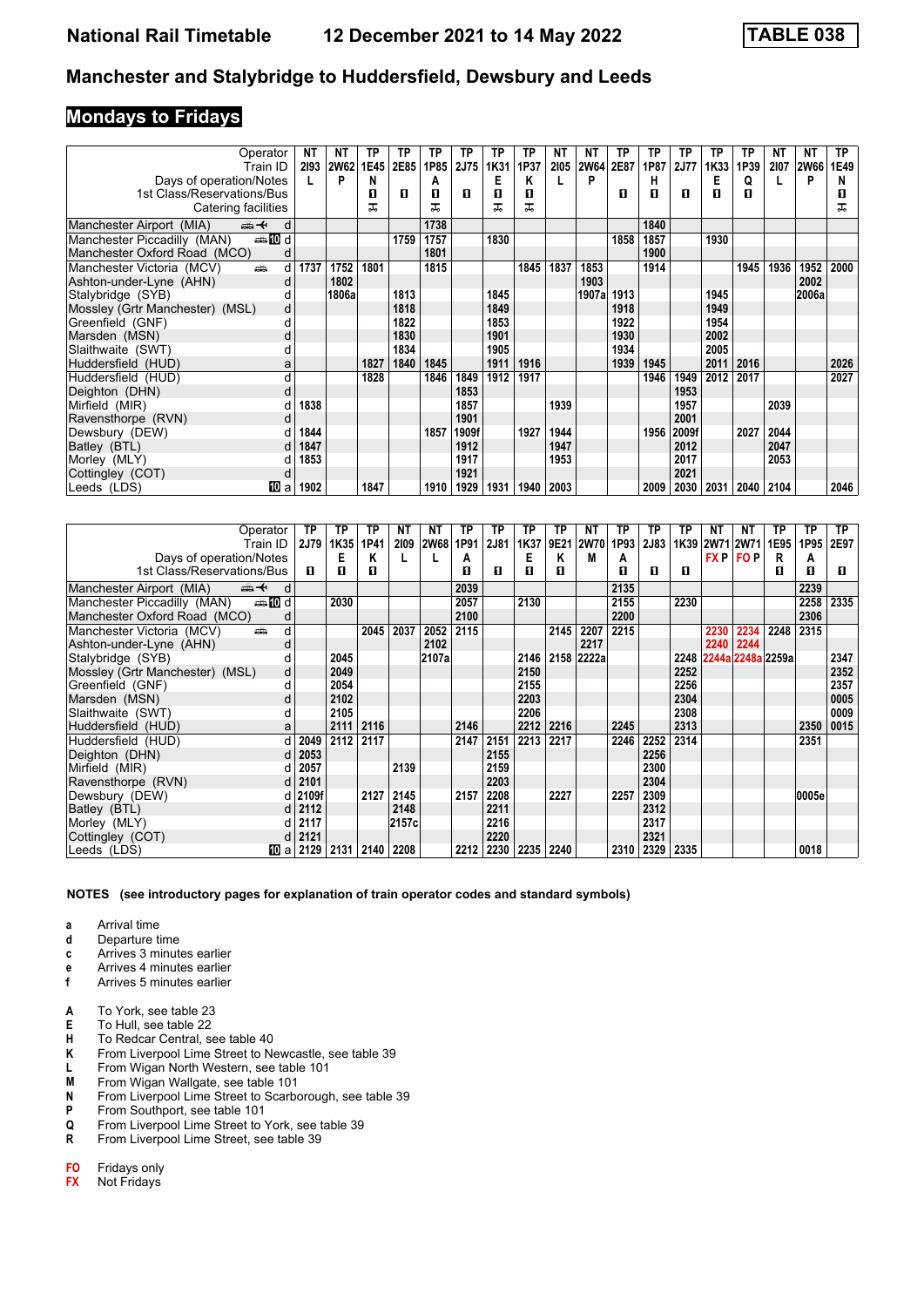# **Mondays to Fridays**

|                                 | Operator<br>Train ID |    | <b>NT</b><br><b>2W73</b> | NΤ   | TP<br>1P03 |
|---------------------------------|----------------------|----|--------------------------|------|------------|
| Days of operation/Notes         |                      |    | <b>FOM</b>               | FX   | <b>SMA</b> |
| 1st Class/Reservations/Bus      |                      |    |                          | 罒    | п          |
| Manchester Airport (MIA)        | ക+                   | d  |                          |      | 0038       |
| Manchester Piccadilly (MAN)     | d≣ 10 d              |    |                          |      | 0103       |
| Manchester Oxford Road (MCO)    |                      | d  |                          |      |            |
| Manchester Victoria (MCV)       | æ                    | d  | 2329 2337                |      |            |
| Ashton-under-Lyne (AHN)         |                      | dl | 2339                     | 0005 |            |
| Stalybridge (SYB)               |                      |    | d 2343a 0012a            |      |            |
| Mossley (Grtr Manchester) (MSL) |                      | d  |                          |      |            |
| Greenfield (GNF)                |                      | d  |                          |      |            |
| Marsden (MSN)                   |                      | d  |                          |      |            |
| Slaithwaite (SWT)               |                      | d  |                          |      |            |
| Huddersfield (HUD)              |                      | a  |                          |      | 0132       |
| Huddersfield (HUD)              |                      | d  |                          |      | 0133       |
| Deighton (DHN)                  |                      | d  |                          |      |            |
| Mirfield (MIR)                  |                      | d  |                          |      |            |
| Ravensthorpe (RVN)              |                      | d  |                          |      |            |
| Dewsbury (DEW)                  |                      | d  |                          |      |            |
| Batley (BTL)                    |                      | d  |                          |      |            |
| Morley (MLY)                    |                      | d  |                          |      |            |
| Cottingley (COT)                |                      | d  |                          |      |            |
| Leeds (LDS)                     | 10                   | a  |                          |      | 0208       |

- **a** Arrival time<br>**d** Departure t
- **d** Departure time
- **A** To York, see table 23
- **M** From Wigan Wallgate, see table 101
- 
- **FO** Fridays only<br> **FX** Not Fridays<br> **SM** Saturday mo **Not Fridays**
- **Saturday** mornings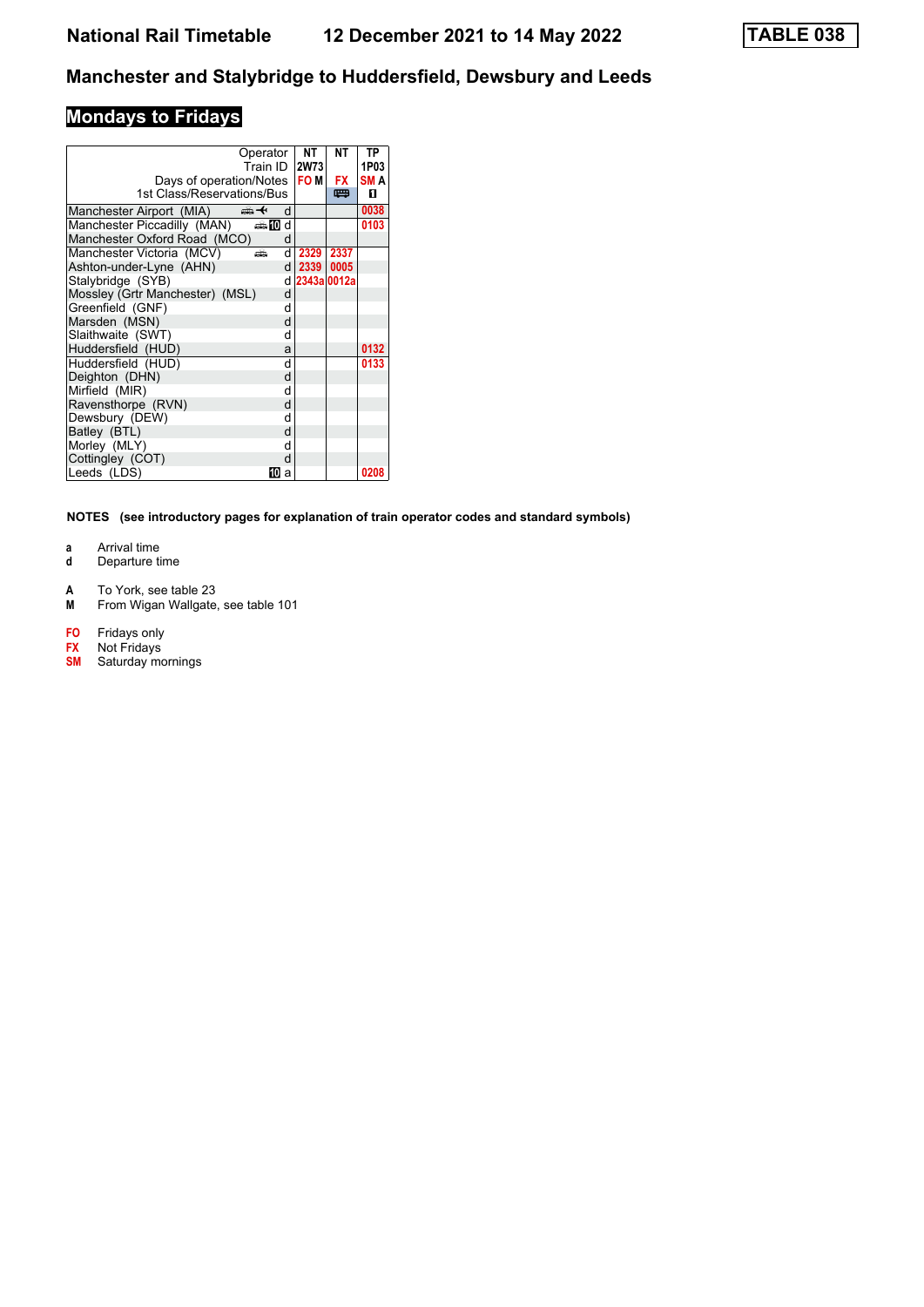# **Saturdays**

| Operator                                       | TP   | ТP   | ΤР          | ТP   | ΤP   | ТP   | TP   | ΝT   | ТP   | TP          | TP   | NΤ    | ТP    | ТP   | <b>NT</b> | ΝT     | ТP   | ТP   |
|------------------------------------------------|------|------|-------------|------|------|------|------|------|------|-------------|------|-------|-------|------|-----------|--------|------|------|
| Train ID                                       | 1P03 | 1P05 | <b>9E04</b> | 2J49 | 1K05 | 1E21 | 2E61 | 2T40 | 1P61 | <b>2J51</b> | 1E23 | 2062  | 1K07  | 1P13 | 2101      | 2W40   | 2E63 | 1P63 |
| Days of operation/Notes                        | A    | A    | A           |      | в    | C    |      | D    | Е    |             | C    | F     | в     | G    | н         |        |      |      |
| 1st Class/Reservations/Bus                     | п    | п    | П           | п    | п    | п    | п    |      | п    | П           | п    |       | п     | п    |           |        | п    | п    |
| Catering facilities                            |      |      | ᅚ           |      |      |      |      |      |      |             |      |       |       |      |           |        |      | ᠼ    |
| Manchester Airport (MIA)<br>安全<br>d            | 0038 |      | 0419        |      |      |      |      |      |      |             |      |       |       |      |           |        |      | 0635 |
| <b>enting</b> d<br>Manchester Piccadilly (MAN) | 0103 | 0242 | 0434        |      | 0535 | 0544 | 0558 |      |      |             |      |       | 0627  |      |           |        | 0658 | 0656 |
| Manchester Oxford Road (MCO)<br>d              |      |      |             |      |      |      |      |      |      |             |      |       |       |      |           |        |      | 0659 |
| Manchester Victoria (MCV)<br>añ.<br>d          |      |      |             |      |      |      |      |      | 0615 |             | 0630 |       |       | 0645 | 0637      | 0652   |      | 0715 |
| Ashton-under-Lyne (AHN)<br>d                   |      |      |             |      |      |      |      |      |      |             |      |       |       |      |           | 0702   |      |      |
| Stalybridge (SYB)<br>d                         |      |      |             |      | 0549 |      | 0612 |      |      |             | 0642 |       | 0644c |      |           | 0706al | 0713 |      |
| Mossley (Grtr Manchester) (MSL)<br>d           |      |      |             |      |      |      | 0617 |      |      |             |      |       | 0649  |      |           |        | 0718 |      |
| Greenfield (GNF)<br>d                          |      |      |             |      |      |      | 0621 |      |      |             |      |       | 0653  |      |           |        | 0722 |      |
| Marsden (MSN)<br>d                             |      |      |             |      | 0602 |      | 0629 |      |      |             |      |       | 0701  |      |           |        | 0730 |      |
| Slaithwaite (SWT)<br>d                         |      |      |             |      | 0606 |      | 0633 |      |      |             |      |       | 0705  |      |           |        | 0734 |      |
| Huddersfield (HUD)<br>a                        | 0132 | 0315 | 0524        |      | 0612 | 0617 | 0639 |      | 0645 |             | 0659 |       | 0711  | 0716 |           |        | 0740 | 0745 |
| Huddersfield (HUD)<br>d                        | 0133 | 0349 | 0531        | 0554 | 0614 | 0618 |      |      | 0646 | 0649        | 0700 | 0703  | 0712  | 0717 |           |        |      | 0746 |
| Deighton (DHN)<br>d                            |      |      |             | 0558 |      |      |      |      |      | 0653        |      | 0707  |       |      |           |        |      |      |
| Mirfield (MIR)                                 |      |      |             | 0602 |      |      |      | 0639 |      | 0657        |      | 0711a |       |      | 0739      |        |      |      |
| Ravensthorpe (RVN)<br>d                        |      |      |             | 0606 |      |      |      | 0642 |      | 0701        |      |       |       |      |           |        |      |      |
| Dewsbury (DEW)<br>d                            |      |      |             | 0609 |      | 0628 |      | 0646 | 0657 | 0709f       |      |       |       | 0727 | 0745      |        |      | 0757 |
| Batley (BTL)<br>d                              |      |      |             | 0612 |      |      |      | 0649 |      | 0712        |      |       |       |      | 0748      |        |      |      |
| Morley (MLY)                                   |      |      |             | 0617 |      |      |      | 0655 |      | 0717        |      |       |       |      | 0754      |        |      |      |
| Cottingley (COT)<br>d                          |      |      |             | 0621 |      |      |      | 0658 |      | 0721        |      |       |       |      | 0757      |        |      |      |
| 100 a<br> Leeds (LDS)                          | 0208 | 0430 | 0550        | 0629 | 0633 | 0641 |      | 0708 | 0710 | 0729        | 0722 |       | 0731  | 0740 | 0806      |        |      | 0810 |

| Operator                                       | ТP                     | TP   | TP   | ТP   | NΤ   | NΤ          | ТP   | ТP   | ТP    | ТP   | ТP   | NΤ   | NΤ    | ТP   | ТP   | ΤP   | <b>TP</b> | TP.              |
|------------------------------------------------|------------------------|------|------|------|------|-------------|------|------|-------|------|------|------|-------|------|------|------|-----------|------------------|
| Train ID                                       | <b>2J53</b>            | 1E25 | 1K09 | 9E07 | 2103 | <b>2W42</b> | 2E65 | 1P65 | 2J55  | 1K11 | 1P17 | 2105 | 2W44  | 1E27 | 2E67 | 1P67 | 2J57      | 1K <sub>13</sub> |
| Days of operation/Notes                        |                        | Κ    | в    | G    | н    |             |      | Е    |       | в    | G    | н    |       | C    |      | Е    |           | в                |
| 1st Class/Reservations/Bus                     | п                      | 0    | п    | п    |      |             | п    | п    | п     | п    | п    |      |       | п    | п    | п    | п         | 0                |
| Catering facilities                            |                        | ᅚ    | ᅚ    | ᠼ    |      |             |      | ᅚ    |       |      | ᠼ    |      |       | ᅚ    |      | ᅚ    |           | ᅚ                |
| Manchester Airport (MIA)<br>⇜✦<br>d            |                        |      |      |      |      |             |      | 0736 |       |      |      |      |       |      |      | 0835 |           |                  |
| dan <b>in</b> d<br>Manchester Piccadilly (MAN) |                        |      | 0728 |      |      |             | 0800 | 0756 |       | 0830 |      |      |       |      | 0858 | 0856 |           | 0930             |
| Manchester Oxford Road (MCO)<br>d              |                        |      |      |      |      |             |      | 0759 |       |      |      |      |       |      |      | 0900 |           |                  |
| d<br>Manchester Victoria (MCV)<br>æ            |                        | 0730 |      | 0800 | 0736 | 0753        |      | 0815 |       |      | 0845 | 0837 | 0852  | 0900 |      | 0915 |           |                  |
| Ashton-under-Lyne (AHN)<br>d                   |                        |      |      |      |      | 0803        |      |      |       |      |      |      | 0902  |      |      |      |           |                  |
| Stalybridge (SYB)                              |                        | 0742 | 0745 |      |      | 0807al      | 0813 |      |       | 0845 |      |      | 0906a |      | 0913 |      |           | 0946             |
| Mossley (Grtr Manchester) (MSL)<br>d           |                        |      | 0749 |      |      |             | 0818 |      |       | 0849 |      |      |       |      | 0917 |      |           |                  |
| Greenfield (GNF)<br>d                          |                        |      | 0753 |      |      |             | 0823 |      |       | 0853 |      |      |       |      | 0922 |      |           |                  |
| Marsden (MSN)<br>d                             |                        |      | 0801 |      |      |             | 0831 |      |       | 0901 |      |      |       |      | 0930 |      |           |                  |
| Slaithwaite (SWT)                              |                        |      | 0805 |      |      |             | 0835 |      |       | 0905 |      |      |       |      | 0934 |      |           |                  |
| Huddersfield (HUD)                             | a                      | 0800 | 0811 | 0827 |      |             | 0841 | 0845 |       | 0911 | 0916 |      |       | 0928 | 0940 | 0945 |           | 1005             |
| Huddersfield (HUD)                             | 0749<br>d.             | 0800 | 0812 | 0828 |      |             |      | 0846 | 0849  | 0912 | 0917 |      |       | 0930 |      | 0946 | 0949      | 1012             |
| Deighton (DHN)                                 | 0753<br>d l            |      |      |      |      |             |      |      | 0853  |      |      |      |       |      |      |      | 0953      |                  |
| Mirfield (MIR)                                 | 0757                   |      |      |      | 0839 |             |      |      | 0857  |      |      | 0939 |       |      |      |      | 0957      |                  |
| Ravensthorpe (RVN)                             | 0801<br><sub>d</sub>   |      |      |      | 0842 |             |      |      | 0901  |      |      |      |       |      |      |      | 1001      |                  |
| Dewsbury (DEW)                                 | 0809f<br>d١            |      |      | 0837 | 0846 |             |      | 0857 | 0909f |      | 0927 | 0944 |       |      |      | 0957 | 1009f     |                  |
| Batley (BTL)                                   | 0812<br>d <sub>l</sub> |      |      |      | 0849 |             |      |      | 0912  |      |      | 0947 |       |      |      |      | 1012      |                  |
| Morley (MLY)                                   | 0817                   |      |      |      | 0855 |             |      |      | 0917  |      |      | 0953 |       |      |      |      | 1017      |                  |
| Cottingley (COT)                               | 0821                   |      |      |      |      |             |      |      | 0921  |      |      |      |       |      |      |      | 1021      |                  |
| Leeds (LDS)<br>100 a                           | 0829                   | 0822 | 0831 | 0849 | 0904 |             |      | 0910 | 0929  | 0931 | 0940 | 1004 |       | 0950 |      | 1010 | 1029      | 1031             |

**NOTES (see introductory pages for explanation of train operator codes and standard symbols)**

- **d** Departure time
- **c** Arrives 3 minutes earlier<br>**f** Arrives 5 minutes earlier
- **f** Arrives 5 minutes earlier
- **A** To York, see table 23
- **B** To Hull, see table 22<br>**C** To Scarborough, see
- **C** To Scarborough, see table 23<br>**D** From Brighouse, see table 37
- **D** From Brighouse, see table 37<br>**E** To Redcar Central, see table
- **E** To Redcar Central, see table 40<br>**F** To Castleford, see table 31
- **F** To Castleford, see table 31<br>**G** From Liverpool Lime Street
- **G** From Liverpool Lime Street to Newcastle, see table 39<br>**H** From Wigan North Western, see table 101
- **H** From Wigan North Western, see table 101<br>**J** From Wigan Wallgate, see table 101
- **J** From Wigan Wallgate, see table 101
- **K** From Liverpool Lime Street to Scarborough, see table 39 L From Southport, see table 101
- **/** From Southport, see table 101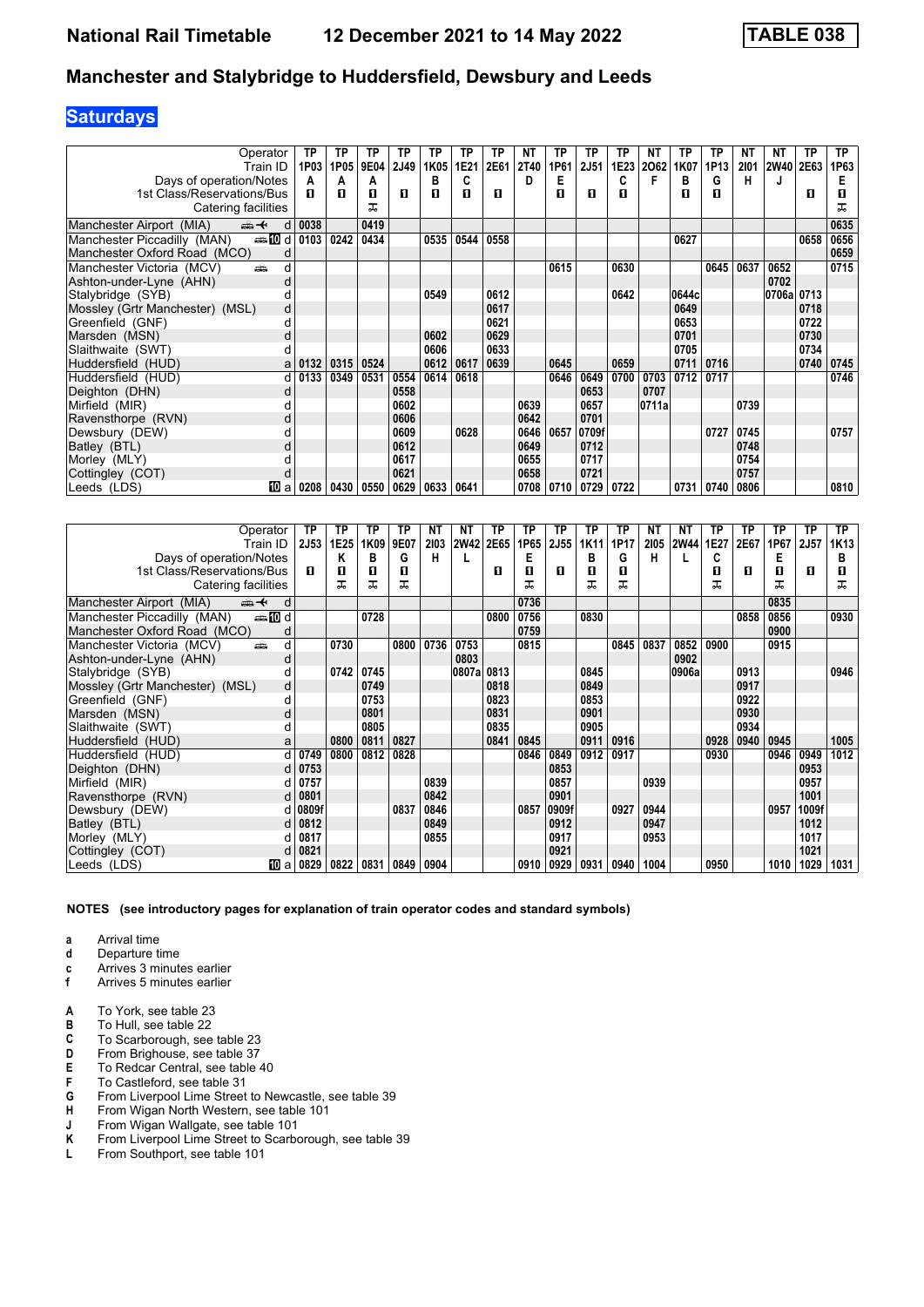# **Saturdays**

| Operator                                      | ТP   | <b>NT</b> | NΤ    | ТP   | ТP   | TP   | ТP    | TP   | ТP   | <b>NT</b> | NΤ          | ТP   | TP   | ТP   | <b>TP</b> | ТP   | <b>TP</b> | NT   |
|-----------------------------------------------|------|-----------|-------|------|------|------|-------|------|------|-----------|-------------|------|------|------|-----------|------|-----------|------|
| Train ID                                      | 1P19 | 2107      | 2W46  | 1E29 | 2E69 | 1P69 | 2J59  | 1K15 | 1P21 | 2109      | <b>2W48</b> | 1E31 | 2E71 | 1P71 | 2J61      | 1K17 | 1P23      | 2111 |
| Days of operation/Notes                       | G    | н         |       | C    |      | Е    |       | в    | G    | н         |             | C    |      | E    |           | в    | G         | н    |
| 1st Class/Reservations/Bus                    | п    |           |       | П    | п    | п    | п     | 0    | п    |           |             | П    | п    | п    | п         | П    | O         |      |
| Catering facilities                           | ㅈ    |           |       | ᅚ    |      | ᅚ    |       |      | ᠼ    |           |             | ᅚ    |      | ᠼ    |           | ᅚ    | ᅚ         |      |
| Manchester Airport (MIA)<br>⇜✦<br>d           |      |           |       |      |      | 0940 |       |      |      |           |             |      |      | 1040 |           |      |           |      |
| <b>entin</b> d<br>Manchester Piccadilly (MAN) |      |           |       |      | 0958 | 0957 |       | 1035 |      |           |             |      | 1058 | 1057 |           | 1135 |           |      |
| Manchester Oxford Road (MCO)<br>d             |      |           |       |      |      | 1000 |       |      |      |           |             |      |      | 1100 |           |      |           |      |
| Manchester Victoria (MCV)<br>æ<br>d           | 0945 | 0937      | 0952  | 1000 |      | 1015 |       |      | 1045 | 1037      | 1052        | 1101 |      | 1115 |           |      | 1145      | 1134 |
| Ashton-under-Lyne (AHN)<br>d                  |      |           | 1002  |      |      |      |       |      |      |           | 1102        |      |      |      |           |      |           |      |
| Stalybridge (SYB)                             |      |           | 1006a |      | 1012 |      |       | 1050 |      |           | 1106a       |      | 1112 |      |           | 1150 |           |      |
| Mossley (Grtr Manchester) (MSL)<br>d          |      |           |       |      | 1017 |      |       |      |      |           |             |      | 1117 |      |           |      |           |      |
| Greenfield (GNF)<br>d                         |      |           |       |      | 1022 |      |       |      |      |           |             |      | 1122 |      |           |      |           |      |
| Marsden (MSN)<br>d                            |      |           |       |      | 1030 |      |       |      |      |           |             |      | 1130 |      |           |      |           |      |
| Slaithwaite (SWT)                             |      |           |       |      | 1034 |      |       |      |      |           |             |      | 1134 |      |           |      |           |      |
| Huddersfield (HUD)<br>a                       | 1016 |           |       | 1028 | 1040 | 1044 |       | 1108 | 1116 |           |             | 1128 | 1140 | 1145 |           | 1208 | 1216      |      |
| Huddersfield (HUD)                            | 1017 |           |       | 1030 |      | 1045 | 1049  | 1112 | 1117 |           |             | 1129 |      | 1146 | 1149      | 1212 | 1217      |      |
| Deighton (DHN)                                |      |           |       |      |      |      | 1053  |      |      |           |             |      |      |      | 1153      |      |           |      |
| Mirfield (MIR)                                |      | 1039      |       |      |      |      | 1059  |      |      | 1138      |             |      |      |      | 1157      |      |           | 1238 |
| Ravensthorpe (RVN)<br>d                       |      |           |       |      |      |      | 1102  |      |      | 1141      |             |      |      |      | 1201      |      |           |      |
| Dewsbury (DEW)                                | 1027 | 1044      |       |      |      | 1057 | 1109e |      | 1127 | 1145      |             |      |      | 1157 | 1209f     |      | 1227      | 1244 |
| Batley (BTL)                                  |      | 1047      |       |      |      |      | 1112  |      |      | 1148      |             |      |      |      | 1212      |      |           | 1247 |
| Morley (MLY)                                  |      | 1053      |       |      |      |      | 1117  |      |      | 1154      |             |      |      |      | 1217      |      |           | 1253 |
| Cottingley (COT)<br>d                         |      |           |       |      |      |      | 1121  |      |      |           |             |      |      |      | 1221      |      |           |      |
| 100 a<br>Leeds (LDS)                          | 1040 | 1103      |       | 1049 |      | 1110 | 1129  | 1131 | 1140 | 1204      |             | 1149 |      | 1210 | 1229      | 1231 | 1240      | 1303 |

| Operator                                        | NΤ               | ТP   | TP   | ТP   | ТP          | ТP               | ТP   | NΤ   | <b>NT</b>   | ТP   | ΤP   | ТP   | TP    | ТP   | ТP   | NΤ   | NΤ          | TP.  |
|-------------------------------------------------|------------------|------|------|------|-------------|------------------|------|------|-------------|------|------|------|-------|------|------|------|-------------|------|
| Train ID                                        | 2W50 1E33        |      | 2E73 | 1P73 | <b>2J63</b> | 1K <sub>19</sub> | 1P25 | 2113 | <b>2W52</b> | 1E35 | 2E75 | 1P75 | 2J65  | 1K21 | 1P27 | 2115 | <b>2W54</b> | 1E37 |
| Days of operation/Notes                         |                  | C    |      | E    |             | в                | G    | н    |             | C    |      | Е    |       | в    | G    | н    |             |      |
| 1st Class/Reservations/Bus                      |                  | п    | п    | 0    | л           | п                | п    |      |             | п    | п    | п    | п     | п    | п    |      |             |      |
| Catering facilities                             |                  | ᅚ    |      | ᅚ    |             |                  |      |      |             | ᅚ    |      | ᅚ    |       | ᠼ    | ᠼ    |      |             | ᠼ    |
| <del>∰ ∢</del><br>Manchester Airport (MIA)<br>d |                  |      |      | 1140 |             |                  |      |      |             |      |      | 1240 |       |      |      |      |             |      |
| <b>et 10 d</b><br>Manchester Piccadilly (MAN)   |                  |      | 1158 | 1157 |             | 1235             |      |      |             |      | 1258 | 1257 |       | 1335 |      |      |             |      |
| Manchester Oxford Road (MCO)                    |                  |      |      | 1200 |             |                  |      |      |             |      |      | 1300 |       |      |      |      |             |      |
| Manchester Victoria (MCV)<br>añ,<br>d           | 1152             |      |      | 1215 |             |                  | 1245 | 1237 | 1252        | 1301 |      | 1315 |       |      | 1345 | 1337 | 1352        |      |
| Ashton-under-Lyne (AHN)<br>d                    | 1202             |      |      |      |             |                  |      |      | 1302        |      |      |      |       |      |      |      | 1402        |      |
| Stalybridge (SYB)                               | d   1206a   1210 |      | 1212 |      |             | 1250             |      |      | 1306a       |      | 1313 |      |       | 1350 |      |      | 1406al      | 1410 |
| Mossley (Grtr Manchester) (MSL)<br>d            |                  |      | 1217 |      |             |                  |      |      |             |      | 1318 |      |       |      |      |      |             |      |
| Greenfield (GNF)                                |                  |      | 1222 |      |             |                  |      |      |             |      | 1322 |      |       |      |      |      |             |      |
| Marsden (MSN)<br>d                              |                  |      | 1230 |      |             |                  |      |      |             |      | 1330 |      |       |      |      |      |             |      |
| Slaithwaite (SWT)                               |                  |      | 1234 |      |             |                  |      |      |             |      | 1334 |      |       |      |      |      |             |      |
| Huddersfield (HUD)<br>a                         |                  | 1228 | 1240 | 1245 |             | 1308             | 1316 |      |             | 1328 | 1340 | 1345 |       | 1408 | 1416 |      |             | 1428 |
| Huddersfield (HUD)<br>d                         |                  | 1230 |      | 1246 | 1249        | 1312             | 1317 |      |             | 1330 |      | 1346 | 1349  | 1412 | 1417 |      |             | 1430 |
| Deighton (DHN)<br>d                             |                  |      |      |      | 1253        |                  |      |      |             |      |      |      | 1353  |      |      |      |             |      |
| Mirfield (MIR)                                  |                  |      |      |      | 1257        |                  |      | 1339 |             |      |      |      | 1357  |      |      | 1439 |             |      |
| Ravensthorpe (RVN)<br>d                         |                  |      |      |      | 1301        |                  |      |      |             |      |      |      | 1401  |      |      |      |             |      |
| Dewsbury (DEW)                                  |                  |      |      | 1257 | 1309f       |                  | 1327 | 1344 |             |      |      | 1357 | 1409f |      | 1427 | 1444 |             |      |
| Batley (BTL)                                    |                  |      |      |      | 1312        |                  |      | 1347 |             |      |      |      | 1412  |      |      | 1447 |             |      |
| Morley (MLY)                                    |                  |      |      |      | 1317        |                  |      | 1353 |             |      |      |      | 1417  |      |      | 1453 |             |      |
| Cottingley (COT)<br>d                           |                  |      |      |      | 1321        |                  |      |      |             |      |      |      | 1421  |      |      |      |             |      |
| Leeds (LDS)<br>[10] a                           |                  | 1249 |      | 1310 | 1329        | 1331             | 1340 | 1404 |             | 1349 |      | 1410 | 1429  | 1431 | 1440 | 1503 |             | 1449 |

**NOTES (see introductory pages for explanation of train operator codes and standard symbols)**

- **d** Departure time
- **e** Arrives 4 minutes earlier<br>**f** Arrives 5 minutes earlier
- **f** Arrives 5 minutes earlier
- 
- **B** To Hull, see table 22<br>**C** To Scarborough, see **C** To Scarborough, see table 23<br>**E** To Redcar Central, see table 4
- **E** To Redcar Central, see table 40<br>**G** From Liverpool Lime Street to Ne
- **G** From Liverpool Lime Street to Newcastle, see table 39<br>**H** From Wigan North Western, see table 101
- **H** From Wigan North Western, see table 101<br>**L** From Southport, see table 101
- **/** From Southport, see table 101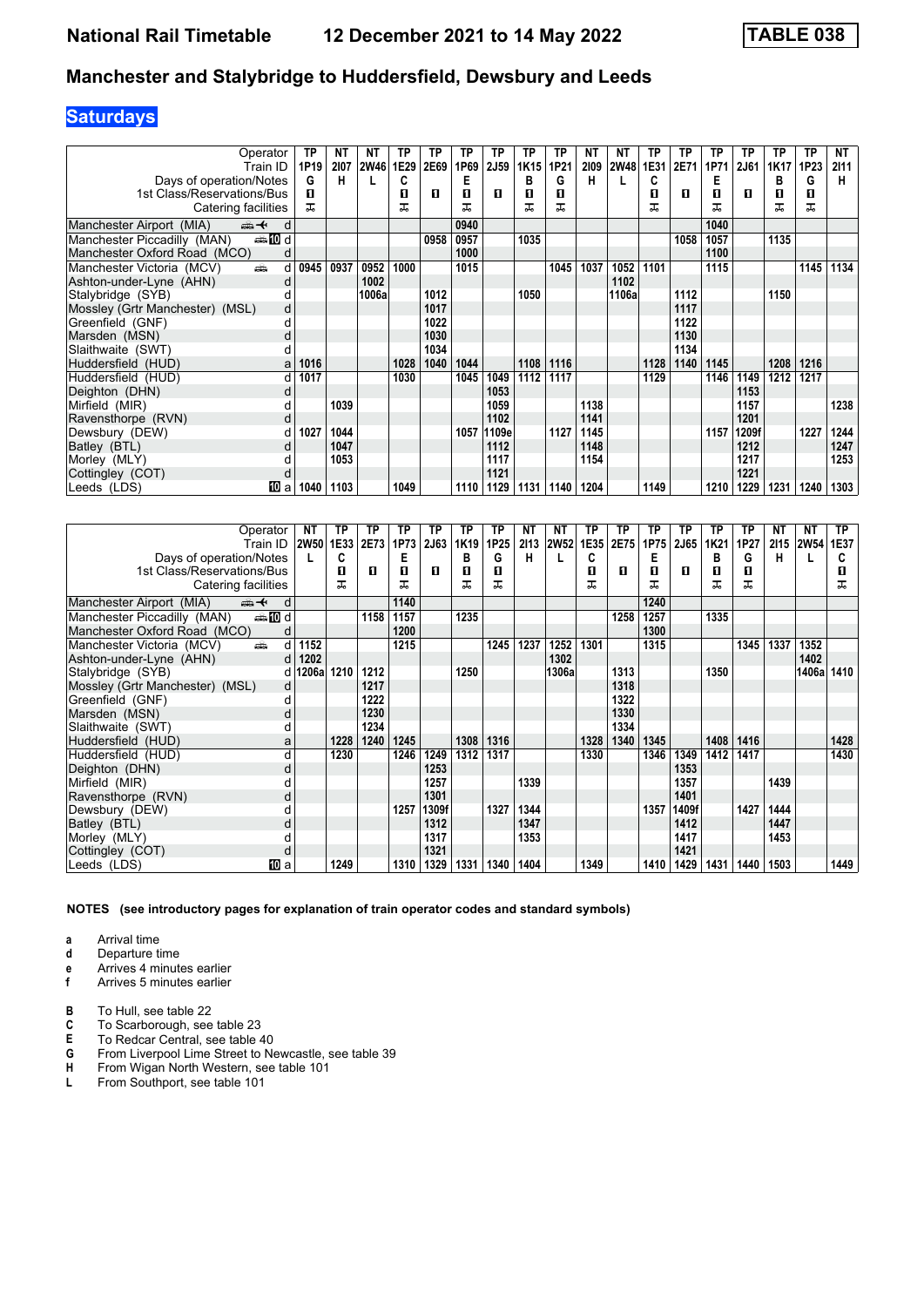# **Saturdays**

| Operator                                       | ТP   | ТP   | ΤP    | ТP               | ТP   | <b>NT</b> | ΝT          | ТP   | TP   | ТP   | <b>TP</b>   | NΤ    | ТP               | TP   | ΝT   | NΤ          | ТP   | <b>TP</b> |
|------------------------------------------------|------|------|-------|------------------|------|-----------|-------------|------|------|------|-------------|-------|------------------|------|------|-------------|------|-----------|
| Train ID                                       | 2E77 | 1P77 | 2J67  | 1K <sub>23</sub> | 1P29 | 2117      | <b>2W56</b> | 1E39 | 2E79 | 1P79 | <b>2J69</b> | 2080  | 1K <sub>25</sub> | 1P31 | 2119 | <b>2W58</b> | 1E41 | 2E81      |
| Days of operation/Notes                        |      | Е    |       | в                | G    | н         |             | C    |      | Е    |             | F     | в                | G    | н    |             | C    |           |
| 1st Class/Reservations/Bus                     | п    | п    | п     | 0                | п    |           |             | п    | л    | п    | п           |       | п                | п    |      |             | 0    | П.        |
| Catering facilities                            |      | ᅚ    |       | ᅚ                | ᅚ    |           |             | ᅚ    |      | ᅚ    |             |       | ᠼ                | ᅚ    |      |             | ᠼ    |           |
| Manchester Airport (MIA)<br>⇜✦<br>d            |      | 1340 |       |                  |      |           |             |      |      | 1440 |             |       |                  |      |      |             |      |           |
| <b>enting</b> d<br>Manchester Piccadilly (MAN) | 1358 | 1357 |       | 1435             |      |           |             |      | 1458 | 1457 |             |       | 1535             |      |      |             |      | 1558      |
| Manchester Oxford Road (MCO)<br>d              |      | 1400 |       |                  |      |           |             |      |      | 1500 |             |       |                  |      |      |             |      |           |
| Manchester Victoria (MCV)<br>añ.<br>d          |      | 1415 |       |                  | 1445 | 1436      | 1452        | 1501 |      | 1515 |             |       |                  | 1545 | 1536 | 1552        | 1601 |           |
| Ashton-under-Lyne (AHN)<br>d                   |      |      |       |                  |      |           | 1502        |      |      |      |             |       |                  |      |      | 1602        |      |           |
| Stalybridge (SYB)                              | 1412 |      |       | 1450             |      |           | 1506a       |      | 1512 |      |             |       | 1550             |      |      | 1606a       |      | 1612      |
| Mossley (Grtr Manchester) (MSL)<br>d           | 1417 |      |       |                  |      |           |             |      | 1517 |      |             |       |                  |      |      |             |      | 1617      |
| Greenfield (GNF)<br>d                          | 1422 |      |       |                  |      |           |             |      | 1522 |      |             |       |                  |      |      |             |      | 1622      |
| Marsden (MSN)                                  | 1430 |      |       |                  |      |           |             |      | 1530 |      |             |       |                  |      |      |             |      | 1630      |
| Slaithwaite (SWT)                              | 1434 |      |       |                  |      |           |             |      | 1534 |      |             |       |                  |      |      |             |      | 1634      |
| Huddersfield (HUD)<br>a                        | 1440 | 1445 |       | 1508             | 1514 |           |             | 1528 | 1540 | 1545 |             |       | 1608             | 1616 |      |             | 1628 | 1640      |
| Huddersfield (HUD)<br>d                        |      | 1446 | 1449  | 1509             | 1515 |           |             | 1529 |      | 1546 | 1549        | 1603  | 1612             | 1617 |      |             | 1630 |           |
| Deighton (DHN)<br>d                            |      |      | 1453  |                  |      |           |             |      |      |      | 1553        | 1607  |                  |      |      |             |      |           |
| Mirfield (MIR)                                 |      |      | 1457  |                  |      | 1538      |             |      |      |      | 1559        | 1611a |                  |      | 1638 |             |      |           |
| Ravensthorpe (RVN)<br>d                        |      |      | 1501  |                  |      |           |             |      |      |      | 1603        |       |                  |      |      |             |      |           |
| Dewsbury (DEW)                                 |      | 1457 | 1509f |                  | 1527 | 1543      |             |      |      | 1557 | 1609c       |       |                  | 1627 | 1644 |             |      |           |
| Batley (BTL)<br>d                              |      |      | 1512  |                  |      | 1546      |             |      |      |      | 1612        |       |                  |      | 1647 |             |      |           |
| Morley (MLY)                                   |      |      | 1517  |                  |      | 1552      |             |      |      |      | 1617        |       |                  |      | 1653 |             |      |           |
| Cottingley (COT)<br>d                          |      |      | 1521  |                  |      |           |             |      |      |      | 1621        |       |                  |      |      |             |      |           |
| 10 a<br>Leeds (LDS)                            |      | 1510 | 1529  | 1531             | 1540 | 1602      |             | 1549 |      | 1610 | 1629        |       | 1631             | 1640 | 1704 |             | 1649 |           |

| Operator                                       | ΤP   | TP          | ΤP   | ТP   | NΤ   | NΤ          | ТP   | ТP   | ТP   | <b>TP</b>   | NΤ    | ТP   | ТP   | NΤ   | ΝT          | ТP   | ТP   | TP   |
|------------------------------------------------|------|-------------|------|------|------|-------------|------|------|------|-------------|-------|------|------|------|-------------|------|------|------|
| Train ID                                       | 1P81 | <b>2J71</b> | 1K27 | 1P33 | 2101 | <b>2W60</b> | 1E43 | 2E83 | 1P83 | <b>2J73</b> | 2084  | 1K29 | 1P35 | 2103 | <b>2W62</b> | 1E45 | 2E85 | 1P85 |
| Days of operation/Notes                        | Е    |             | в    | G    | н    |             | C    |      | Е    |             | F     | в    | G    | н    |             | Κ    |      | А    |
| 1st Class/Reservations/Bus                     | п    | п.          | п    | п    |      |             | п    | n.   | п    | п           |       | п    | п    |      |             | п    | п    | п    |
| Catering facilities                            | ㅈ    |             | ᅚ    | ᅚ    |      |             | ᅚ    |      | ㅈ    |             |       | ᠼ    | ᠼ    |      |             | ᅚ    |      | ㅈ    |
| Manchester Airport (MIA)<br>安<br>d             | 1540 |             |      |      |      |             |      |      | 1640 |             |       |      |      |      |             |      |      | 1740 |
| <b>enting</b> d<br>Manchester Piccadilly (MAN) | 1557 |             | 1630 |      |      |             |      | 1658 | 1657 |             |       | 1730 |      |      |             |      | 1759 | 1757 |
| Manchester Oxford Road (MCO)<br>d              | 1600 |             |      |      |      |             |      |      | 1700 |             |       |      |      |      |             |      |      | 1801 |
| Manchester Victoria (MCV)<br>پیش<br>d          | 1615 |             |      | 1645 | 1637 | 1652        | 1700 |      | 1715 |             |       |      | 1745 | 1737 | 1752        | 1801 |      | 1815 |
| Ashton-under-Lyne (AHN)<br>o                   |      |             |      |      |      | 1702        |      |      |      |             |       |      |      |      | 1802        |      |      |      |
| Stalybridge (SYB)                              |      |             | 1645 |      |      | 1706a       |      | 1711 |      |             |       | 1745 |      |      | 1806a       |      | 1813 |      |
| Mossley (Grtr Manchester) (MSL)                | d    |             | 1649 |      |      |             |      | 1715 |      |             |       | 1750 |      |      |             |      | 1818 |      |
| Greenfield (GNF)<br>d                          |      |             | 1653 |      |      |             |      | 1719 |      |             |       | 1754 |      |      |             |      | 1822 |      |
| Marsden (MSN)<br>d                             |      |             | 1701 |      |      |             |      | 1726 |      |             |       | 1802 |      |      |             |      | 1830 |      |
| Slaithwaite (SWT)                              |      |             | 1705 |      |      |             |      | 1729 |      |             |       | 1805 |      |      |             |      | 1834 |      |
| Huddersfield (HUD)<br>a                        | 1645 |             | 1711 | 1716 |      |             | 1728 | 1736 | 1745 |             |       | 1811 | 1816 |      |             | 1827 | 1840 | 1845 |
| Huddersfield (HUD)<br>d                        | 1646 | 1649        | 1712 | 1717 |      |             | 1730 |      | 1746 | 1749        | 1803  | 1812 | 1817 |      |             | 1828 |      | 1846 |
| Deighton (DHN)<br>d                            |      | 1653        |      |      |      |             |      |      |      | 1753        | 1807  |      |      |      |             |      |      |      |
| Mirfield (MIR)                                 |      | 1657        |      |      | 1740 |             |      |      |      | 1757        | 1812a |      |      | 1838 |             |      |      |      |
| Ravensthorpe (RVN)                             | d    | 1701        |      |      |      |             |      |      |      | 1801        |       |      |      |      |             |      |      |      |
| Dewsbury (DEW)<br>d                            | 1657 | 1709f       |      | 1726 | 1746 |             |      |      | 1757 | 1809f       |       |      | 1827 | 1844 |             |      |      | 1857 |
| Batley (BTL)                                   |      | 1712        |      |      | 1749 |             |      |      |      | 1812        |       |      |      | 1847 |             |      |      |      |
| Morley (MLY)                                   |      | 1717        |      |      | 1755 |             |      |      |      | 1817        |       |      |      | 1853 |             |      |      |      |
| Cottingley (COT)                               |      | 1721        |      |      |      |             |      |      |      | 1821        |       |      |      |      |             |      |      |      |
| Leeds (LDS)<br>10 a                            | 1710 | 1729        | 1731 | 1739 | 1804 |             | 1749 |      | 1810 | 1829        |       | 1831 | 1840 | 1902 |             | 1847 |      | 1910 |

**NOTES (see introductory pages for explanation of train operator codes and standard symbols)**

- **d** Departure time
- **c** Arrives 3 minutes earlier<br>**f** Arrives 5 minutes earlier
- **f** Arrives 5 minutes earlier
- **A** To York, see table 23
- **B** To Hull, see table 22<br>**C** To Scarborough, see
- **C** To Scarborough, see table 23<br> **E** To Redcar Central, see table 4<br> **F** To Castleford, see table 31
- **E** To Redcar Central, see table 40
- **F** To Castleford, see table 31<br>**G** From Liverpool Lime Street
- **G** From Liverpool Lime Street to Newcastle, see table 39
- **H** From Wigan North Western, see table 101<br>**K** From Liverpool Lime Street to Scarborougl **K** From Liverpool Lime Street to Scarborough, see table 39 L From Southport, see table 101
- **/** From Southport, see table 101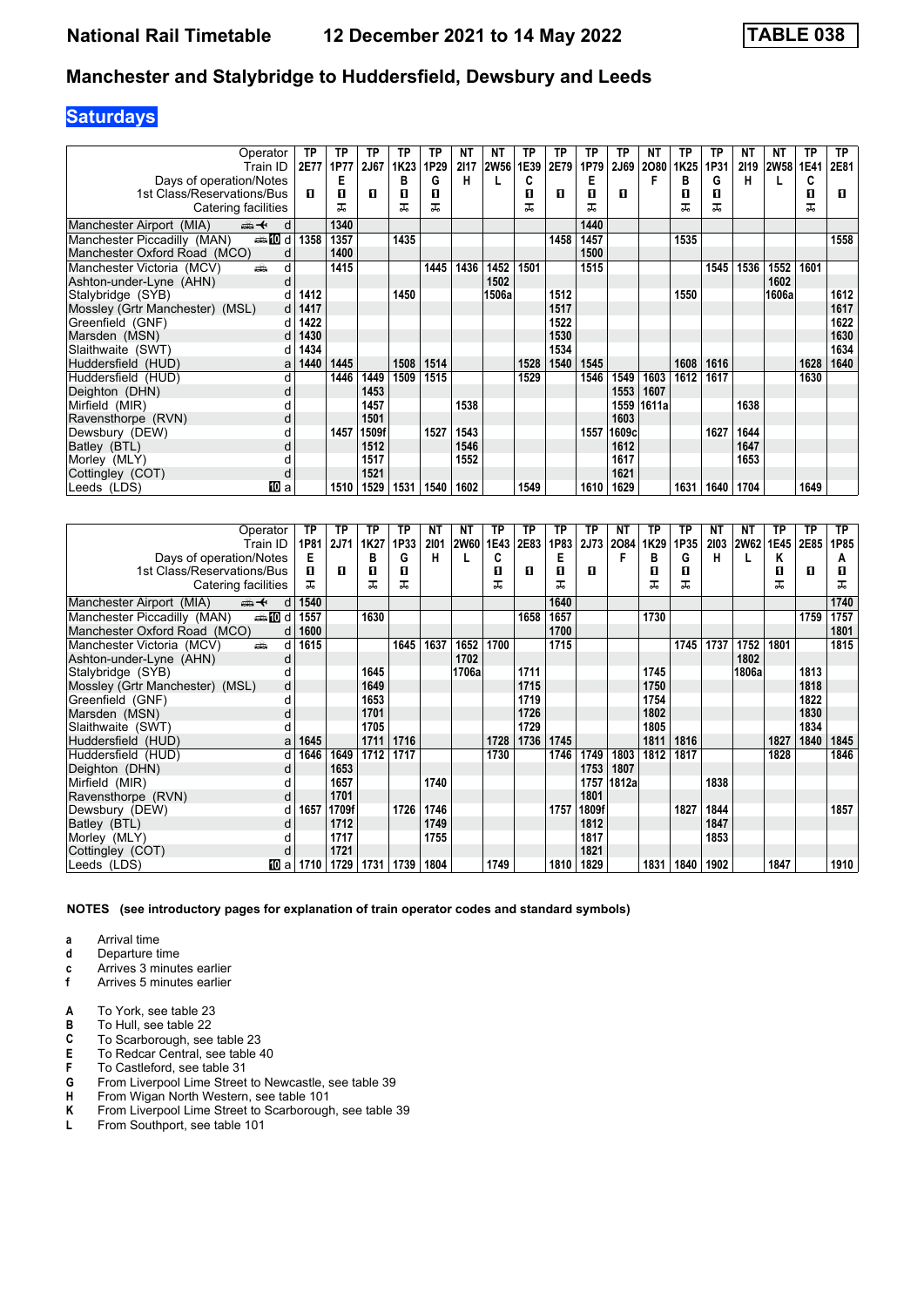# **Saturdays**

| Operator                                       | ТP          | ТP   | ΤP   | <b>NT</b> | NΤ          | TP   | ТP   | ТP          | ТP   | TP   | ΝT   | ΝT    | ТP   | TP    | ТP   | ТP   | NΤ    | NT          |
|------------------------------------------------|-------------|------|------|-----------|-------------|------|------|-------------|------|------|------|-------|------|-------|------|------|-------|-------------|
| Train ID                                       | <b>2J75</b> | 1K31 | 1P37 | 2105      | <b>2W64</b> | 2E87 | 1P87 | <b>2J77</b> | 1K33 | 1P39 | 2107 | 2W66  | 1E49 | 2J79  | 1K35 | 1P41 | 2109  | <b>2W68</b> |
| Days of operation/Notes                        |             | в    | G    | н         |             |      | Е    |             | в    | M    | н    |       | Κ    |       | в    | G    | н     | н           |
| 1st Class/Reservations/Bus                     | п           | п    | П    |           |             | п    | п    | п           | п    | п    |      |       | п    | п     | П    | п    |       |             |
| Catering facilities                            |             | ᠼ    | ᅚ    |           |             |      |      |             |      |      |      |       | ᅚ    |       |      |      |       |             |
| Manchester Airport (MIA)<br>安<br>d             |             |      |      |           |             |      | 1837 |             |      |      |      |       |      |       |      |      |       |             |
| <b>enting</b> d<br>Manchester Piccadilly (MAN) |             | 1830 |      |           |             | 1858 | 1857 |             | 1930 |      |      |       |      |       | 2030 |      |       |             |
| Manchester Oxford Road (MCO)<br>d              |             |      |      |           |             |      | 1900 |             |      |      |      |       |      |       |      |      |       |             |
| Manchester Victoria (MCV)<br>پیش<br>d          |             |      | 1845 | 1837      | 1853        |      | 1914 |             |      | 1945 | 1936 | 1952  | 2000 |       |      | 2045 | 2037  | 2052        |
| Ashton-under-Lyne (AHN)<br>d                   |             |      |      |           | 1903        |      |      |             |      |      |      | 2002  |      |       |      |      |       | 2102        |
| Stalybridge (SYB)                              |             | 1845 |      |           | 1907a       | 1913 |      |             | 1945 |      |      | 2006a |      |       | 2045 |      |       | 2107a       |
| Mossley (Grtr Manchester) (MSL)<br>d           |             | 1849 |      |           |             | 1918 |      |             | 1949 |      |      |       |      |       | 2049 |      |       |             |
| Greenfield (GNF)<br>d                          |             | 1853 |      |           |             | 1922 |      |             | 1954 |      |      |       |      |       | 2054 |      |       |             |
| Marsden (MSN)<br>d                             |             | 1901 |      |           |             | 1930 |      |             | 2002 |      |      |       |      |       | 2102 |      |       |             |
| Slaithwaite (SWT)<br>d                         |             | 1905 |      |           |             | 1934 |      |             | 2005 |      |      |       |      |       | 2105 |      |       |             |
| Huddersfield (HUD)<br>a                        |             | 1911 | 1916 |           |             | 1939 | 1945 |             | 2011 | 2016 |      |       | 2026 |       | 2111 | 2116 |       |             |
| Huddersfield (HUD)<br>d                        | 1849        | 1912 | 1917 |           |             |      | 1946 | 1949        | 2012 | 2017 |      |       | 2027 | 2049  | 2112 | 2117 |       |             |
| Deighton (DHN)<br>d                            | 1853        |      |      |           |             |      |      | 1953        |      |      |      |       |      | 2053  |      |      |       |             |
| Mirfield (MIR)                                 | 1857        |      |      | 1939      |             |      |      | 1957        |      |      | 2039 |       |      | 2057  |      |      | 2139  |             |
| Ravensthorpe (RVN)<br>d                        | 1901        |      |      |           |             |      |      | 2001        |      |      |      |       |      | 2101  |      |      |       |             |
| Dewsbury (DEW)                                 | 1909f       |      | 1927 | 1944      |             |      | 1956 | 2009f       |      | 2027 | 2044 |       |      | 2109f |      | 2127 | 2145  |             |
| Batley (BTL)<br>d                              | 1912        |      |      | 1947      |             |      |      | 2012        |      |      | 2047 |       |      | 2112  |      |      | 2148  |             |
| Morley (MLY)                                   | 1917        |      |      | 1953      |             |      |      | 2017        |      |      | 2053 |       |      | 2117  |      |      | 2157c |             |
| Cottingley (COT)                               | 1921        |      |      |           |             |      |      | 2021        |      |      |      |       |      | 2121  |      |      |       |             |
| Leeds (LDS)<br>III a                           | 1929        | 1931 | 1940 | 2003      |             |      | 2009 | 2030        | 2031 | 2040 | 2104 |       | 2046 | 2129  | 2131 | 2140 | 2208  |             |

| Operator                           |                 | ΤP   | ТP   | TP   | ТP   | NΤ         | TP   | ТP          | ТP   | NΤ        | ΤP                            | ΤP   | NΤ        |
|------------------------------------|-----------------|------|------|------|------|------------|------|-------------|------|-----------|-------------------------------|------|-----------|
| Train ID                           |                 | 1P91 | 2J81 | 1K37 |      | 9E21 2W70  | 1P93 | <b>2J83</b> |      | 1K39 2W71 | 1E95                          |      | 1P95 2W73 |
| Days of operation/Notes            |                 | A    |      | в    | G    | J          | A    |             |      |           | N                             |      |           |
| 1st Class/Reservations/Bus         |                 | п    | п    | п    | п    |            | п    | п           | п    |           | п                             | п    |           |
| ⇜✦<br>Manchester Airport (MIA)     | d               | 2039 |      |      |      |            | 2136 |             |      |           |                               | 2241 |           |
| Manchester Piccadilly (MAN)        | <b>enting</b> d | 2057 |      | 2130 |      |            | 2155 |             | 2230 |           |                               | 2300 |           |
| Manchester Oxford Road (MCO)       | d               | 2100 |      |      |      |            | 2158 |             |      |           |                               | 2305 |           |
| dia 1<br>Manchester Victoria (MCV) | d               | 2115 |      |      | 2146 | 2207       | 2215 |             |      | 2236      | 2248                          | 2313 | 2329      |
| Ashton-under-Lyne (AHN)            | d               |      |      |      |      | 2217       |      |             |      | 2247      |                               |      | 2339      |
| Stalybridge (SYB)                  | d               |      |      | 2145 |      | 2158 2222a |      |             |      |           | 2248e 2251a 2259a 2326c 2343a |      |           |
| Mossley (Grtr Manchester) (MSL)    | d               |      |      | 2149 |      |            |      |             | 2252 |           |                               | 2331 |           |
| Greenfield (GNF)                   | d               |      |      | 2154 |      |            |      |             | 2256 |           |                               | 2335 |           |
| Marsden (MSN)                      | d               |      |      | 2202 |      |            |      |             | 2304 |           |                               | 2343 |           |
| Slaithwaite (SWT)                  | d               |      |      | 2205 |      |            |      |             | 2308 |           |                               | 2346 |           |
| Huddersfield (HUD)                 | a               | 2146 |      | 2211 | 2216 |            | 2245 |             | 2313 |           |                               | 2352 |           |
| Huddersfield (HUD)                 | d               | 2147 | 2151 | 2212 | 2217 |            | 2246 | 2252        | 2314 |           |                               |      |           |
| Deighton (DHN)                     | d               |      | 2155 |      |      |            |      | 2256        |      |           |                               |      |           |
| Mirfield (MIR)                     | d               |      | 2159 |      |      |            |      | 2300        |      |           |                               |      |           |
| Ravensthorpe (RVN)                 | d               |      | 2203 |      |      |            |      | 2304        |      |           |                               |      |           |
| Dewsbury (DEW)                     | d               | 2157 | 2208 |      | 2227 |            | 2257 | 2309        |      |           |                               |      |           |
| Batley (BTL)                       | d               |      | 2211 |      |      |            |      | 2312        |      |           |                               |      |           |
| Morley (MLY)                       | d               |      | 2216 |      |      |            |      | 2317        |      |           |                               |      |           |
| Cottingley (COT)                   | d               |      | 2220 |      |      |            |      | 2321        |      |           |                               |      |           |
| Leeds (LDS)                        | 100al           | 2212 | 2229 | 2235 | 2240 |            | 2310 | 2329        | 2335 |           |                               |      |           |

**NOTES (see introductory pages for explanation of train operator codes and standard symbols)**

**a** Arrival time<br>**d** Departure ti

**d** Departure time

- **c** Arrives 3 minutes earlier
- **e** Arrives 4 minutes earlier **f** Arrives 5 minutes earlier
- 
- **A** To York, see table 23<br>**B** To Hull, see table 22
- **B** To Hull, see table 22
- **E** To Redcar Central, see table 40<br>**G** From Liverpool Lime Street to Ne
- **G** From Liverpool Lime Street to Newcastle, see table 39 From Wigan North Western, see table 101
- 
- **J** From Wigan Wallgate, see table 101<br>**K** From Liverpool Lime Street to Scarbo **K** From Liverpool Lime Street to Scarborough, see table 39<br>**L** From Southport, see table 101
- **L** From Southport, see table 101<br>**M** From Liverpool Lime Street to
- **M** From Liverpool Lime Street to York, see table 39<br>**N** From Liverpool Lime Street, see table 39
- **N** From Liverpool Lime Street, see table 39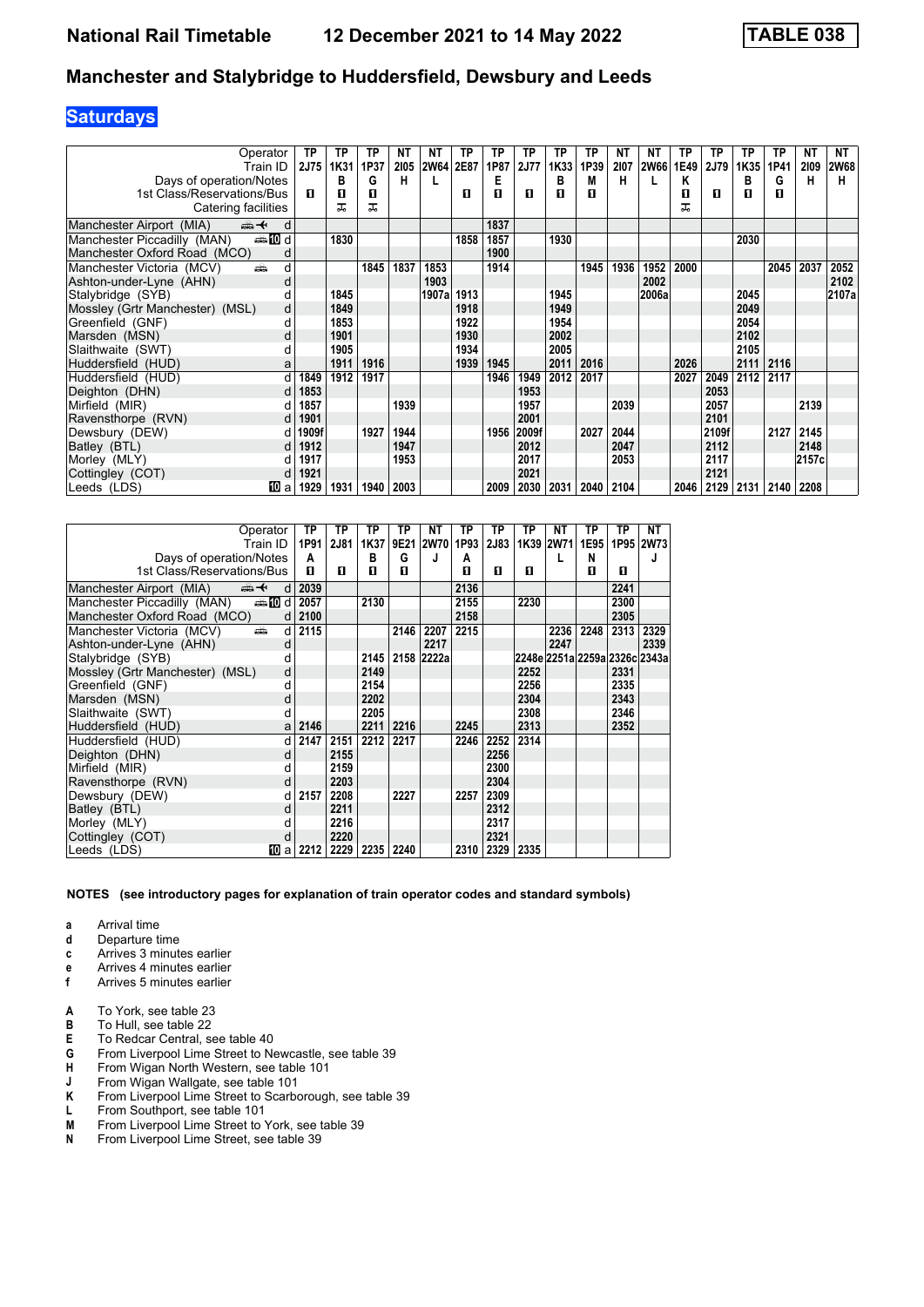# **Sundays** until 2 January 2022

| Operator                                       | ΤP   | ТP   | NΤ    | TP   | ТP     | ТP   | NΤ          | ТP               | TP   | ТP          | TP   | NΤ    | ТP   | TP   | ТP                | ТP   | <b>NT</b>  | <b>TP</b> |
|------------------------------------------------|------|------|-------|------|--------|------|-------------|------------------|------|-------------|------|-------|------|------|-------------------|------|------------|-----------|
| Train ID                                       | 1E27 | 1K11 |       | 1P67 | 2J57   | 1K13 |             | 1P <sub>19</sub> | 1P69 | <b>2J59</b> | 1K15 |       | 1P21 | 1P71 | 2J61              | 1K17 |            | 1P23      |
| Days of operation/Notes                        | А    | в    |       | C    |        | в    |             | D                | C    |             | в    |       | D    | C    |                   | В    |            | D         |
| 1st Class/Reservations/Bus                     | п    | п    | 四     | п    | л      | п    | 罒           | п                | п    | п           | п    | 四     | п    | п    | п                 | п    | 四          | п         |
| Catering facilities                            | ㅈ    | ᅚ    |       | ᅚ    |        | ᅚ    |             |                  | ᅚ    |             | ᅚ    |       | ᅚ    | ᅚ    |                   | ㅈ    |            | ᅚ         |
| Manchester Airport (MIA)<br>⇜✦<br>d            |      |      |       |      |        |      |             |                  |      |             |      |       |      |      |                   |      |            |           |
| Manchester Piccadilly (MAN)<br><b>enting</b> d | 0806 | 0831 |       |      |        | 0927 |             |                  |      |             | 1031 |       |      |      |                   | 1130 |            |           |
| Manchester Oxford Road (MCO)<br>d              | 0809 |      |       |      |        |      |             |                  |      |             |      |       |      |      |                   |      |            |           |
| Manchester Victoria (MCV)<br>æ.<br>d           | 0830 |      | 0810  | 0918 |        |      | 0910        | 0945             | 1015 |             |      | 1010  | 1045 | 1115 |                   |      | 1110       | 1144      |
| Ashton-under-Lyne (AHN)<br>d                   |      |      | 0838  |      |        |      | 0938        |                  |      |             |      | 1038  |      |      |                   |      | 1138       |           |
| Stalybridge (SYB)<br>d                         | 0841 | 0844 | 0845a |      |        |      | 0944c 0945a |                  |      |             | 1044 | 1045a |      |      |                   |      | 1144 1145a |           |
| Mossley (Grtr Manchester) (MSL)<br>d           |      | 0849 |       |      |        | 0949 |             |                  |      |             | 1049 |       |      |      |                   | 1149 |            |           |
| Greenfield (GNF)<br>d                          |      | 0853 |       |      |        | 0953 |             |                  |      |             | 1053 |       |      |      |                   | 1153 |            |           |
| Marsden (MSN)<br>d                             |      | 0901 |       |      |        | 1001 |             |                  |      |             | 1101 |       |      |      |                   | 1201 |            |           |
| Slaithwaite (SWT)                              |      | 0905 |       |      |        | 1005 |             |                  |      |             | 1105 |       |      |      |                   | 1205 |            |           |
| Huddersfield (HUD)<br>a                        | 0859 | 0911 |       | 0944 |        | 1011 |             | 1016             | 1044 |             | 1111 |       | 1116 | 1145 |                   | 1211 |            | 1216      |
| Huddersfield (HUD)<br>d                        | 0901 | 0912 |       | 0945 | 0949   | 1012 |             | 1017             | 1045 | 1049        | 1112 |       | 1117 | 1146 | 1149              | 1212 |            | 1217      |
| Deighton (DHN)<br>d                            |      |      |       |      | 0953   |      |             |                  |      | 1053        |      |       |      |      | 1153              |      |            |           |
| Mirfield (MIR)                                 |      |      |       |      | 0957   |      |             |                  |      | 1057        |      |       |      |      | 1157              |      |            |           |
| Ravensthorpe (RVN)<br>d                        |      |      |       |      | 1001   |      |             |                  |      | 1101        |      |       |      |      | 1201              |      |            |           |
| Dewsbury (DEW)                                 | 0915 |      |       | 0957 | 1009cl |      |             | 1027             | 1055 | 1109c       |      |       | 1126 | 1157 | 1209 <sub>c</sub> |      |            | 1226      |
| Batley (BTL)<br>d                              |      |      |       |      | 1012   |      |             |                  |      | 1112        |      |       |      |      | 1212              |      |            |           |
| Morley (MLY)                                   |      |      |       |      | 1017   |      |             |                  |      | 1117        |      |       |      |      | 1217              |      |            |           |
| Cottingley (COT)<br>d                          |      |      |       |      | 1021   |      |             |                  |      | 1121        |      |       |      |      | 1221              |      |            |           |
| 100 a<br>Leeds (LDS)                           | 0928 | 0932 |       | 1010 | 1029   | 1031 |             | 1040             | 1108 | 1129        | 1131 |       | 1139 | 1210 | 1229              | 1231 |            | 1239      |

| Operator                                      | ТP        | ТP          | TP               | <b>NT</b> | ТP   | ТP   | ТP    | ТP   | <b>NT</b> | ТP   | ТP   | ТP          | TP   | <b>NT</b> | ТP   | ТP   | <b>TP</b>   | TP.  |
|-----------------------------------------------|-----------|-------------|------------------|-----------|------|------|-------|------|-----------|------|------|-------------|------|-----------|------|------|-------------|------|
| Train ID                                      | 1P73      | <b>2J63</b> | 1K <sub>19</sub> |           | 1P25 | 1P75 | 2J65  | 1K21 |           | 1P27 | 1P77 | <b>2J67</b> | 1K23 |           | 1P29 | 1P79 | <b>2J69</b> | 1E41 |
| Days of operation/Notes                       | C         |             | в                |           | D    | C    |       | в    |           | D    | C    |             | в    |           | D    | C    |             | А    |
| 1st Class/Reservations/Bus                    | п         | п           | 0                | 四         | п    | п    | п     | П    | 四         | п    | п    | п           | п    | 四         | п    | п    | п           | п    |
| Catering facilities                           | ㅈ         |             | ᅚ                |           | ᠼ    | ᠼ    |       | ᅚ    |           | ᠼ    | ᅚ    |             | ᠼ    |           | ᠼ    | ᠼ    |             | ᅚ    |
| Manchester Airport (MIA)<br>⇜✦                | 1137<br>d |             |                  |           |      | 1233 |       |      |           |      | 1336 |             |      |           |      | 1436 |             |      |
| <b>entin</b> d<br>Manchester Piccadilly (MAN) | 1201      |             | 1230             |           |      | 1251 |       | 1330 |           |      | 1353 |             | 1430 |           |      | 1453 |             | 1524 |
| Manchester Oxford Road (MCO)                  | 1207<br>d |             |                  |           |      | 1255 |       |      |           |      | 1356 |             |      |           |      | 1456 |             |      |
| Manchester Victoria (MCV)<br>añ,              | 1215<br>d |             |                  | 1210      | 1245 | 1315 |       |      | 1310      | 1345 | 1415 |             |      | 1410      | 1445 | 1515 |             |      |
| Ashton-under-Lyne (AHN)                       | d         |             |                  | 1238      |      |      |       |      | 1338      |      |      |             |      | 1438      |      |      |             |      |
| Stalybridge (SYB)                             |           |             | 1244             | 1245a     |      |      |       | 1344 | 1345a     |      |      |             | 1444 | 1445a     |      |      |             | 1540 |
| Mossley (Grtr Manchester) (MSL)               | d         |             | 1249             |           |      |      |       | 1349 |           |      |      |             | 1449 |           |      |      |             |      |
| Greenfield (GNF)                              |           |             | 1253             |           |      |      |       | 1353 |           |      |      |             | 1453 |           |      |      |             |      |
| Marsden (MSN)                                 | d         |             | 1301             |           |      |      |       | 1401 |           |      |      |             | 1501 |           |      |      |             |      |
| Slaithwaite (SWT)                             |           |             | 1305             |           |      |      |       | 1405 |           |      |      |             | 1505 |           |      |      |             |      |
| Huddersfield (HUD)                            | 1245<br>a |             | 1311             |           | 1316 | 1345 |       | 1411 |           | 1416 | 1445 |             | 1511 |           | 1516 | 1545 |             | 1600 |
| Huddersfield (HUD)                            | 1246<br>d | 1249        | 1312             |           | 1317 | 1346 | 1349  | 1412 |           | 1417 | 1446 | 1449        | 1512 |           | 1517 | 1546 | 1549        | 1601 |
| Deighton (DHN)                                | d         | 1253        |                  |           |      |      | 1353  |      |           |      |      | 1453        |      |           |      |      | 1553        |      |
| Mirfield (MIR)                                |           | 1257        |                  |           |      |      | 1357  |      |           |      |      | 1457        |      |           |      |      | 1557        |      |
| Ravensthorpe (RVN)                            | d         | 1301        |                  |           |      |      | 1401  |      |           |      |      | 1501        |      |           |      |      | 1601        |      |
| Dewsbury (DEW)                                | 1257<br>d | 1309cl      |                  |           | 1327 | 1357 | 1409с |      |           | 1427 | 1457 | 1509c       |      |           | 1527 | 1557 | 1609c       |      |
| Batley (BTL)                                  | d         | 1312        |                  |           |      |      | 1412  |      |           |      |      | 1512        |      |           |      |      | 1612        |      |
| Morley (MLY)                                  |           | 1317        |                  |           |      |      | 1417  |      |           |      |      | 1517        |      |           |      |      | 1617        |      |
| Cottingley (COT)                              | d         | 1321        |                  |           |      |      | 1421  |      |           |      |      | 1521        |      |           |      |      | 1621        |      |
| Leeds (LDS)<br>10 a                           | 1310      | 1329        | 1331             |           | 1340 | 1410 | 1429  | 1431 |           | 1440 | 1510 | 1529        | 1531 |           | 1540 | 1610 | 1629        | 1620 |

**NOTES (see introductory pages for explanation of train operator codes and standard symbols)**

**a** Arrival time<br>**d** Departure ti

**d** Departure time

**c** Arrives 5 minutes earlier

**A** To Scarborough, see table 23<br>**B** To Hull, see table 22

**B** To Hull, see table 22<br>**C** To Redcar Central, s<br>**D** From Liverpool Lime **C** To Redcar Central, see table 40

From Liverpool Lime Street to Newcastle, see table 39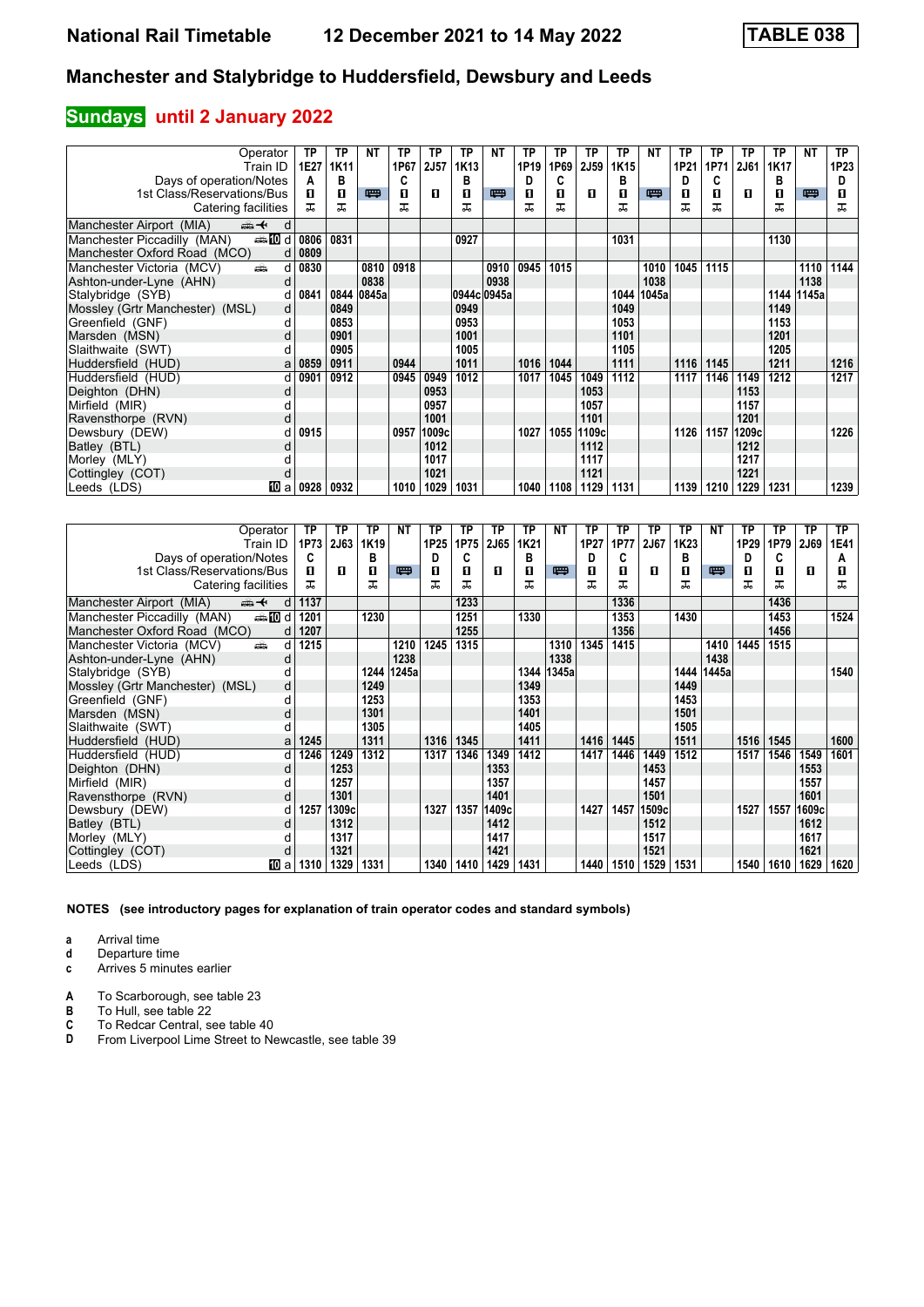## **Sundays** until 2 January 2022

| Operator                                        | ТP                    | NΤ    | ΤP   | ТP   | ТP          | ТP   | NΤ    | ТP   | TP   | ТP    | TP   | NΤ    | ТP   | TP   | ТP          | ТP   | NΤ    | <b>TP</b> |
|-------------------------------------------------|-----------------------|-------|------|------|-------------|------|-------|------|------|-------|------|-------|------|------|-------------|------|-------|-----------|
| Train ID                                        | 1K25                  |       | 1P31 | 1P81 | <b>2J71</b> | 1K27 |       | 1P33 | 1P83 | 2J73  | 1K29 |       | 1P35 | 1P85 | <b>2J75</b> | 1K31 |       | 1P37      |
| Days of operation/Notes                         | в                     |       | D    | C    |             | в    |       | Đ    | C    |       | в    |       | D    | E    |             | в    |       | D         |
| 1st Class/Reservations/Bus                      | п                     | 四     | п    | п    | л           | п    | 罒     | п    | п    | п     | п    | 四     | п    | п    | п           | п    | 四     | п         |
| Catering facilities                             | ᠼ                     |       | ᅚ    | ᠼ    |             | ᠼ    |       | ᅚ    | ᅚ    |       | ᠼ    |       | ᠼ    | ᠼ    |             | ᠼ    |       | ᅚ         |
| Manchester Airport (MIA)<br><del>∰ ≮</del><br>d |                       |       |      | 1536 |             |      |       |      | 1636 |       |      |       |      | 1736 |             |      |       |           |
| <b>enting</b> d<br>Manchester Piccadilly (MAN)  | 1530                  |       |      | 1553 |             | 1630 |       |      | 1653 |       | 1730 |       |      | 1753 |             | 1830 |       |           |
| Manchester Oxford Road (MCO)                    |                       |       |      | 1556 |             |      |       |      | 1656 |       |      |       |      | 1756 |             |      |       |           |
| Manchester Victoria (MCV)<br>d<br>پیش           |                       | 1510  | 1545 | 1615 |             |      | 1610  | 1645 | 1715 |       |      | 1710  | 1745 | 1815 |             |      | 1810  | 1845      |
| Ashton-under-Lyne (AHN)<br>d                    |                       | 1538  |      |      |             |      | 1638  |      |      |       |      | 1738  |      |      |             |      | 1838  |           |
| Stalybridge (SYB)                               | 1544                  | 1545a |      |      |             | 1644 | 1645a |      |      |       | 1744 | 1745a |      |      |             | 1844 | 1845a |           |
| Mossley (Grtr Manchester) (MSL)                 | 549<br>d <sub>l</sub> |       |      |      |             | 1649 |       |      |      |       | 1749 |       |      |      |             | 1849 |       |           |
| Greenfield (GNF)<br>d                           | 1553                  |       |      |      |             | 1653 |       |      |      |       | 1753 |       |      |      |             | 1853 |       |           |
| Marsden (MSN)                                   | 1601                  |       |      |      |             | 1701 |       |      |      |       | 1801 |       |      |      |             | 1901 |       |           |
| Slaithwaite (SWT)                               | 1605                  |       |      |      |             | 1705 |       |      |      |       | 1805 |       |      |      |             | 1905 |       |           |
| Huddersfield (HUD)<br>a                         | 1611                  |       | 1616 | 1645 |             | 1711 |       | 1716 | 1745 |       | 1811 |       | 1816 | 1845 |             | 1911 |       | 1916      |
| Huddersfield (HUD)<br>d                         | 1612                  |       | 1617 | 1646 | 1649        | 1712 |       | 1717 | 1746 | 1749  | 1812 |       | 1817 | 1846 | 1849        | 1912 |       | 1917      |
| Deighton (DHN)<br>d                             |                       |       |      |      | 1653        |      |       |      |      | 1753  |      |       |      |      | 1853        |      |       |           |
| Mirfield (MIR)                                  |                       |       |      |      | 1657        |      |       |      |      | 1757  |      |       |      |      | 1857        |      |       |           |
| Ravensthorpe (RVN)<br>d                         |                       |       |      |      | 1701        |      |       |      |      | 1801  |      |       |      |      | 1901        |      |       |           |
| Dewsbury (DEW)                                  |                       |       | 1627 | 1657 | 1709c       |      |       | 1727 | 1757 | 1809c |      |       | 1827 | 1857 | 1909c       |      |       | 1927      |
| Batley (BTL)                                    |                       |       |      |      | 1712        |      |       |      |      | 1812  |      |       |      |      | 1912        |      |       |           |
| Morley (MLY)                                    |                       |       |      |      | 1717        |      |       |      |      | 1817  |      |       |      |      | 1917        |      |       |           |
| Cottingley (COT)<br>d                           |                       |       |      |      | 1721        |      |       |      |      | 1821  |      |       |      |      | 1921        |      |       |           |
| 10 a<br>Leeds (LDS)                             | 1631                  |       | 1640 | 1710 | 1729        | 1731 |       | 1740 | 1810 | 1829  | 1831 |       | 1840 | 1910 | 1929        | 1931 |       | 1940      |

| Operator                                      | ТP        | ТP          | TP   | <b>NT</b> | ТP   | ТP     | ТP   | NΤ    | ТP   | TP   | ТP          | ТP   | NΤ               | ТP   | ТP   | ТP          | TP          | NT   |
|-----------------------------------------------|-----------|-------------|------|-----------|------|--------|------|-------|------|------|-------------|------|------------------|------|------|-------------|-------------|------|
| Train ID                                      | 1P87      | <b>2J77</b> | 1K33 |           | 1P39 | 2J79   | 1K35 |       | 1P41 | 1P91 | <b>2J81</b> | 1K37 |                  | 9E21 | 1P93 | <b>2J83</b> | 1K39        |      |
| Days of operation/Notes                       | C         |             | в    |           |      |        | в    |       | D    | Е    |             | в    |                  | D    | Е    |             |             |      |
| 1st Class/Reservations/Bus                    | п         | п           | п    | 四         | п    | п      | п    | 罒     | п    | п    | п           | п    | 四                | п    | п    | п           | п           | 四    |
| Catering facilities                           |           |             |      |           | ᅚ    |        |      |       |      |      |             |      |                  |      |      |             |             |      |
| Manchester Airport (MIA)<br>安                 | 1836<br>d |             |      |           |      |        |      |       |      | 2040 |             |      |                  |      | 2134 |             |             |      |
| <b>entin</b> d<br>Manchester Piccadilly (MAN) | 1853      |             | 1930 |           |      |        | 2030 |       |      | 2058 |             | 2127 |                  |      | 2151 |             | 2228        |      |
| Manchester Oxford Road (MCO)                  | 1856<br>d |             |      |           |      |        |      |       |      | 2101 |             |      |                  |      | 2154 |             |             |      |
| Manchester Victoria (MCV)<br>añ.              | 1915<br>d |             |      | 1910      | 1945 |        |      | 2010  | 2045 | 2115 |             |      | 2110             | 2145 | 2215 |             |             | 2210 |
| Ashton-under-Lyne (AHN)                       | d         |             |      | 1938      |      |        |      | 2038  |      |      |             |      | 2138             |      |      |             |             | 2238 |
| Stalybridge (SYB)                             |           |             | 1944 | 1945a     |      |        | 2044 | 2045a |      |      |             |      | 2140 2145al 2159 |      |      |             | 2244e 2245a |      |
| Mossley (Grtr Manchester) (MSL)               | d         |             | 1949 |           |      |        | 2049 |       |      |      |             | 2144 |                  |      |      |             | 2249        |      |
| Greenfield (GNF)                              | d         |             | 1953 |           |      |        | 2053 |       |      |      |             | 2149 |                  |      |      |             | 2253        |      |
| Marsden (MSN)                                 | d         |             | 2001 |           |      |        | 2101 |       |      |      |             | 2157 |                  |      |      |             | 2301        |      |
| Slaithwaite (SWT)                             |           |             | 2005 |           |      |        | 2105 |       |      |      |             | 2201 |                  |      |      |             | 2305        |      |
| Huddersfield (HUD)                            | 1945<br>a |             | 2011 |           | 2016 |        | 2111 |       | 2116 | 2145 |             | 2206 |                  | 2217 | 2245 |             | 2311        |      |
| Huddersfield (HUD)                            | 1946<br>d | 1949        | 2012 |           | 2017 | 2049   | 2112 |       | 2117 | 2146 | 2149        | 2210 |                  | 2218 | 2246 | 2249        | 2312        |      |
| Deighton (DHN)                                | d         | 1953        |      |           |      | 2053   |      |       |      |      | 2153        |      |                  |      |      | 2253        |             |      |
| Mirfield (MIR)                                |           | 1957        |      |           |      | 2057   |      |       |      |      | 2157        |      |                  |      |      | 2257        |             |      |
| Ravensthorpe (RVN)                            | d         | 2001        |      |           |      | 2101   |      |       |      |      | 2201        |      |                  |      |      | 2301        |             |      |
| Dewsbury (DEW)                                | 1957<br>q | 2009c       |      |           | 2027 | 2109cl |      |       | 2127 | 2155 | 2209c       |      |                  | 2227 | 2257 | 2309c       |             |      |
| Batley (BTL)                                  | d         | 2012        |      |           |      | 2112   |      |       |      |      | 2212        |      |                  |      |      | 2312        |             |      |
| Morley (MLY)                                  |           | 2017        |      |           |      | 2117   |      |       |      |      | 2217        |      |                  |      |      | 2317        |             |      |
| Cottingley (COT)                              | d         | 2021        |      |           |      | 2121   |      |       |      |      | 2221        |      |                  |      |      | 2321        |             |      |
| Leeds (LDS)<br>[10] a                         | 2010      | 2029        | 2031 |           | 2040 | 2129   | 2131 |       | 2140 | 2208 | 2229        | 2231 |                  | 2240 | 2310 | 2329        | 2331        |      |

**NOTES (see introductory pages for explanation of train operator codes and standard symbols)**

**a** Arrival time<br>**d** Departure t

**d** Departure time

**c** Arrives 5 minutes earlier

**e** Arrives 4 minutes earlier

**B** To Hull, see table 22<br>**C** To Redcar Central, s

**C** To Redcar Central, see table 40<br>**D** From Liverpool Lime Street to Ne

**D** From Liverpool Lime Street to Newcastle, see table 39<br>**E** To York, see table 23<br>**F** From Liverpool Lime Street to York, see table 39

**E** To York, see table 23

From Liverpool Lime Street to York, see table 39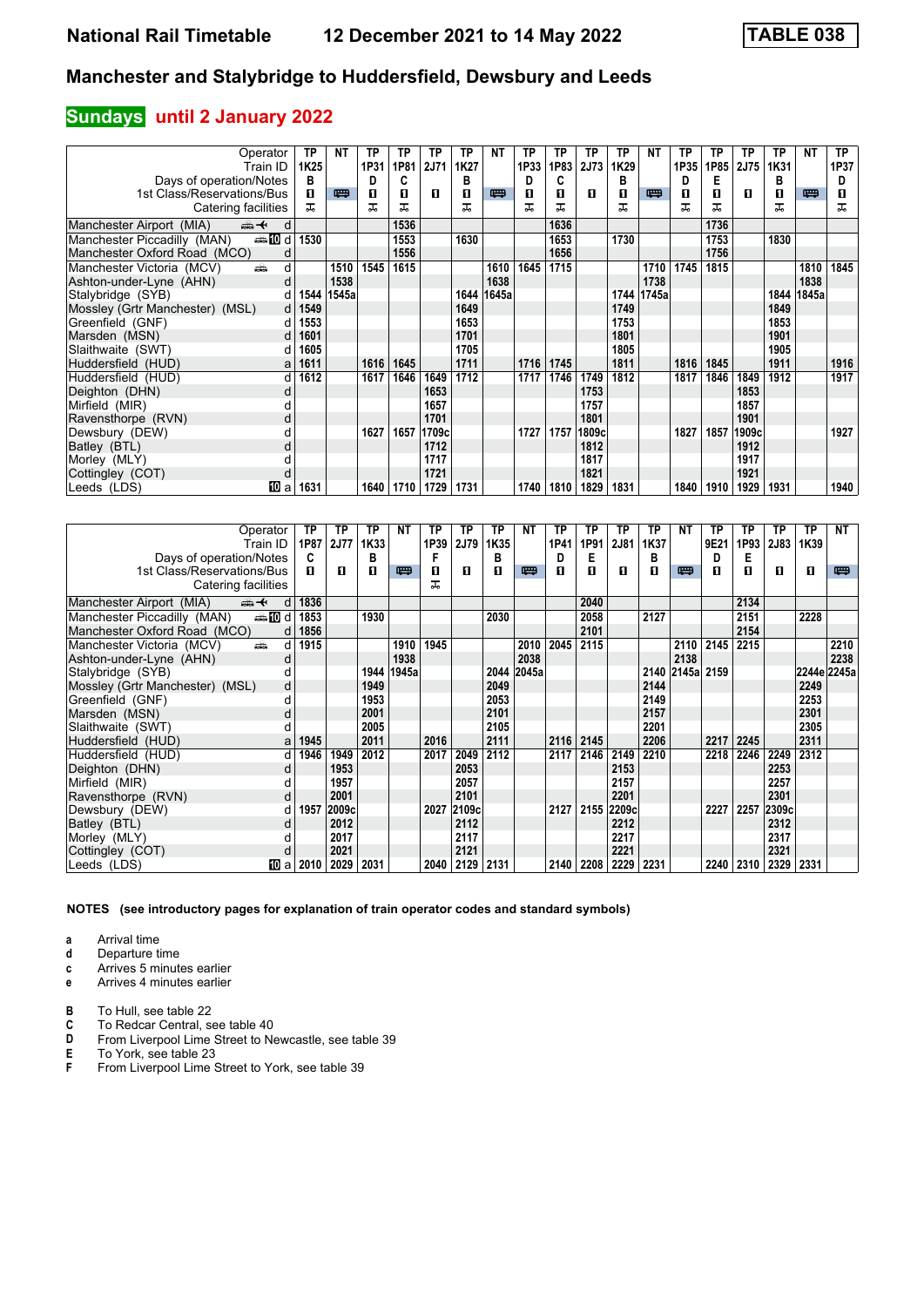# **Sundays** until 2 January 2022

| Operator<br>Train ID                                   | TP<br>1P95 | ТP<br>2E97 | <b>NT</b> |
|--------------------------------------------------------|------------|------------|-----------|
| Days of operation/Notes<br>1st Class/Reservations/Bus  | Е<br>п     | п          | 罒         |
| ക+<br>Manchester Airport (MIA)<br>d                    | 2237       |            |           |
| Manchester Piccadilly (MAN)<br>$\oplus$ 10<br>$d \mid$ | 2252       | 2335       |           |
| Manchester Oxford Road (MCO)<br>d                      | 2255       |            |           |
| Manchester Victoria (MCV)<br>d<br>æ                    | 2315       |            | 2310      |
| Ashton-under-Lyne (AHN)<br>d                           |            |            | 2338      |
| Stalybridge (SYB)<br>d                                 |            | 2347       | 2345a     |
| Mossley (Grtr Manchester) (MSL)<br>d                   |            | 2352       |           |
| Greenfield (GNF)<br>d                                  |            | 2357       |           |
| Marsden (MSN)<br>d                                     |            | 0005       |           |
| Slaithwaite (SWT)<br>d                                 |            | 0009       |           |
| Huddersfield (HUD)<br>a                                | 2345       | 0015       |           |
| Huddersfield (HUD)<br>d                                | 2346       |            |           |
| Deighton (DHN)<br>d                                    |            |            |           |
| Mirfield (MIR)<br>d                                    |            |            |           |
| Ravensthorpe (RVN)<br>d                                |            |            |           |
| Dewsbury (DEW)<br>d                                    | 2357       |            |           |
| Batley (BTL)<br>d                                      |            |            |           |
| Morley (MLY)<br>d                                      |            |            |           |
| Cottingley (COT)<br>d                                  |            |            |           |
| Leeds (LDS)<br>10<br>a                                 | 0010       |            |           |

- 
- **a** Arrival time<br>**d** Departure t **d** Departure time
- **E** To York, see table 23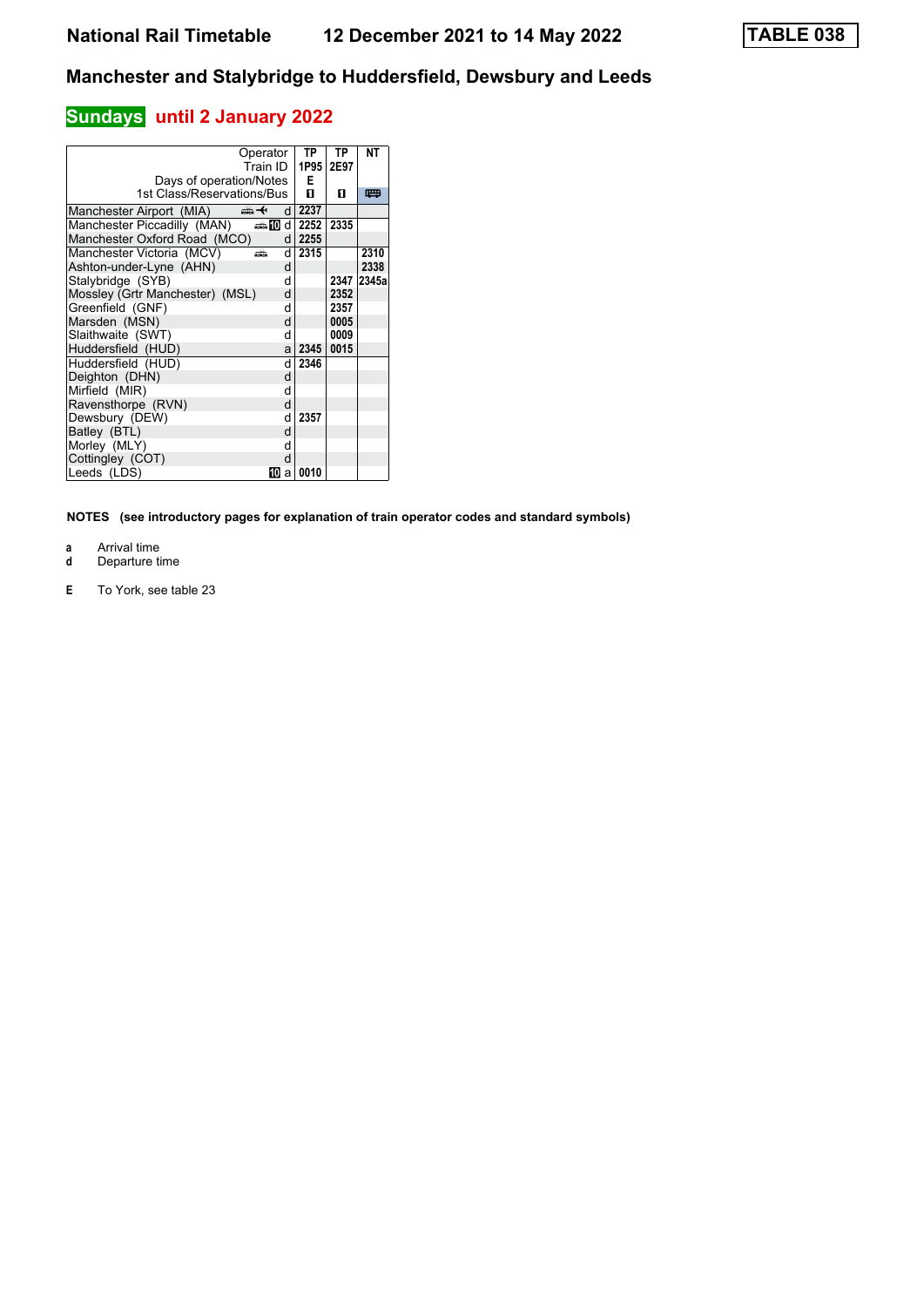## **Sundays** from 9 January to 13 February

| Operator                                               | ΤP   | ТP   | NΤ    | ТP   | ТP    | ТP   | NΤ   | ТP                      | TP   | ТP          | TP   | NΤ    | ТP   | TP   | TP    | ТP   | NΤ         | TP.  |
|--------------------------------------------------------|------|------|-------|------|-------|------|------|-------------------------|------|-------------|------|-------|------|------|-------|------|------------|------|
| Train ID                                               | 1E27 | 1K11 |       | 1P67 | 2J57  | 1K13 |      | 1P19                    | 1P69 | <b>2J59</b> | 1K15 |       | 1P21 | 1P71 | 2J61  | 1K17 |            | 1P23 |
| Days of operation/Notes                                | A    | в    |       | C    |       | в    |      | Đ                       | C    |             | в    |       | Е    | C    |       | в    |            | E    |
| 1st Class/Reservations/Bus                             | п    | п    | 四     | п    | л     | п    | 罒    | п                       | п    | п           | п    | 四     | п    | п    | п     | п    | 四          | п    |
| Catering facilities                                    | ㅈ    | ᅚ    |       | ᠼ    |       | ᠼ    |      |                         | ᅚ    |             |      |       | ᠼ    | ᠼ    |       | ᅚ    |            | ᅚ    |
| Manchester Airport (MIA)<br>$\oplus$ $\leftarrow$<br>d |      |      |       |      |       |      |      |                         |      |             |      |       |      |      |       |      |            |      |
| <b>enting</b> d<br>Manchester Piccadilly (MAN)         | 0827 | 0831 |       | 0914 |       | 0927 |      | 0924                    | 1006 |             | 1030 |       | 1040 | 1110 |       | 1130 |            | 1140 |
| Manchester Oxford Road (MCO)                           |      |      |       |      |       |      |      |                         |      |             |      |       |      |      |       |      |            |      |
| Manchester Victoria (MCV)<br>añ.<br>d                  |      |      | 0810  |      |       |      | 0910 |                         |      |             |      | 1010  |      |      |       |      | 1110       |      |
| Ashton-under-Lyne (AHN)<br>d                           |      |      | 0838  |      |       |      | 0938 |                         |      |             |      | 1038  |      |      |       |      | 1138       |      |
| Stalybridge (SYB)<br>d                                 | 0841 | 0844 | 0845a |      |       |      |      | 0944c 0945a 0955e 1026f |      |             | 1044 | 1045a |      | 1126 |       |      | 1144 1145a |      |
| Mossley (Grtr Manchester) (MSL)<br>d                   |      | 0849 |       |      |       | 0949 |      |                         |      |             | 1049 |       |      |      |       | 1149 |            |      |
| Greenfield (GNF)<br>d                                  |      | 0853 |       |      |       | 0953 |      |                         |      |             | 1053 |       |      |      |       | 1153 |            |      |
| Marsden (MSN)<br>d                                     |      | 0901 |       |      |       | 1001 |      |                         |      |             | 1101 |       |      |      |       | 1201 |            |      |
| Slaithwaite (SWT)                                      |      | 0905 |       |      |       | 1005 |      |                         |      |             | 1105 |       |      |      |       | 1205 |            |      |
| Huddersfield (HUD)<br>a                                | 0859 | 0911 |       | 0944 |       | 1011 |      | 1016                    | 1044 |             | 1111 |       | 1116 | 1145 |       | 1211 |            | 1216 |
| Huddersfield (HUD)<br>d                                | 0901 | 0912 |       | 0945 | 0949  | 1012 |      | 1017                    | 1045 | 1049        | 1112 |       | 1117 | 1146 | 1149  | 1212 |            | 1217 |
| Deighton (DHN)<br>d                                    |      |      |       |      | 0953  |      |      |                         |      | 1053        |      |       |      |      | 1153  |      |            |      |
| Mirfield (MIR)                                         |      |      |       |      | 0957  |      |      |                         |      | 1057        |      |       |      |      | 1157  |      |            |      |
| Ravensthorpe (RVN)<br>d                                |      |      |       |      | 1001  |      |      |                         |      | 1101        |      |       |      |      | 1201  |      |            |      |
| Dewsbury (DEW)                                         | 0915 |      |       | 0957 | 1009f |      |      | 1027                    | 1055 | 1109f       |      |       | 1126 | 1157 | 1209f |      |            | 1226 |
| Batley (BTL)                                           |      |      |       |      | 1012  |      |      |                         |      | 1112        |      |       |      |      | 1212  |      |            |      |
| Morley (MLY)                                           |      |      |       |      | 1017  |      |      |                         |      | 1117        |      |       |      |      | 1217  |      |            |      |
| Cottingley (COT)                                       |      |      |       |      | 1021  |      |      |                         |      | 1121        |      |       |      |      | 1221  |      |            |      |
| 10 a<br>Leeds (LDS)                                    | 0928 | 0932 |       | 1010 | 1029  | 1031 |      | 1040                    | 1108 | 1129        | 1131 |       | 1139 | 1210 | 1229  | 1231 |            | 1239 |

| Operator                                       | ТP   | ТP          | ΤP               | <b>NT</b> | ТP   | ТP   | ТP    | TP   | NΤ    | ТP   | ТP   | ТP    | ТP   | <b>NT</b> | ТP   | ТP   | ТP    | ТP          |
|------------------------------------------------|------|-------------|------------------|-----------|------|------|-------|------|-------|------|------|-------|------|-----------|------|------|-------|-------------|
| Train ID                                       | 1P73 | <b>2J63</b> | 1K <sub>19</sub> |           | 1P25 | 1P75 | 2J65  | 1K21 |       | 1P27 | 1P77 | 2J67  | 1K23 |           | 1P29 | 1P79 | 2J69  | <b>1E41</b> |
| Days of operation/Notes                        | C    |             | в                |           | E    | C    |       | в    |       | Е    | C    |       | в    |           | E    | C    |       | A           |
| 1st Class/Reservations/Bus                     | п    | п           | 0                | 四         | п    | п    | п     | п    | 四     | п    | п    | п     | п    | 四         | п    | п    | п     | п           |
| Catering facilities                            | ㅈ    |             | ᠼ                |           | ᅚ    | ᅚ    |       | ᅚ    |       |      | ᅚ    |       | ᠼ    |           | ᠼ    | ᅚ    |       | ㅈ           |
| Manchester Airport (MIA)<br>⇜✦<br>d            |      |             |                  |           |      |      |       |      |       |      |      |       |      |           |      |      |       |             |
| <b>enting</b> d<br>Manchester Piccadilly (MAN) | 1213 |             | 1230             |           | 1236 | 1310 |       | 1330 |       | 1339 | 1410 |       | 1430 |           | 1439 | 1510 |       | 1524        |
| Manchester Oxford Road (MCO)<br>d              |      |             |                  |           |      |      |       |      |       |      |      |       |      |           |      |      |       |             |
| d<br>Manchester Victoria (MCV)<br>â            |      |             |                  | 1210      |      |      |       |      | 1310  |      |      |       |      | 1410      |      |      |       |             |
| Ashton-under-Lyne (AHN)<br>d                   |      |             |                  | 1238      |      |      |       |      | 1338  |      |      |       |      | 1438      |      |      |       |             |
| Stalybridge (SYB)<br>d                         | 1226 |             | 1244             | 1245a     |      | 1325 |       | 1344 | 1345a |      | 1426 |       | 1444 | 1445a     |      | 1525 |       | 1540        |
| Mossley (Grtr Manchester) (MSL)<br>d           |      |             | 1249             |           |      |      |       | 1349 |       |      |      |       | 1449 |           |      |      |       |             |
| Greenfield (GNF)<br>d                          |      |             | 1253             |           |      |      |       | 1353 |       |      |      |       | 1453 |           |      |      |       |             |
| Marsden (MSN)<br>d                             |      |             | 1301             |           |      |      |       | 1401 |       |      |      |       | 1501 |           |      |      |       |             |
| Slaithwaite (SWT)                              |      |             | 1305             |           |      |      |       | 1405 |       |      |      |       | 1505 |           |      |      |       |             |
| Huddersfield (HUD)<br>a                        | 1245 |             | 1311             |           | 1316 | 1345 |       | 1411 |       | 1416 | 1445 |       | 1511 |           | 1516 | 1545 |       | 1600        |
| Huddersfield (HUD)<br>d                        | 1246 | 1249        | 1312             |           | 1317 | 1346 | 1349  | 1412 |       | 1417 | 1446 | 1449  | 1512 |           | 1517 | 1546 | 1549  | 1601        |
| Deighton (DHN)<br>d                            |      | 1253        |                  |           |      |      | 1353  |      |       |      |      | 1453  |      |           |      |      | 1553  |             |
| Mirfield (MIR)                                 |      | 1257        |                  |           |      |      | 1357  |      |       |      |      | 1457  |      |           |      |      | 1557  |             |
| Ravensthorpe (RVN)<br>d                        |      | 1301        |                  |           |      |      | 1401  |      |       |      |      | 1501  |      |           |      |      | 1601  |             |
| Dewsbury (DEW)<br>d                            | 1257 | 1309f       |                  |           | 1327 | 1357 | 1409f |      |       | 1427 | 1457 | 1509f |      |           | 1527 | 1557 | 1609f |             |
| Batley (BTL)<br>d                              |      | 1312        |                  |           |      |      | 1412  |      |       |      |      | 1512  |      |           |      |      | 1612  |             |
| Morley (MLY)                                   |      | 1317        |                  |           |      |      | 1417  |      |       |      |      | 1517  |      |           |      |      | 1617  |             |
| Cottingley (COT)<br>d                          |      | 1321        |                  |           |      |      | 1421  |      |       |      |      | 1521  |      |           |      |      | 1621  |             |
| Leeds (LDS)<br>10 a                            | 1310 | 1329        | 1331             |           | 1340 | 1410 | 1429  | 1431 |       | 1440 | 1510 | 1529  | 1531 |           | 1540 | 1610 | 1629  | 1620        |

**NOTES (see introductory pages for explanation of train operator codes and standard symbols)**

**a** Arrival time<br>**d** Departure t

**d** Departure time

**c** Arrives 4 minutes earlier

**e** Arrives 19 minutes earlier<br>**f** Arrives 5 minutes earlier

**f** Arrives 5 minutes earlier

- **A** To Scarborough, see table 23<br>**B** To Hull, see table 22
- **B** To Hull, see table 22<br>**C** To Redcar Central, see

**C** To Redcar Central, see table 40<br>**D** From Liverpool Lime Street to Ne

**D** From Liverpool Lime Street to Newcastle, see table 39<br>**E** To Newcastle, see table 40

**E** To Newcastle, see table 40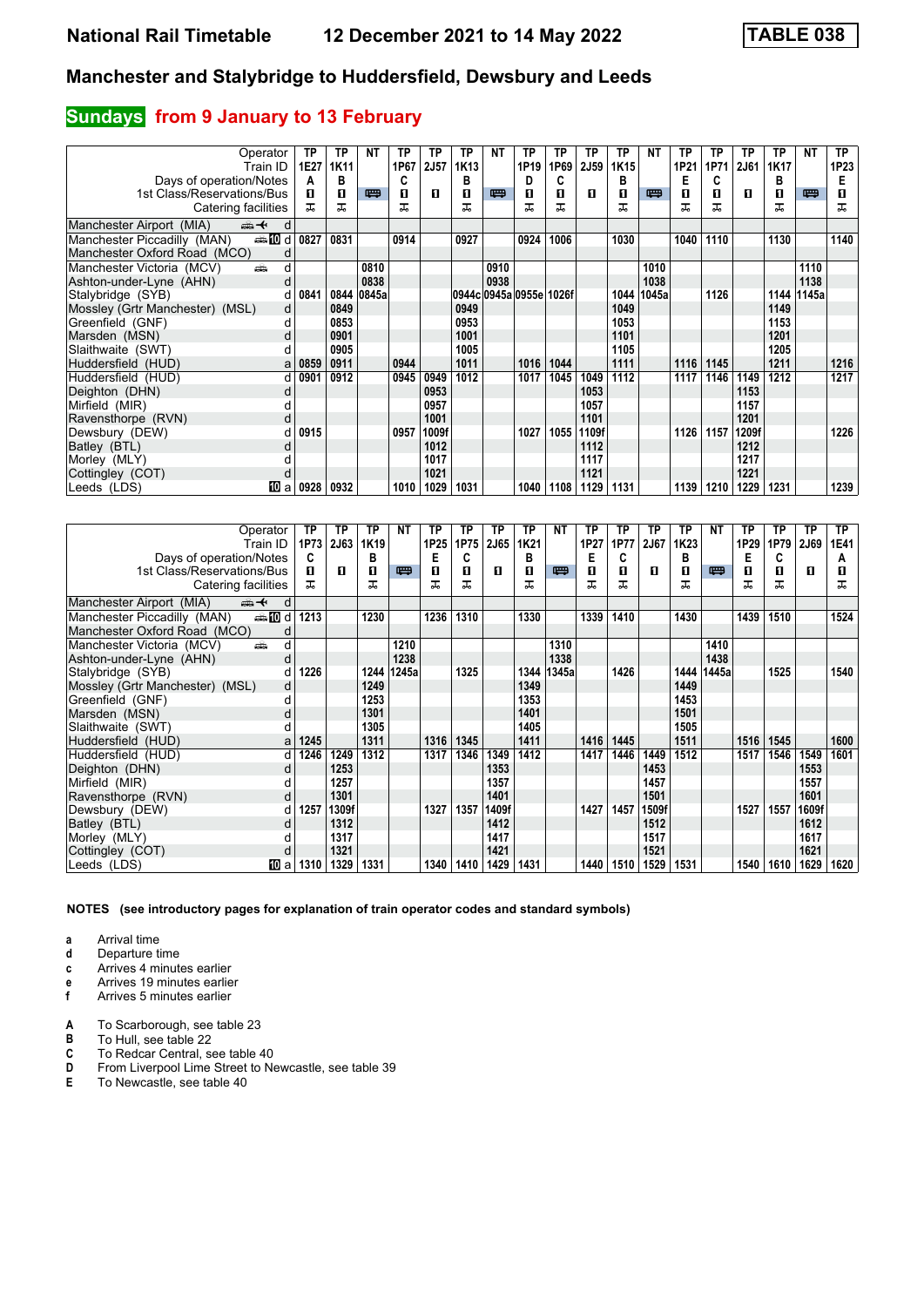# **Sundays** from 9 January to 13 February

| Operator                                       | ТP               | <b>NT</b> | ТP   | ТP   | ТP          | ТP   | NΤ    | ТP   | TP   | ТP    | TP   | NΤ    | ТP   | TP   | ТP    | ТP   | NΤ    | TP.  |
|------------------------------------------------|------------------|-----------|------|------|-------------|------|-------|------|------|-------|------|-------|------|------|-------|------|-------|------|
| Train ID                                       | 1K <sub>25</sub> |           | 1P31 | 1P81 | <b>2J71</b> | 1K27 |       | 1P33 | 1P83 | 2J73  | 1K29 |       | 1P35 | 1P85 | 2J75  | 1K31 |       | 1P37 |
| Days of operation/Notes                        | в                |           | Е    | C    |             | в    |       | Е    | C    |       | в    |       | Е    |      |       | в    |       | E    |
| 1st Class/Reservations/Bus                     | п                | 粤         | п    | п    | л           | п    | 四     | п    | п    | п     | п    | 四     | п    | п    | п     | п    | 四     | п    |
| Catering facilities                            | ᠼ                |           | ᅚ    | ᅚ    |             | ᠼ    |       |      | ᅚ    |       | ᠼ    |       | ᠼ    | ᠼ    |       | ᅚ    |       | ᠼ    |
| Manchester Airport (MIA)<br>ant d              |                  |           |      |      |             |      |       |      |      |       |      |       |      |      |       |      |       |      |
| <b>enting</b> d<br>Manchester Piccadilly (MAN) | 1530             |           | 1539 | 1610 |             | 1630 |       | 1639 | 1710 |       | 1730 |       | 1739 | 1810 |       | 1830 |       | 1839 |
| Manchester Oxford Road (MCO)                   |                  |           |      |      |             |      |       |      |      |       |      |       |      |      |       |      |       |      |
| Manchester Victoria (MCV)<br>dia<br>d          |                  | 1510      |      |      |             |      | 1610  |      |      |       |      | 1710  |      |      |       |      | 1810  |      |
| Ashton-under-Lyne (AHN)<br>d                   |                  | 1538      |      |      |             |      | 1638  |      |      |       |      | 1738  |      |      |       |      | 1838  |      |
| Stalybridge (SYB)                              | 1544             | 1545a     |      | 1625 |             | 1644 | 1645a |      | 1725 |       | 1744 | 1745a |      | 1825 |       | 1844 | 1845a |      |
| Mossley (Grtr Manchester) (MSL)                | 1549<br>d        |           |      |      |             | 1649 |       |      |      |       | 1749 |       |      |      |       | 1849 |       |      |
| Greenfield (GNF)                               | 1553             |           |      |      |             | 1653 |       |      |      |       | 1753 |       |      |      |       | 1853 |       |      |
| Marsden (MSN)<br>d                             | 1601             |           |      |      |             | 1701 |       |      |      |       | 1801 |       |      |      |       | 1901 |       |      |
| Slaithwaite (SWT)                              | 1605             |           |      |      |             | 1705 |       |      |      |       | 1805 |       |      |      |       | 1905 |       |      |
| Huddersfield (HUD)<br>a                        | 1611             |           | 1616 | 1645 |             | 1711 |       | 1716 | 1745 |       | 1811 |       | 1816 | 1845 |       | 1911 |       | 1916 |
| Huddersfield (HUD)<br>d                        | 1612             |           | 1617 | 1646 | 1649        | 1712 |       | 1717 | 1746 | 1749  | 1812 |       | 1817 | 1846 | 1849  | 1912 |       | 1917 |
| Deighton (DHN)<br>d                            |                  |           |      |      | 1653        |      |       |      |      | 1753  |      |       |      |      | 1853  |      |       |      |
| Mirfield (MIR)                                 |                  |           |      |      | 1657        |      |       |      |      | 1757  |      |       |      |      | 1857  |      |       |      |
| Ravensthorpe (RVN)<br>d                        |                  |           |      |      | 1701        |      |       |      |      | 1801  |      |       |      |      | 1901  |      |       |      |
| Dewsbury (DEW)                                 |                  |           | 1627 | 1657 | 1709f       |      |       | 1727 | 1757 | 1809f |      |       | 1827 | 1857 | 1909f |      |       | 1927 |
| Batley (BTL)<br>d                              |                  |           |      |      | 1712        |      |       |      |      | 1812  |      |       |      |      | 1912  |      |       |      |
| Morley (MLY)                                   |                  |           |      |      | 1717        |      |       |      |      | 1817  |      |       |      |      | 1917  |      |       |      |
| Cottingley (COT)<br>d                          |                  |           |      |      | 1721        |      |       |      |      | 1821  |      |       |      |      | 1921  |      |       |      |
| 10 a<br> Leeds (LDS)                           | 1631             |           | 1640 | 1710 | 1729        | 1731 |       | 1740 | 1810 | 1829  | 1831 |       | 1840 | 1910 | 1929  | 1931 |       | 1940 |

| Operator                                       | ΤP        | TP          | ΤP   | NΤ    | ТP   | TP   | ТP    | ТP   | <b>NT</b> | ТP   | ΤP   | ТP    | ТP   | NΤ              | ТP   | ТP   | <b>TP</b> | TP    |
|------------------------------------------------|-----------|-------------|------|-------|------|------|-------|------|-----------|------|------|-------|------|-----------------|------|------|-----------|-------|
| Train ID                                       | 1P87      | <b>2J77</b> | 1K33 |       | 1P39 | 1P89 | 2J79  | 1K35 |           | 1P41 | 1P91 | 2J81  | 1K37 |                 | 9E21 | 1P93 | 2J83      | 1K39  |
| Days of operation/Notes                        | C         |             | в    |       |      |      |       | в    |           | Е    | F    |       | в    |                 | Е    |      |           |       |
| 1st Class/Reservations/Bus                     | п         | п           | п    | 四     | п    | п    | п     | П    | 四         | п    | п    | п     | п    | 四               | п    | п    | п         | п     |
| Catering facilities                            |           |             |      |       | ᅚ    |      |       |      |           |      |      |       |      |                 |      |      |           |       |
| Manchester Airport (MIA)<br>⇜✦<br>d            |           |             |      |       |      |      |       |      |           |      |      |       |      |                 |      |      |           |       |
| <b>enting</b> d<br>Manchester Piccadilly (MAN) | 1910      |             | 1930 |       | 1940 | 2010 |       | 2030 |           | 2040 | 2110 |       | 2127 |                 | 2139 | 2210 |           | 2228  |
| Manchester Oxford Road (MCO)<br>d              |           |             |      |       |      |      |       |      |           |      |      |       |      |                 |      |      |           |       |
| Manchester Victoria (MCV)<br>پیش               | d         |             |      | 1910  |      |      |       |      | 2010      |      |      |       |      | 2110            |      |      |           |       |
| Ashton-under-Lyne (AHN)                        |           |             |      | 1938  |      |      |       |      | 2038      |      |      |       |      | 2138            |      |      |           |       |
| Stalybridge (SYB)                              | 1925      |             | 1944 | 1945a |      | 2026 |       | 2044 | 2045a     |      | 2126 |       |      | 2140 2145a 2159 |      | 2226 |           | 2244c |
| Mossley (Grtr Manchester) (MSL)                | d         |             | 1949 |       |      |      |       | 2049 |           |      |      |       | 2144 |                 |      |      |           | 2249  |
| Greenfield (GNF)                               | d         |             | 1953 |       |      |      |       | 2053 |           |      |      |       | 2149 |                 |      |      |           | 2253  |
| Marsden (MSN)                                  | d         |             | 2001 |       |      |      |       | 2101 |           |      |      |       | 2157 |                 |      |      |           | 2301  |
| Slaithwaite (SWT)                              |           |             | 2005 |       |      |      |       | 2105 |           |      |      |       | 2201 |                 |      |      |           | 2305  |
| Huddersfield (HUD)                             | 1945<br>a |             | 2011 |       | 2016 | 2045 |       | 2111 |           | 2116 | 2145 |       | 2206 |                 | 2217 | 2245 |           | 2311  |
| Huddersfield (HUD)                             | 1946<br>d | 1949        | 2012 |       | 2017 | 2046 | 2049  | 2112 |           | 2117 | 2146 | 2149  | 2210 |                 | 2218 | 2246 | 2249      | 2312  |
| Deighton (DHN)                                 | d         | 1953        |      |       |      |      | 2053  |      |           |      |      | 2153  |      |                 |      |      | 2253      |       |
| Mirfield (MIR)                                 |           | 1957        |      |       |      |      | 2057  |      |           |      |      | 2157  |      |                 |      |      | 2257      |       |
| Ravensthorpe (RVN)                             | d         | 2001        |      |       |      |      | 2101  |      |           |      |      | 2201  |      |                 |      |      | 2301      |       |
| Dewsbury (DEW)                                 | 1957<br>d | 2009f       |      |       | 2027 | 2055 | 2109f |      |           | 2127 | 2155 | 2209f |      |                 | 2227 | 2257 | 2309f     |       |
| Batley (BTL)                                   |           | 2012        |      |       |      |      | 2112  |      |           |      |      | 2212  |      |                 |      |      | 2312      |       |
| Morley (MLY)                                   |           | 2017        |      |       |      |      | 2117  |      |           |      |      | 2217  |      |                 |      |      | 2317      |       |
| Cottingley (COT)                               |           | 2021        |      |       |      |      | 2121  |      |           |      |      | 2221  |      |                 |      |      | 2321      |       |
| Leeds (LDS)<br>10 a                            | 2010      | 2029        | 2031 |       | 2040 | 2108 | 2129  | 2131 |           | 2140 | 2208 | 2229  | 2231 |                 | 2240 | 2310 | 2329      | 2331  |

**NOTES (see introductory pages for explanation of train operator codes and standard symbols)**

**a** Arrival time<br>**d** Departure t

**d** Departure time

**c** Arrives 4 minutes earlier<br>**f** Arrives 5 minutes earlier

**f** Arrives 5 minutes earlier

**B** To Hull, see table 22<br>**C** To Redcar Central, s

**C** To Redcar Central, see table 40<br>**E** To Newcastle, see table 40

**E** To Newcastle, see table 40<br>**F** To York, see table 23

**F** To York, see table 23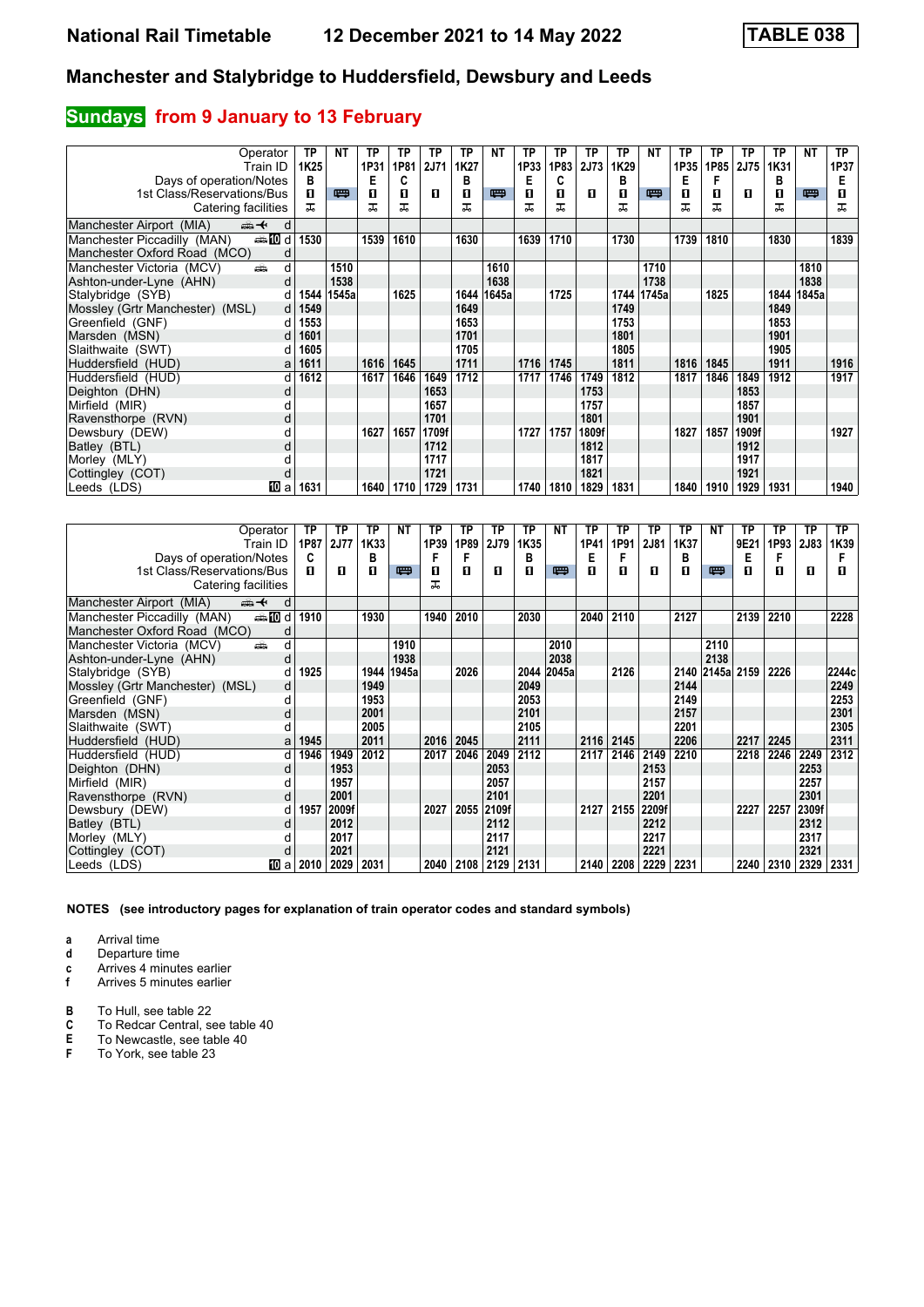# **Sundays** from 9 January to 13 February

|                                 | Operator<br>Train ID | NΤ               | ТP<br>2E97 | NΤ   | ТP   | ΤP<br>1P03 |
|---------------------------------|----------------------|------------------|------------|------|------|------------|
| Days of operation/Notes         |                      |                  | F          |      |      | F          |
| 1st Class/Reservations/Bus      |                      | 四                | п          | 罒    | 罒    | п          |
| Manchester Airport (MIA)        | ⇜✦<br>d              |                  |            |      | 0010 |            |
| Manchester Piccadilly (MAN)     | $\oplus$ 10<br>d     |                  | 2335       |      | 0035 |            |
| Manchester Oxford Road (MCO)    | d                    |                  |            |      |      |            |
| Manchester Victoria (MCV)       | d<br>æ               | 2210             |            | 2310 |      |            |
| Ashton-under-Lyne (AHN)         | d                    | 2238             |            | 2338 |      |            |
| Stalybridge (SYB)               | d                    | 2245a 2347 2345a |            |      |      |            |
| Mossley (Grtr Manchester) (MSL) | d                    |                  | 2352       |      |      |            |
| Greenfield (GNF)                | d                    |                  | 2357       |      |      |            |
| Marsden (MSN)                   | d                    |                  | 0005       |      |      |            |
| Slaithwaite (SWT)               | d                    |                  | 0009       |      |      |            |
| Huddersfield (HUD)              | a                    |                  | 0015       |      | 0135 |            |
| Huddersfield (HUD)              | d                    |                  | 0017       |      |      | 0147       |
| Deighton (DHN)                  | d                    |                  |            |      |      |            |
| Mirfield (MIR)                  | d                    |                  |            |      |      |            |
| Ravensthorpe (RVN)              | d                    |                  |            |      |      |            |
| Dewsbury (DEW)                  | d                    |                  |            |      |      |            |
| Batley (BTL)                    | d                    |                  |            |      |      |            |
| Morley (MLY)                    | d                    |                  |            |      |      |            |
| Cottingley (COT)                | d                    |                  |            |      |      |            |
| Leeds (LDS)                     | 10.<br>a             |                  | 0036       |      |      | 0206       |

- 
- **a** Arrival time<br>**d** Departure t **d** Departure time
- **F** To York, see table 23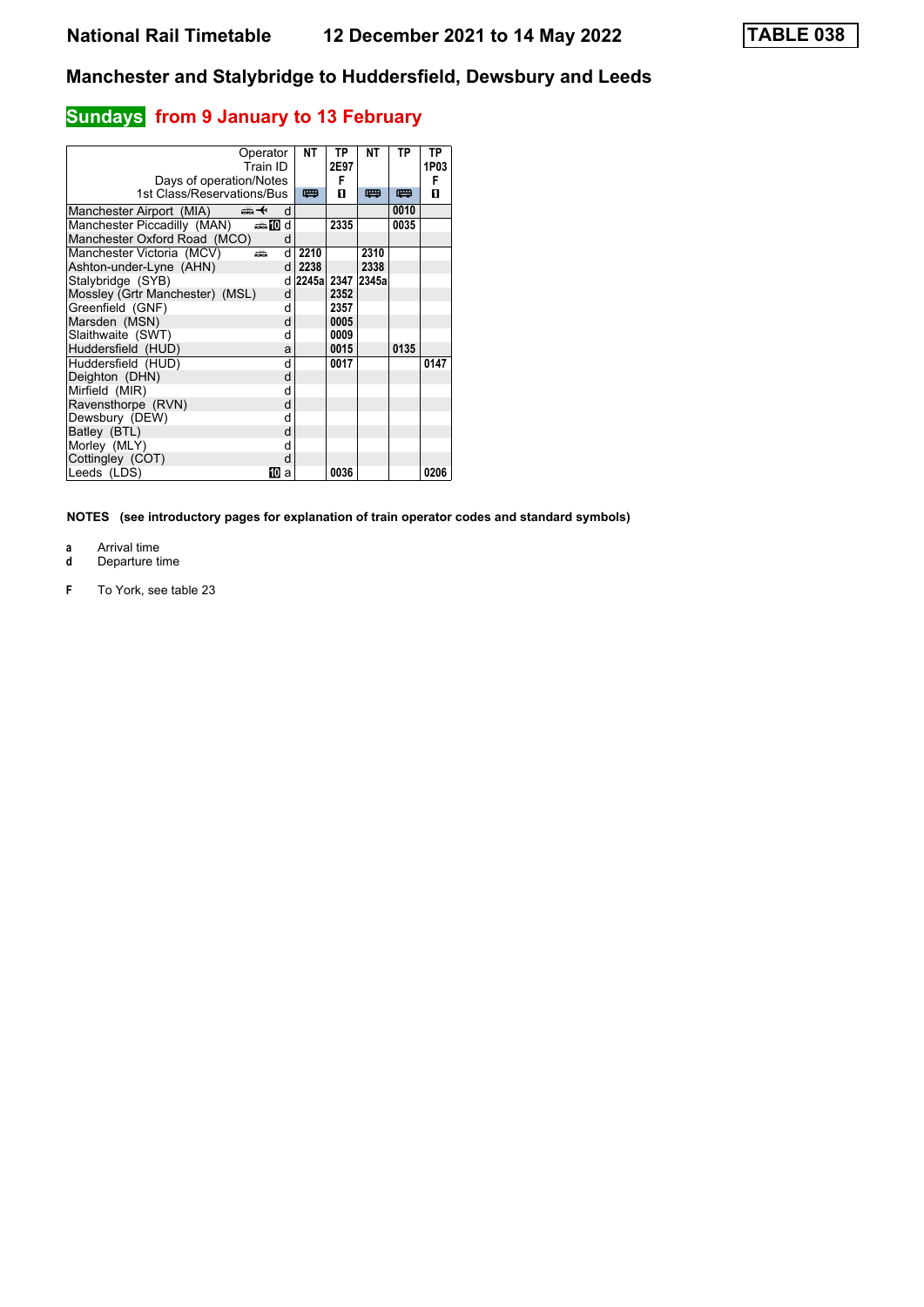# **Sundays from 20 February**

| Operator                                       | ТP   | ΤP   | NΤ    | ТP   | ТP     | ТP   | NΤ          | ТP               | TP   | ТP   | TP          | ТP   | NΤ    | TP   | ТP   | ТP   | TP    | <b>TP</b> |
|------------------------------------------------|------|------|-------|------|--------|------|-------------|------------------|------|------|-------------|------|-------|------|------|------|-------|-----------|
| Train ID                                       | 1E27 | 1K11 |       | 1P67 | 2J57   | 1K13 |             | 1P <sub>19</sub> | 1E29 | 1P69 | <b>2J59</b> | 1K15 |       | 1P21 | 1E31 | 1P71 | 2J61  | 1K17      |
| Days of operation/Notes                        | А    | в    |       | C    |        | в    |             | D                | А    | C    |             | в    |       | D    | A    | C    |       | в         |
| 1st Class/Reservations/Bus                     | п    | 0    | 四     | п    | л      | п    | 罒           | п                | п    | п    | п           | П    | 四     | п    | п    | п    | п     | ш         |
| Catering facilities                            | ᅚ    | ᅚ    |       | ᅚ    |        | ᅚ    |             |                  |      |      |             | ᅚ    |       | ᇁ    | ᠼ    | ㅈ    |       | ᅚ         |
| Manchester Airport (MIA)<br>⇜✦<br>d            |      |      |       |      |        |      |             |                  |      |      |             |      |       |      |      |      |       |           |
| Manchester Piccadilly (MAN)<br><b>enting</b> d | 0806 | 0831 |       |      |        | 0927 |             |                  |      |      |             | 1031 |       |      |      |      |       | 1130      |
| Manchester Oxford Road (MCO)<br>d              | 0809 |      |       |      |        |      |             |                  |      |      |             |      |       |      |      |      |       |           |
| Manchester Victoria (MCV)<br>añ.<br>d          | 0830 |      | 0810  | 0918 |        |      | 0910        | 0945             | 1000 | 1015 |             |      | 1010  | 1045 | 1100 | 1115 |       |           |
| Ashton-under-Lyne (AHN)<br>d                   |      |      | 0838  |      |        |      | 0938        |                  |      |      |             |      | 1038  |      |      |      |       |           |
| Stalybridge (SYB)<br>d                         | 0841 | 0844 | 0845a |      |        |      | 0944c 0945a |                  |      |      |             | 1044 | 1045a |      |      |      |       | 1144      |
| Mossley (Grtr Manchester) (MSL)<br>d           |      | 0849 |       |      |        | 0949 |             |                  |      |      |             | 1049 |       |      |      |      |       | 1149      |
| Greenfield (GNF)<br>d                          |      | 0853 |       |      |        | 0953 |             |                  |      |      |             | 1053 |       |      |      |      |       | 1153      |
| Marsden (MSN)<br>d                             |      | 0901 |       |      |        | 1001 |             |                  |      |      |             | 1101 |       |      |      |      |       | 1201      |
| Slaithwaite (SWT)                              |      | 0905 |       |      |        | 1005 |             |                  |      |      |             | 1105 |       |      |      |      |       | 1205      |
| Huddersfield (HUD)<br>a                        | 0859 | 0911 |       | 0944 |        | 1011 |             | 1016             | 1028 | 1044 |             | 1111 |       | 1116 | 1128 | 1145 |       | 1211      |
| Huddersfield (HUD)<br>d                        | 0901 | 0912 |       | 0945 | 0949   | 1012 |             | 1017             | 1030 | 1045 | 1049        | 1112 |       | 1117 | 1130 | 1146 | 1149  | 1212      |
| Deighton (DHN)<br>d                            |      |      |       |      | 0953   |      |             |                  |      |      | 1053        |      |       |      |      |      | 1153  |           |
| Mirfield (MIR)                                 |      |      |       |      | 0957   |      |             |                  |      |      | 1057        |      |       |      |      |      | 1157  |           |
| Ravensthorpe (RVN)<br>d                        |      |      |       |      | 1001   |      |             |                  |      |      | 1101        |      |       |      |      |      | 1201  |           |
| Dewsbury (DEW)                                 | 0915 |      |       | 0957 | 1009cl |      |             | 1027             |      | 1055 | 1109c       |      |       | 1126 |      | 1157 | 1209c |           |
| Batley (BTL)<br>d                              |      |      |       |      | 1012   |      |             |                  |      |      | 1112        |      |       |      |      |      | 1212  |           |
| Morley (MLY)                                   |      |      |       |      | 1017   |      |             |                  |      |      | 1117        |      |       |      |      |      | 1217  |           |
| Cottingley (COT)<br>d                          |      |      |       |      | 1021   |      |             |                  |      |      | 1121        |      |       |      |      |      | 1221  |           |
| 100 a<br>Leeds (LDS)                           | 0928 | 0932 |       | 1010 | 1029   | 1031 |             | 1040             | 1049 | 1108 | 1129        | 1131 |       | 1139 | 1149 | 1210 | 1229  | 1231      |

| Operator                                               | NΤ        | ТP               | ΤР   | ТP   | ТP    | ТP               | NΤ    | ТP               | ТP   | ТP   | ΤP          | ТP   | NΤ         | ТP   | ТP   | ТP   | <b>TP</b> | TP               |
|--------------------------------------------------------|-----------|------------------|------|------|-------|------------------|-------|------------------|------|------|-------------|------|------------|------|------|------|-----------|------------------|
| Train ID                                               |           | 1P <sub>23</sub> | 1E33 | 1P73 | 2J63  | 1K <sub>19</sub> |       | 1P <sub>25</sub> | 1E35 | 1P75 | <b>2J65</b> | 1K21 |            | 1P27 | 1E37 | 1P77 | 2J67      | 1K <sub>23</sub> |
| Days of operation/Notes                                |           | D                | А    | C    |       | в                |       | D                | A    | C    |             | в    |            | D    | Α    | C    |           | в                |
| 1st Class/Reservations/Bus                             | 四         | 0                | п    | 0    | л     | п                | 四     | П                | П    | п    | п           | п    | 四          | п    | п    | п    | п         |                  |
| Catering facilities                                    |           |                  | ᠼ    | ᅚ    |       | ᠼ                |       | ᠼ                | ᅚ    | ᅚ    |             | ᠼ    |            | ᠼ    | ᠼ    | ᠼ    |           | ᠼ                |
| Manchester Airport (MIA)<br>$\oplus$ $\leftarrow$<br>d |           |                  |      | 1137 |       |                  |       |                  |      | 1233 |             |      |            |      |      | 1336 |           |                  |
| <b>entin</b> d<br>Manchester Piccadilly (MAN)          |           |                  |      | 1201 |       | 1230             |       |                  |      | 1251 |             | 1330 |            |      |      | 1353 |           | 1430             |
| Manchester Oxford Road (MCO)                           |           |                  |      | 1207 |       |                  |       |                  |      | 1255 |             |      |            |      |      | 1356 |           |                  |
| ain<br>d<br>Manchester Victoria (MCV)                  | 1110      | 1144             | 1200 | 1215 |       |                  | 1210  | 1245             | 1300 | 1315 |             |      | 1310       | 1345 | 1400 | 1415 |           |                  |
| Ashton-under-Lyne (AHN)                                | 1138<br>d |                  |      |      |       |                  | 1238  |                  |      |      |             |      | 1338       |      |      |      |           |                  |
| Stalybridge (SYB)                                      | d   1145a |                  |      |      |       | 1244             | 1245a |                  |      |      |             |      | 1344 1345a |      |      |      |           | 1444             |
| Mossley (Grtr Manchester) (MSL)                        | d         |                  |      |      |       | 1249             |       |                  |      |      |             | 1349 |            |      |      |      |           | 1449             |
| Greenfield (GNF)                                       |           |                  |      |      |       | 1253             |       |                  |      |      |             | 1353 |            |      |      |      |           | 1453             |
| Marsden (MSN)                                          | d         |                  |      |      |       | 1301             |       |                  |      |      |             | 1401 |            |      |      |      |           | 1501             |
| Slaithwaite (SWT)                                      |           |                  |      |      |       | 1305             |       |                  |      |      |             | 1405 |            |      |      |      |           | 1505             |
| Huddersfield (HUD)                                     | a         | 1216             | 1228 | 1245 |       | 1311             |       | 1316             | 1328 | 1345 |             | 1411 |            | 1416 | 1428 | 1445 |           | 1511             |
| Huddersfield (HUD)<br>d                                |           | 1217             | 1229 | 1246 | 1249  | 1312             |       | 1317             | 1330 | 1346 | 1349        | 1412 |            | 1417 | 1430 | 1446 | 1449      | 1512             |
| Deighton (DHN)<br>d                                    |           |                  |      |      | 1253  |                  |       |                  |      |      | 1353        |      |            |      |      |      | 1453      |                  |
| Mirfield (MIR)                                         |           |                  |      |      | 1257  |                  |       |                  |      |      | 1357        |      |            |      |      |      | 1457      |                  |
| Ravensthorpe (RVN)                                     | d         |                  |      |      | 1301  |                  |       |                  |      |      | 1401        |      |            |      |      |      | 1501      |                  |
| Dewsbury (DEW)                                         |           | 1226             |      | 1257 | 1309c |                  |       | 1327             |      | 1357 | 1409c       |      |            | 1427 |      | 1457 | 1509c     |                  |
| Batley (BTL)                                           |           |                  |      |      | 1312  |                  |       |                  |      |      | 1412        |      |            |      |      |      | 1512      |                  |
| Morley (MLY)                                           |           |                  |      |      | 1317  |                  |       |                  |      |      | 1417        |      |            |      |      |      | 1517      |                  |
| Cottingley (COT)<br>d                                  |           |                  |      |      | 1321  |                  |       |                  |      |      | 1421        |      |            |      |      |      | 1521      |                  |
| [10] a<br>Leeds (LDS)                                  |           | 1239             | 1249 | 1310 | 1329  | 1331             |       | 1340             | 1349 | 1410 | 1429        | 1431 |            | 1440 | 1449 | 1510 | 1529      | 1531             |

**NOTES (see introductory pages for explanation of train operator codes and standard symbols)**

**a** Arrival time<br>**d** Departure ti

**d** Departure time

**c** Arrives 5 minutes earlier

**A** To Scarborough, see table 23<br>**B** To Hull, see table 22

**B** To Hull, see table 22<br>**C** To Redcar Central, s<br>**D** From Liverpool Lime **C** To Redcar Central, see table 40

From Liverpool Lime Street to Newcastle, see table 39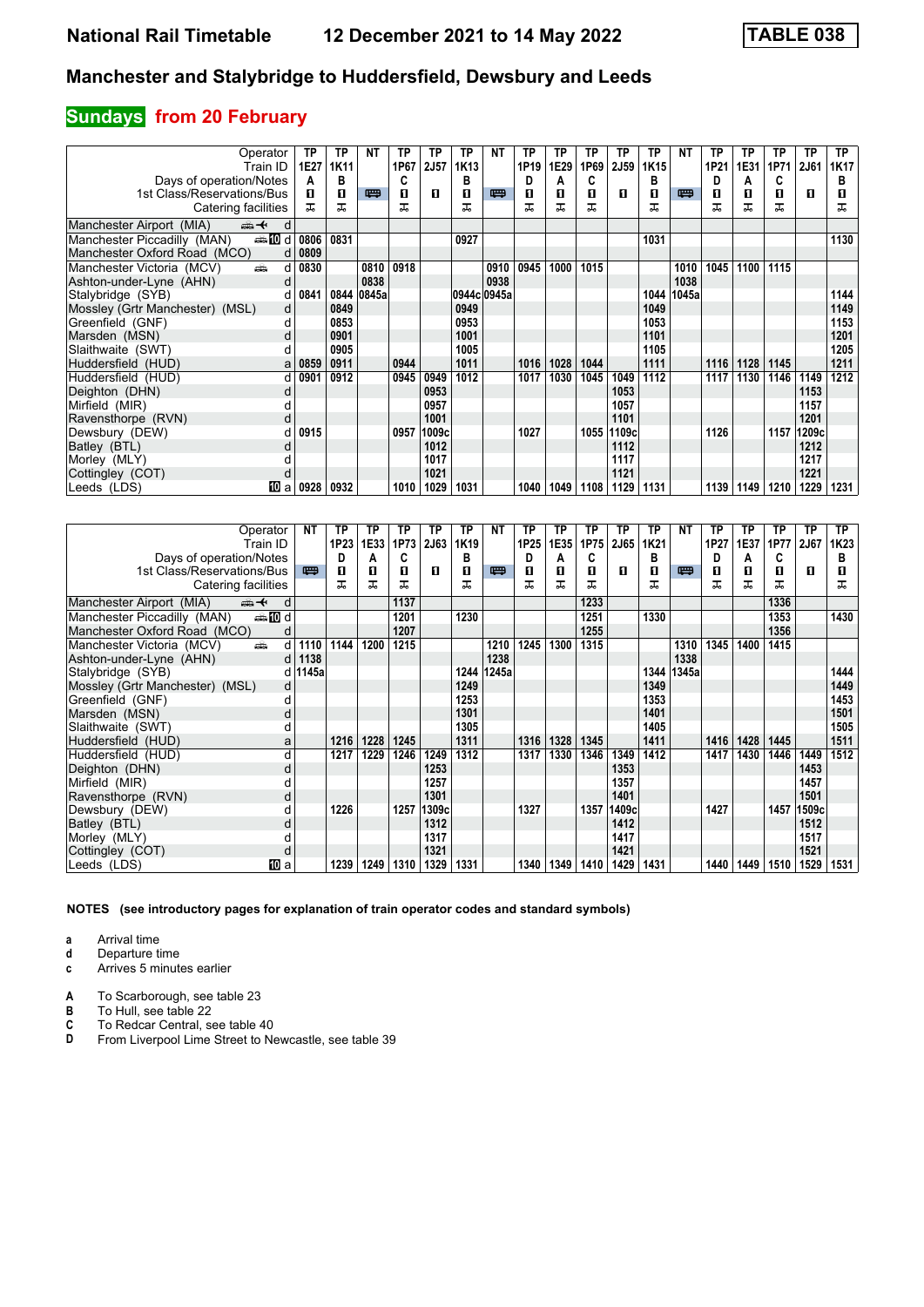# **Sundays from 20 February**

| Operator                                      | NΤ        | TP   | TP   | ТP   | ТP     | ТP   | NΤ    | ТP   | TP   | ТP   | TP          | ТP   | NΤ         | TP   | ТP   | ТP   | <b>TP</b> | TP   |
|-----------------------------------------------|-----------|------|------|------|--------|------|-------|------|------|------|-------------|------|------------|------|------|------|-----------|------|
| Train ID                                      |           | 1P29 | 1E39 | 1P79 | 2J69   | 1K25 |       | 1P31 | 1E41 | 1P81 | <b>2J71</b> | 1K27 |            | 1P33 | 1E43 | 1P83 | 2J73      | 1K29 |
| Days of operation/Notes                       |           | D    | А    | C    |        | в    |       | D    | А    | C    |             | в    |            | D    | A    | C    |           | в    |
| 1st Class/Reservations/Bus                    | 四         | 0    | п    | 0    | п      | п    | 罒     | п    | п    | п    | п           | П    | 四          | п    | п    | П    | п         |      |
| Catering facilities                           |           | ᅚ    | ᅚ    | ᅚ    |        | ᠼ    |       | ᅚ    |      |      |             | ᅚ    |            | ᅚ    | ᠼ    | ᠼ    |           | ᅚ    |
| Manchester Airport (MIA)<br>安<br>d            |           |      |      | 1436 |        |      |       |      |      | 1536 |             |      |            |      |      | 1636 |           |      |
| <b>entin</b> d<br>Manchester Piccadilly (MAN) |           |      |      | 1453 |        | 1530 |       |      |      | 1553 |             | 1630 |            |      |      | 1653 |           | 1730 |
| Manchester Oxford Road (MCO)<br>d             |           |      |      | 1456 |        |      |       |      |      | 1556 |             |      |            |      |      | 1656 |           |      |
| Manchester Victoria (MCV)<br>پیش<br>d         | 1410      | 1445 | 1500 | 1515 |        |      | 1510  | 1545 | 1600 | 1615 |             |      | 1610       | 1645 | 1700 | 1715 |           |      |
| Ashton-under-Lyne (AHN)                       | 1438<br>d |      |      |      |        |      | 1538  |      |      |      |             |      | 1638       |      |      |      |           |      |
| Stalybridge (SYB)                             | 1445a     |      |      |      |        | 1544 | 1545a |      |      |      |             |      | 1644 1645a |      |      |      |           | 1744 |
| Mossley (Grtr Manchester) (MSL)               | d         |      |      |      |        | 1549 |       |      |      |      |             | 1649 |            |      |      |      |           | 1749 |
| Greenfield (GNF)                              |           |      |      |      |        | 1553 |       |      |      |      |             | 1653 |            |      |      |      |           | 1753 |
| Marsden (MSN)                                 | d         |      |      |      |        | 1601 |       |      |      |      |             | 1701 |            |      |      |      |           | 1801 |
| Slaithwaite (SWT)                             |           |      |      |      |        | 1605 |       |      |      |      |             | 1705 |            |      |      |      |           | 1805 |
| Huddersfield (HUD)<br>a                       |           | 1516 | 1528 | 1545 |        | 1611 |       | 1616 | 1628 | 1645 |             | 1711 |            | 1716 | 1728 | 1745 |           | 1811 |
| Huddersfield (HUD)<br>d                       |           | 1517 | 1529 | 1546 | 1549   | 1612 |       | 1617 | 1630 | 1646 | 1649        | 1712 |            | 1717 | 1729 | 1746 | 1749      | 1812 |
| Deighton (DHN)<br>d                           |           |      |      |      | 1553   |      |       |      |      |      | 1653        |      |            |      |      |      | 1753      |      |
| Mirfield (MIR)                                |           |      |      |      | 1557   |      |       |      |      |      | 1657        |      |            |      |      |      | 1757      |      |
| Ravensthorpe (RVN)<br>d                       |           |      |      |      | 1601   |      |       |      |      |      | 1701        |      |            |      |      |      | 1801      |      |
| Dewsbury (DEW)                                |           | 1527 |      | 1557 | 1609cl |      |       | 1627 |      | 1657 | 1709c       |      |            | 1727 |      | 1757 | 1809c     |      |
| Batley (BTL)                                  | d         |      |      |      | 1612   |      |       |      |      |      | 1712        |      |            |      |      |      | 1812      |      |
| Morley (MLY)                                  |           |      |      |      | 1617   |      |       |      |      |      | 1717        |      |            |      |      |      | 1817      |      |
| Cottingley (COT)<br>d                         |           |      |      |      | 1621   |      |       |      |      |      | 1721        |      |            |      |      |      | 1821      |      |
| Юa.<br>Leeds (LDS)                            |           | 1540 | 1548 | 1610 | 1629   | 1631 |       | 1640 | 1650 | 1710 | 1729        | 1731 |            | 1740 | 1748 | 1810 | 1829      | 1831 |

| Operator                                                                                                                                                                                                                                                        | NΤ    | ТP   | ΤP   | ТP   | ТP    | ТP   | NΤ    | ТP   | ТP   | ТP   | ТP          | ТP   | NΤ         | ТP   | ТP   | ΤP          | <b>TP</b> | NΤ    |
|-----------------------------------------------------------------------------------------------------------------------------------------------------------------------------------------------------------------------------------------------------------------|-------|------|------|------|-------|------|-------|------|------|------|-------------|------|------------|------|------|-------------|-----------|-------|
| Train ID                                                                                                                                                                                                                                                        |       | 1P35 | 1E45 | 1P85 | 2J75  | 1K31 |       | 1P37 | 1E47 | 1P87 | <b>2J77</b> | 1K33 |            | 1P39 | 1E49 | <b>2J79</b> | 1K35      |       |
| Days of operation/Notes                                                                                                                                                                                                                                         |       | D    | А    | Е    |       | в    |       | D    | A    | C    |             | в    |            | F    | Е    |             | в         |       |
| 1st Class/Reservations/Bus                                                                                                                                                                                                                                      | 四     | п    | п    | 0    | л     | п    | 四     | П    | п    | п    | п           | п    | 四          | п    | п    | п           | п         | 粤     |
| Catering facilities                                                                                                                                                                                                                                             |       | ᅚ    | ᠼ    | ᅚ    |       | ᠼ    |       | ᅚ    | ᅚ    |      |             |      |            | ᠼ    | ᠼ    |             |           |       |
| Manchester Airport (MIA)<br>⇜✦<br>d                                                                                                                                                                                                                             |       |      |      | 1736 |       |      |       |      |      | 1836 |             |      |            |      |      |             |           |       |
| <b>entin</b> d<br>Manchester Piccadilly (MAN)                                                                                                                                                                                                                   |       |      |      | 1753 |       | 1830 |       |      |      | 1853 |             | 1930 |            |      |      |             | 2030      |       |
| Manchester Oxford Road (MCO)<br>d                                                                                                                                                                                                                               |       |      |      | 1756 |       |      |       |      |      | 1856 |             |      |            |      |      |             |           |       |
| Manchester Victoria (MCV)<br>and the second second second second the second second second second second second second second second second second second second second second second second second second second second second second second second second<br>d | 1710  | 1745 | 1803 | 1815 |       |      | 1810  | 1845 | 1900 | 1915 |             |      | 1910       | 1945 | 2000 |             |           | 2010  |
| Ashton-under-Lyne (AHN)<br>d                                                                                                                                                                                                                                    | 1738  |      |      |      |       |      | 1838  |      |      |      |             |      | 1938       |      |      |             |           | 2038  |
| Stalybridge (SYB)                                                                                                                                                                                                                                               | 1745a |      |      |      |       | 1844 | 1845a |      |      |      |             |      | 1944 1945a |      |      |             | 2044      | 2045a |
| Mossley (Grtr Manchester) (MSL)<br>d                                                                                                                                                                                                                            |       |      |      |      |       | 1849 |       |      |      |      |             | 1949 |            |      |      |             | 2049      |       |
| Greenfield (GNF)<br>d                                                                                                                                                                                                                                           |       |      |      |      |       | 1853 |       |      |      |      |             | 1953 |            |      |      |             | 2053      |       |
| Marsden (MSN)<br>d                                                                                                                                                                                                                                              |       |      |      |      |       | 1901 |       |      |      |      |             | 2001 |            |      |      |             | 2101      |       |
| Slaithwaite (SWT)                                                                                                                                                                                                                                               |       |      |      |      |       | 1905 |       |      |      |      |             | 2005 |            |      |      |             | 2105      |       |
| Huddersfield (HUD)<br>a                                                                                                                                                                                                                                         |       | 1816 | 1829 | 1845 |       | 1911 |       | 1916 | 1928 | 1945 |             | 2011 |            | 2016 | 2028 |             | 2111      |       |
| Huddersfield (HUD)<br>d                                                                                                                                                                                                                                         |       | 1817 | 1830 | 1846 | 1849  | 1912 |       | 1917 | 1930 | 1946 | 1949        | 2012 |            | 2017 | 2030 | 2049        | 2112      |       |
| Deighton (DHN)<br>d                                                                                                                                                                                                                                             |       |      |      |      | 1853  |      |       |      |      |      | 1953        |      |            |      |      | 2053        |           |       |
| Mirfield (MIR)                                                                                                                                                                                                                                                  |       |      |      |      | 1857  |      |       |      |      |      | 1957        |      |            |      |      | 2057        |           |       |
| Ravensthorpe (RVN)<br>d                                                                                                                                                                                                                                         |       |      |      |      | 1901  |      |       |      |      |      | 2001        |      |            |      |      | 2101        |           |       |
| Dewsbury (DEW)                                                                                                                                                                                                                                                  |       | 1827 |      | 1857 | 1909c |      |       | 1927 |      | 1957 | 2009c       |      |            | 2027 |      | 2109c       |           |       |
| Batley (BTL)<br>d                                                                                                                                                                                                                                               |       |      |      |      | 1912  |      |       |      |      |      | 2012        |      |            |      |      | 2112        |           |       |
| Morley (MLY)                                                                                                                                                                                                                                                    |       |      |      |      | 1917  |      |       |      |      |      | 2017        |      |            |      |      | 2117        |           |       |
| Cottingley (COT)<br>d                                                                                                                                                                                                                                           |       |      |      |      | 1921  |      |       |      |      |      | 2021        |      |            |      |      | 2121        |           |       |
| Leeds (LDS)<br>[10] a                                                                                                                                                                                                                                           |       | 1840 | 1849 | 1910 | 1929  | 1931 |       | 1940 | 1949 | 2010 | 2029        | 2031 |            | 2040 | 2049 | 2129 2131   |           |       |

**NOTES (see introductory pages for explanation of train operator codes and standard symbols)**

- **d** Departure time
- **c** Arrives 5 minutes earlier
- **A** To Scarborough, see table 23<br>**B** To Hull, see table 22
- 
- **B** To Hull, see table 22<br>**C** To Redcar Central, s
- **C** To Redcar Central, see table 40<br>**D** From Liverpool Lime Street to Ne **D** From Liverpool Lime Street to Newcastle, see table 39<br>**E** To York, see table 23<br>**F** From Liverpool Lime Street to York, see table 39
- **E** To York, see table 23
- From Liverpool Lime Street to York, see table 39